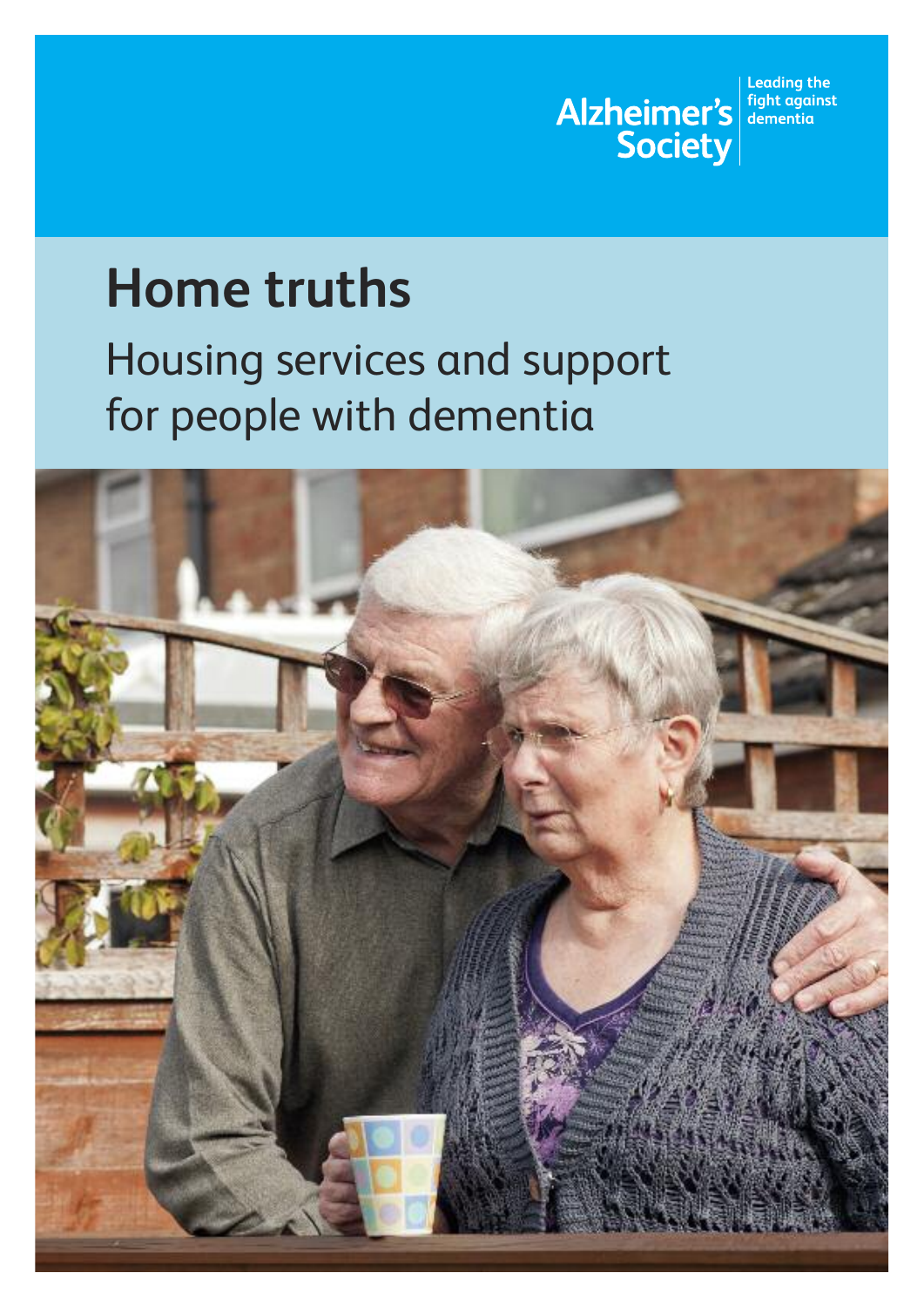| <b>Document purpose</b> | This report provides a broad overview of the key issues relating to<br>housing as experienced by people with dementia. The report<br>summarises existing evidence and presents new evidence from<br>people with dementia and their carers. It makes<br>recommendations to those working in the housing and social care<br>sectors around closer integration, ensuring people with dementia<br>get the information and advice they need and supporting people<br>with dementia to be able to live in the homes of their choice.                                                                                                                            |  |
|-------------------------|-----------------------------------------------------------------------------------------------------------------------------------------------------------------------------------------------------------------------------------------------------------------------------------------------------------------------------------------------------------------------------------------------------------------------------------------------------------------------------------------------------------------------------------------------------------------------------------------------------------------------------------------------------------|--|
| <b>Title</b>            | Home truths: Housing services and support for people with<br>dementia                                                                                                                                                                                                                                                                                                                                                                                                                                                                                                                                                                                     |  |
| <b>Publication date</b> | June 2012                                                                                                                                                                                                                                                                                                                                                                                                                                                                                                                                                                                                                                                 |  |
| <b>Target audience</b>  | This report is intended for a range of audiences including central<br>and devolved government, policy makers, local government and<br>housing associations. Its recommendations are intended to<br>inform and change practice and policy.                                                                                                                                                                                                                                                                                                                                                                                                                 |  |
| <b>Acknowledgements</b> | Alzheimer's Society would like to thank the people with dementia<br>and their carers who took part in focus groups and interviews, and<br>colleagues from Alzheimer's Society and the Extra Care<br>Charitable Trust who enabled these focus groups. We would also<br>like to thank the housing with care schemes who permitted us to<br>visit them. The Society would especially like to thank the peer<br>reviewers of this report: Sue Garwood, independent extra care<br>specialist, Dr Julie Barrett, Research Coordinator, Housing and<br>Dementia Research Consortium and Jeremy Porteus, Director,<br>Housing Learning Improvement Network (LIN). |  |
| <b>Author</b>           | Chris Quince, Senior Policy Officer, Alzheimer's Society                                                                                                                                                                                                                                                                                                                                                                                                                                                                                                                                                                                                  |  |
| <b>Contact</b>          | Alzheimer's Society's Public Policy team can be contacted on<br>020 7423 3500 or at ppa@alzheimers.org.uk                                                                                                                                                                                                                                                                                                                                                                                                                                                                                                                                                 |  |
| <b>Web</b>              | alzheimers.org.uk/hometruths                                                                                                                                                                                                                                                                                                                                                                                                                                                                                                                                                                                                                              |  |
| <b>Publisher</b>        | © Alzheimer's Society 2012. All rights reserved. No part of this<br>work may be reproduced, downloaded, transmitted or stored in<br>any medium without the written permission of the publisher,<br>except for personal or educational use. Commercial use is<br>prohibited.                                                                                                                                                                                                                                                                                                                                                                               |  |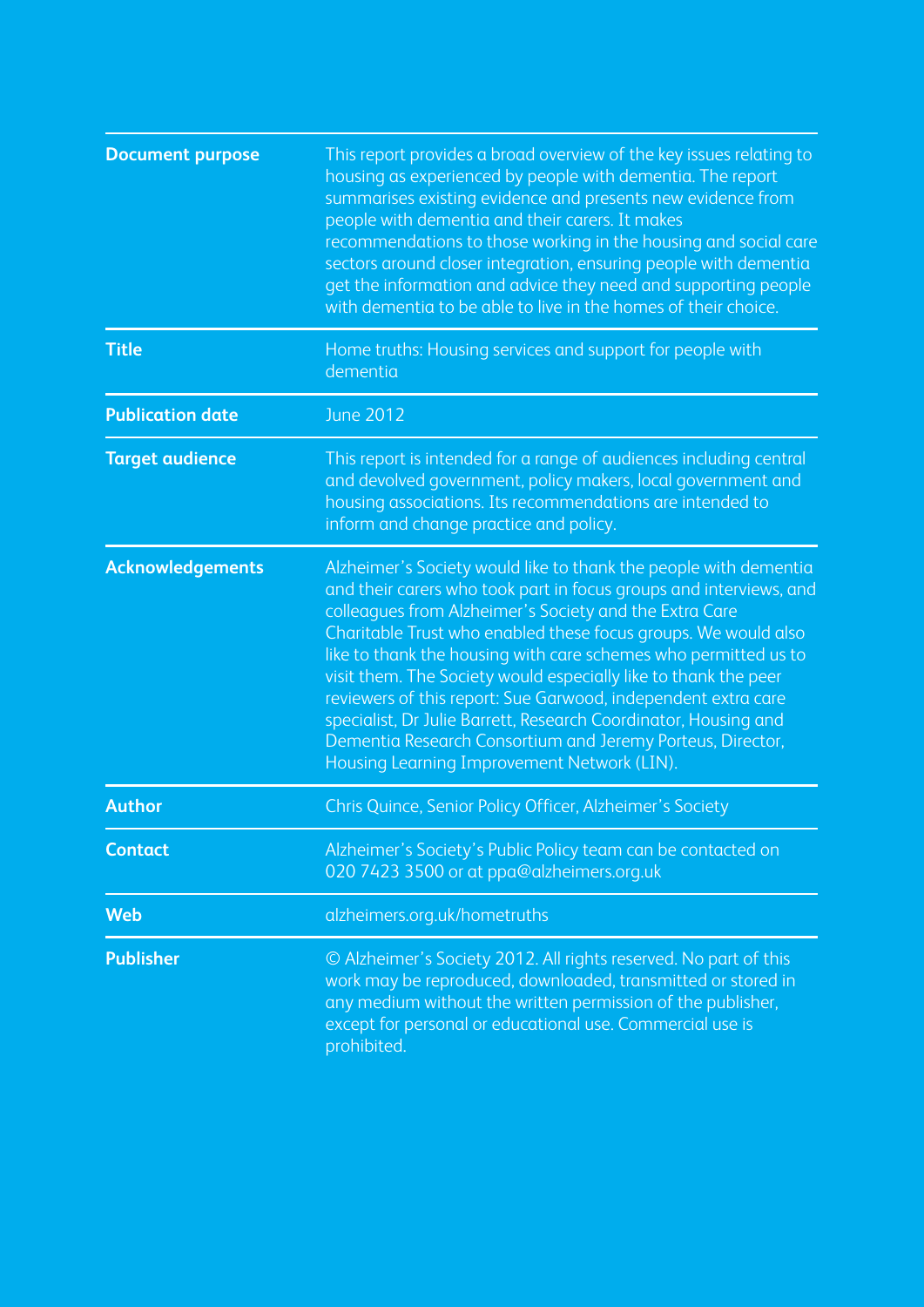# **Contents**

|                         |                                     | <b>Executive summary</b>                                               | iii            |  |
|-------------------------|-------------------------------------|------------------------------------------------------------------------|----------------|--|
|                         |                                     | Purpose of report                                                      | iii            |  |
|                         | Methodology                         |                                                                        |                |  |
|                         |                                     | Key findings                                                           | iv             |  |
|                         |                                     | Recommendations                                                        |                |  |
| 1                       | <b>Introduction</b>                 |                                                                        | 1              |  |
|                         | 1.1                                 | Methodology                                                            | $\overline{2}$ |  |
|                         | 1.2                                 | Context of dementia                                                    | $\overline{2}$ |  |
|                         | 1.3                                 | Context of care and support of people with dementia in their own homes | 4              |  |
| $\overline{\mathbf{2}}$ | <b>Dementia and housing policy</b>  |                                                                        | 6              |  |
|                         | 2.1                                 | Introduction                                                           | 6              |  |
|                         | 2.2                                 | National policy and strategy                                           | 6              |  |
|                         | 2.3                                 | Conclusions                                                            | 11             |  |
| 3                       | Where people with dementia live now |                                                                        | 12             |  |
|                         | 3.1                                 | Introduction                                                           | 12             |  |
|                         | 3.2                                 | Barriers and opportunities for moving                                  | 12             |  |
|                         | 3.3                                 | Ownership and occupation of housing                                    | 14             |  |
|                         | 3.4                                 | Forms of housing                                                       | 16             |  |
|                         | 3.5                                 | Conclusions                                                            | 20             |  |
| 4                       | <b>Information and adaptations</b>  |                                                                        | 23             |  |
|                         | 4.1                                 | Introduction                                                           | 23             |  |
|                         | 4.2                                 | Information and advice                                                 | 23             |  |
|                         | 4.3                                 | Adaptations and alterations                                            | 25             |  |
|                         | 4.4                                 | Conclusions                                                            | 28             |  |
| 5                       | <b>Principles of design</b>         |                                                                        | 30             |  |
|                         | 5.1                                 | Introduction                                                           | 30             |  |
|                         | 5.2                                 | Design for older people                                                | 30             |  |
|                         | 5.3                                 | Design for dementia                                                    | 31             |  |
|                         | 5.4                                 | Adoption and use of design principles                                  | 32             |  |
|                         | 5.5                                 | Conclusions                                                            | 32             |  |
| 6                       |                                     | <b>References</b>                                                      | 33             |  |
|                         |                                     |                                                                        |                |  |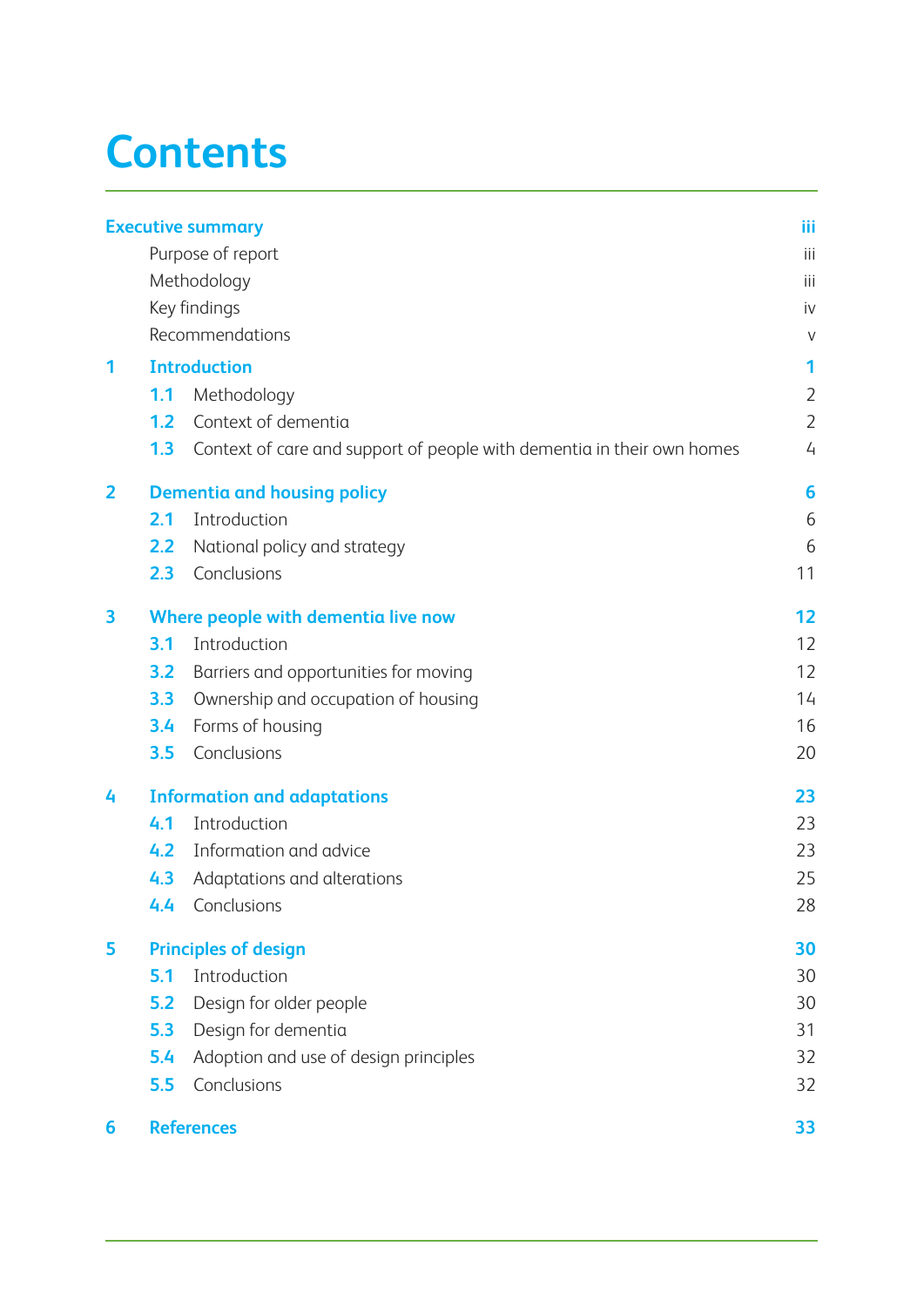# **Executive summary**

Two-thirds of people with dementia live in the community, mostly in mainstream housing. People with dementia in the community want support to help them maintain their independence and this is widely recognised in government dementia policy. However, there is limited government policy on housing and dementia, beyond identifying the need to monitor and support the development of new forms of housing. There are a range of challenges facing the housing sector and its relationship with health and social care. Housing policy remains distinct from health and social care and many stakeholder organisations involved in housing express concerns about co-ordination between housing, health and social care.

It is widely recognised that much of existing housing is poorly suited to the needs of older people and people with dementia in particular. Where people with dementia have moved into specialist housing they identify benefits and these are documented in the literature. However, while guidance on designing homes and communities for people with dementia does exist, this needs to be more consistently adopted alongside the development of new evidence on design and dementia. Moreover, many people with dementia and their carers want to remain in their existing homes and there are significant barriers to moving, including costs, lack of housing options and a lack of awareness of the housing options that exist.

There are a range of potential sources of information and advice on housing, however little of it is specific to dementia and people with dementia and their carers often face challenges in accessing information about housing choices, options and services. People with dementia and carers who have made adaptations to their homes express strong support for these. However, there remain concerns that, in spite of commitments for increased funding for adaptations, reductions in funding to local authorities may result in restrictions in access to adaptations.

To meet the housing needs of people with dementia, there must be greater commitment to co-ordination of services, provision of information, funding of adaptations and choice in housing options.

## **Purpose of report**

This report provides a broad overview of the key issues relating to housing as experienced by people with dementia. The report summarises existing evidence and presents new evidence from people with dementia and their carers. It makes recommendations for those working in the housing and social care sectors around closer integration, ensuring people with dementia get the information and advice they need and supporting people with dementia to be able to live in the homes of their choice.

# **Methodology**

The report is based on a review of current evidence on housing and dementia, including experiences of different forms of housing, adaptations and information, and consideration of government and stakeholder policy.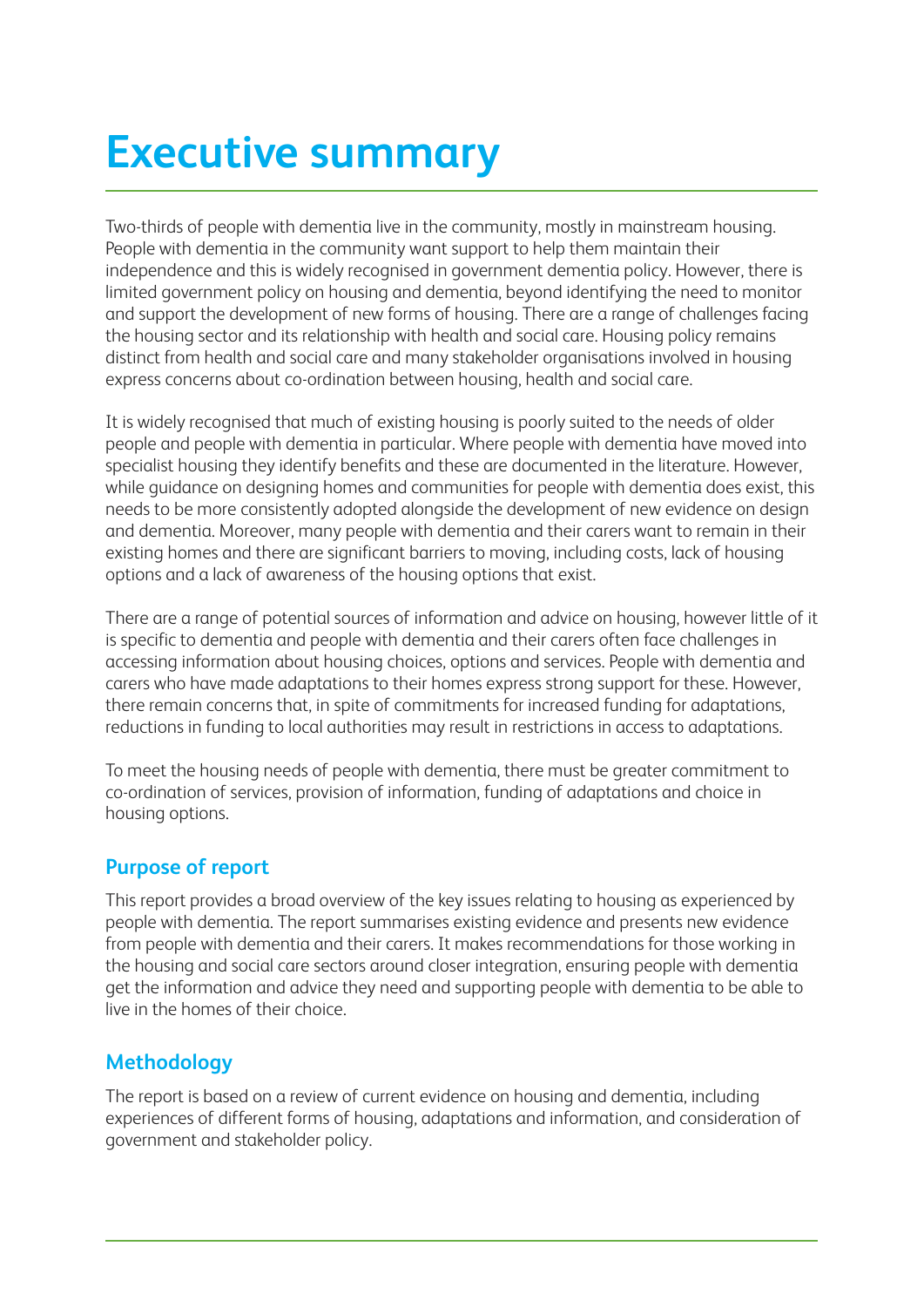In addition, the Society collected new qualitative evidence through focus groups and interviews with people with dementia and their carers. Seventeen people with dementia and carers were involved in two focus groups, four face-to-face interviews and one telephone interview. Focus groups and interviews were carried out in 2011 in England and Northern Ireland.

# **Key findings**

#### **Dementia and housing policy**

- There are significant difficulties linking housing, health and social care services and support.
- There is only limited emphasis on the needs of people with dementia in current housing policy, but a strong emphasis in dementia policy on supporting people with dementia to remain independent in their own homes.
- Existing government policy on housing and dementia has tended to focus on telehealth and telecare services and on new forms of housing, such as housing with care.
- Much of the UK's current housing stock is poorly designed to meet the needs of older people.
- The importance of information and adaptations is widely recognised.

#### **Where people with dementia live now**

- There are significant barriers to people with dementia moving home, either to specialist housing or within mainstream housing.
- Most people with dementia in the community are likely to be owner-occupiers and there is strong support for home ownership, even for specialist forms of housing. Nevertheless a significant proportion of people with dementia are likely to live in rented accommodation, especially in social housing and housing with care.
- People with dementia and their carers have mixed and often quite strong views on the type of housing they wish to live in and what would be most appropriate to their needs.
- Housing with care can potentially play an important role in supporting people with dementia and fill a gap between mainstream homes and care homes. However, housing with care will not be a suitable or preferred option for all people with dementia.

#### **Information and adaptations**

- Information and advice on housing is crucial to people with dementia making informed choices about housing, but they can struggle to get the information they need.
- People with dementia often use informal pathways for accessina information on housina and often do not differentiate between different providers of information, or between information on housing and information on social care services.
- People with dementia and their carers often access adaptations, and satisfaction levels with these are very high.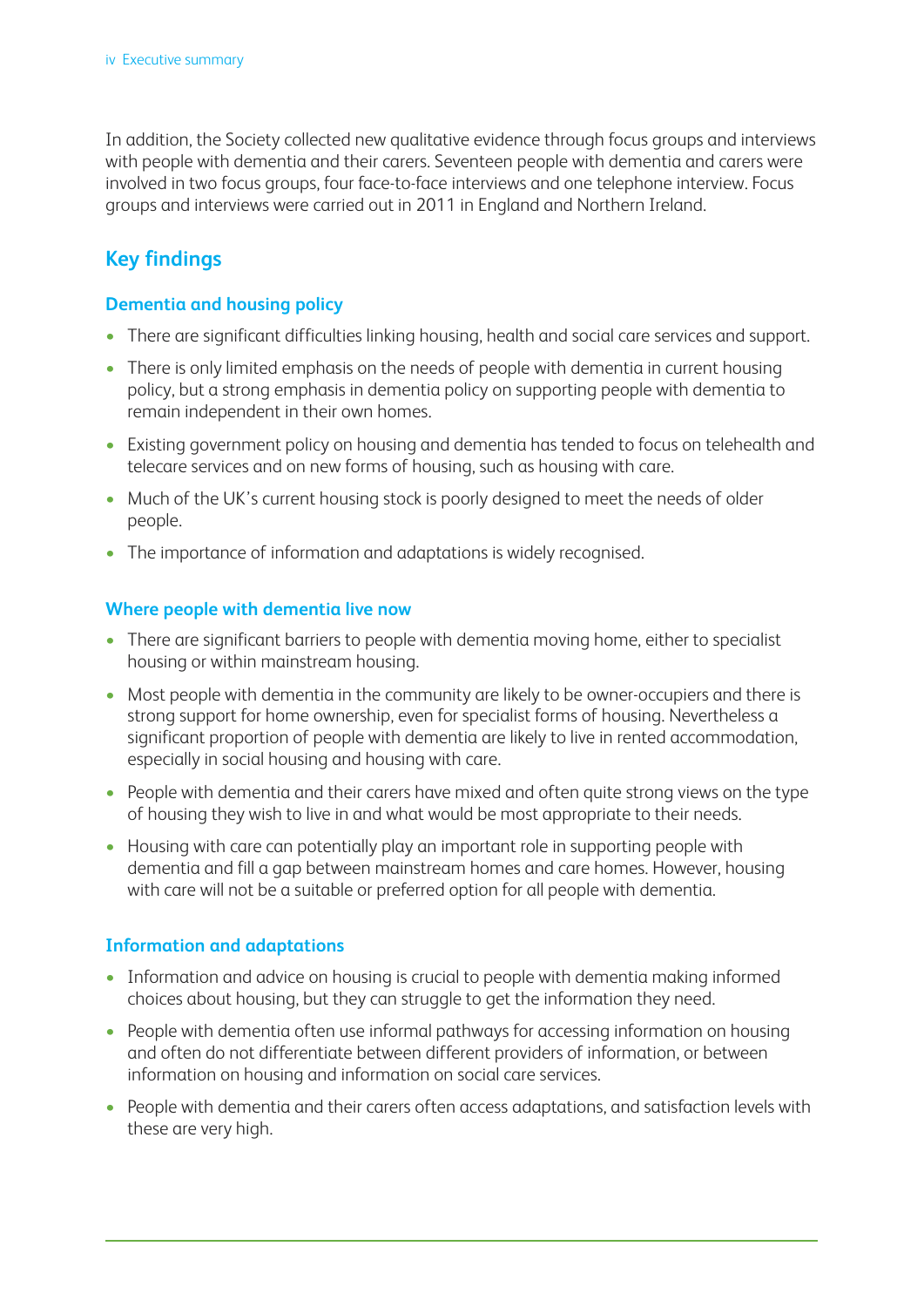• There are a range of sources of funding for adaptations to people's own homes, most prominent of which are disabled facilities grants (DFGs). However, there are concerns that local councils might not allocate money for adaptations while their budgets are under such pressure.

#### **Principles of design**

- Design of housing and the wider environment can play a key role in ensuring people with dementia enjoy a good quality of life.
- The issue of design and dementia is receiving growing prominence, with the publication of design principles, guides and guidelines covering homes, care environments and the wider environment.
- Challenges remain in the adoption and uptake of design principles and guidelines, as well as ongoing research challenges to understand what forms of design work best.

#### **Recommendations**

- **1 Local authorities, homebuilders and governments should recognise that appropriate housing services and support are key mechanisms for effective support of people with dementia in the community.**
	- Alzheimer's Society reiterates the recommendation from the Support. Stay. Save. report (Alzheimer's Society, 2011) that people with dementia need to have access to care and support to enable them to live independently in their own homes and services must be prioritised to achieve this.
	- Housing should be included within Joint Strategic Needs Assessments in England and health and social care planning in Wales and Northern Ireland.
	- Local authorities should work with health organisations in redirecting spending from acute and long-term sectors into provision of support in people's own homes, including handyperson, information, advice and adaptation services.
	- The housing sector should fully engage with the development of dementia friendly communities.

#### **2 There should be a choice of housing options and tenures available to people with dementia, including mainstream and specialist housing.**

- Local authorities should work with housing developers and housing associations to ensure a mixed economy of housing options.
- Housing should be available on a range of tenures, including owner-occupied specialist housing.
- More research should be commissioned into housing and dementia, including housing with care. Research should consider the pros and cons of models of housing, including investigating the limits of housing with care as an alternative for people with dementia.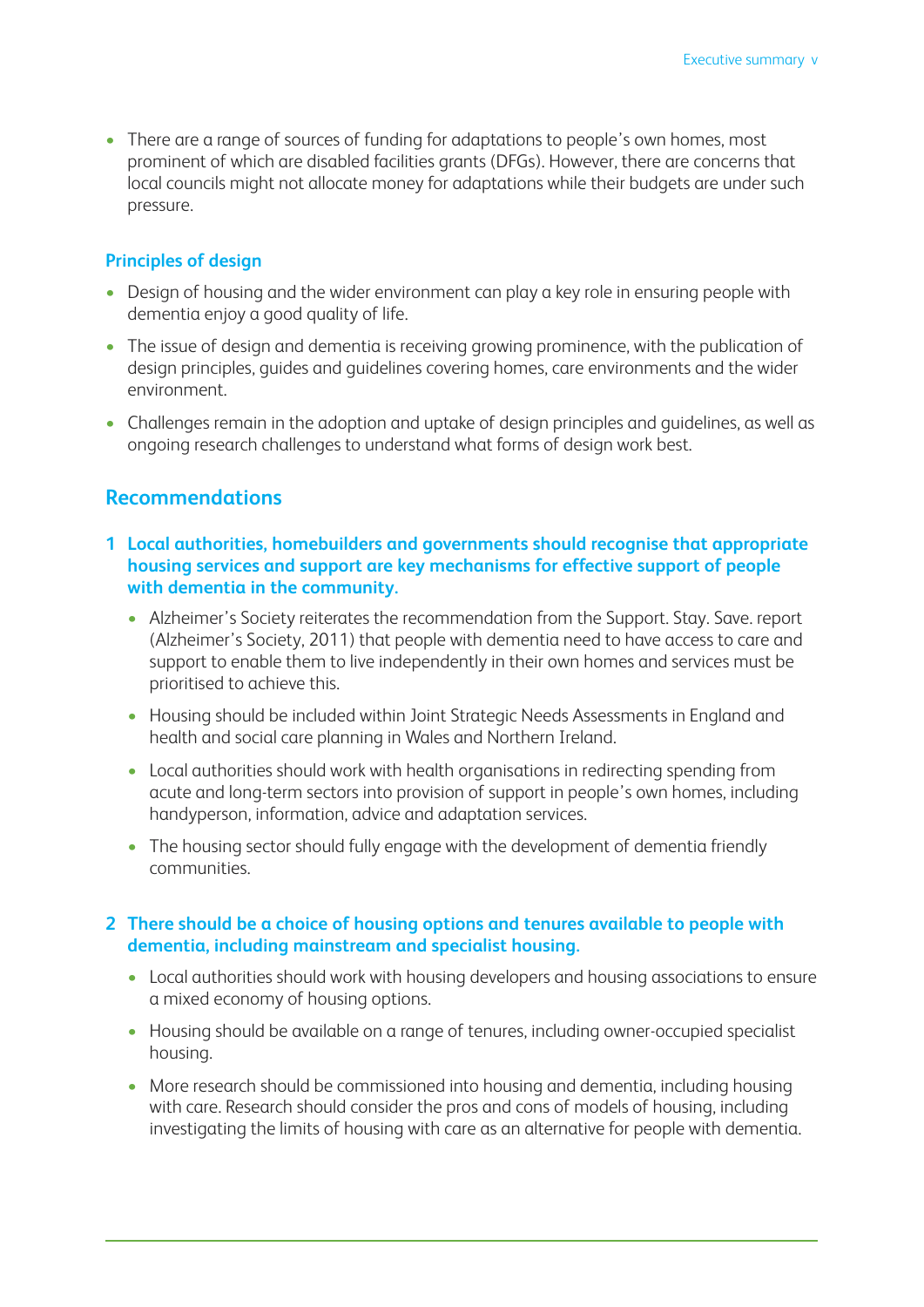#### **3 People with dementia, their families and carers, should have access to information and advice on housing options, handyperson services and sources of funding for adaptations and alterations.**

- People with dementia and their families should be provided with information and advice on housing and housing options from the point of diagnosis.
- Staff working in housing should be trained in understanding dementia and supported to provide information on local services and housing options.
- Local commissioners should ensure first contact services are able to provide advice and information on housing and housing services, alongside information on social care and third sector services.
- Local authorities should ensure all funding for disabled facilities grants (DFGs) is allocated for this purpose and ensure they utilise discretionary powers to provide adaptations, information and low level support services.

#### **4 People with dementia should have access to homes designed with their needs in mind.**

- Homebuilders should consider existing design principles when developing new housing, especially housing aimed at older people.
- All new housing should be built to the Lifetime Homes standard.
- Further research should be carried out into the preferences and needs of people with dementia in terms of housing and wider environmental design.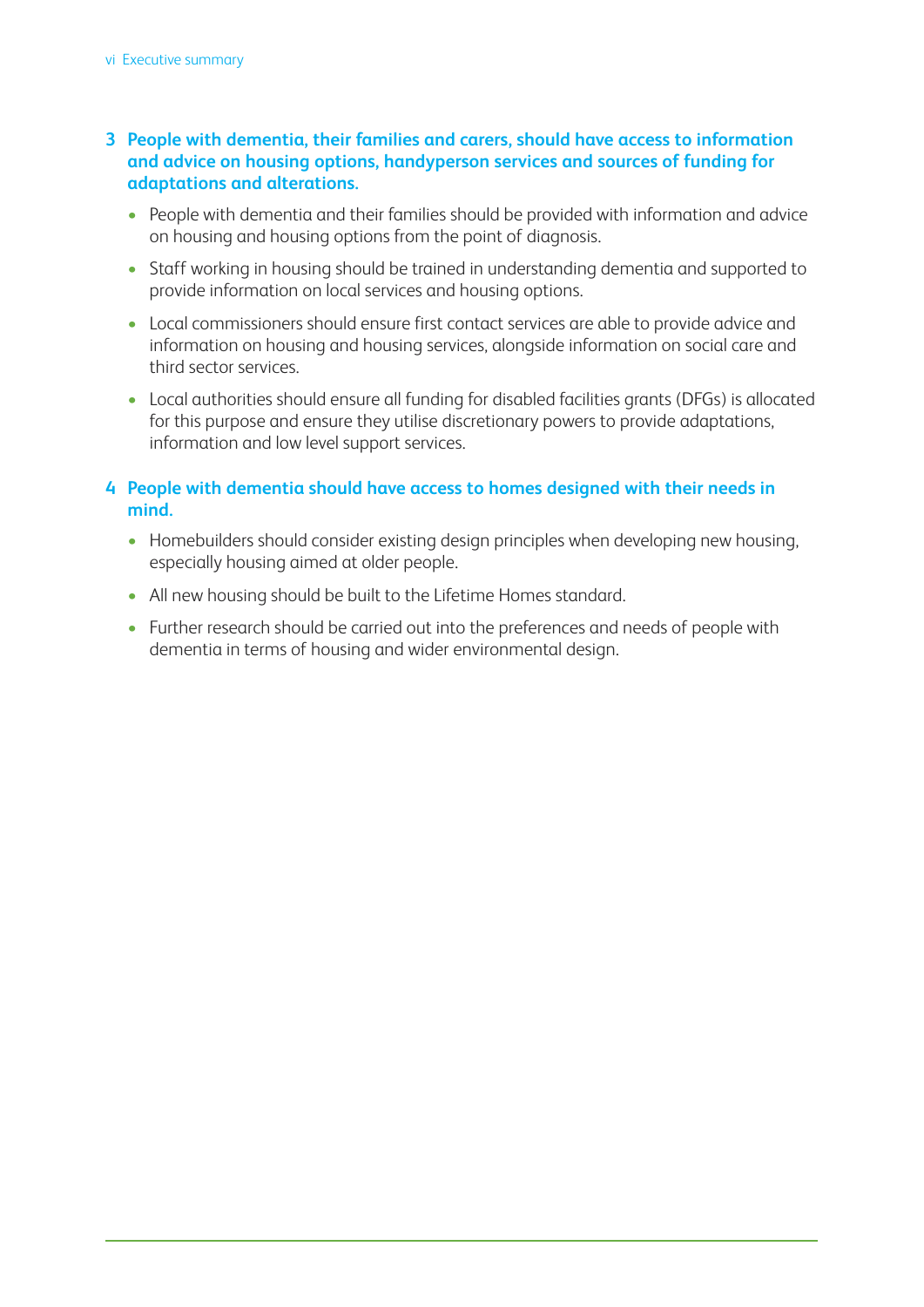# **1 Introduction**

Two-thirds of people with dementia in the UK live in their own homes in the community, making the provision of appropriate housing and housing support services essential to meeting the needs of the 800,000 people living with dementia in the UK (Alzheimer's Society, 2012a). There has been considerable expansion in the development of new forms of housing in recent years, and these are often considered as alternatives to residential care homes (ILC-UK, 2011).

However, these forms of housing only make up a small proportion of housing stock, resulting in a lack of accommodation options between mainstream general housing and long-term care in a care home. While in many instances care homes may be the appropriate settings for care of people with dementia, people with dementia are too often admitted early into long-term care because of a lack of support and care in the community (Alzheimer's Society, 2011). Irrespective of place of residence, people with dementia and their families may need access to information and adaptations to enable them to maintain their independence.

Previous work carried out by Alzheimer's Society has identified that remaining in their own homes is of crucial importance to people with dementia and their carers (Alzheimer's Society, 2011). There is now considerable and growing evidence that people with dementia, even advanced dementia, can express opinions about their quality of life (Alzheimer's Society, 2010a) and want services and support to do more than only meet care needs (Alzheimer's Society, 2011). There is a recognised need that a whole community response is needed to meet the challenge of dementia (DH, 2012).

Research to inform the Dementia Action Alliance's National Dementia Declaration identified that people with dementia expressed aspirations around quality of life and remaining part of the community (DAA, 2010). These aims correlate closely with the aims of national strategies for dementia, social care and health care, which strongly focus on tailoring services and supporting people in their own homes for as long as possible. Housing and housing services can play an essential role in supporting people with dementia to achieve aspirations around quality of life, independence and remaining part of their community.

The aim of this report is to summarise the current situation of policy and strategy relating to housing and dementia. The report is intended for housing bodies, local and national government and policy makers and researchers in the housing sector. It will outline the key issues of housing relevant to dementia and present evidence about people with dementia and carers' experiences and aspirations for housing and housing services.

The report covers the following areas:

- Dementia and housing policy
- Where people with dementia live now
- Information and adaptations
- Principles of design.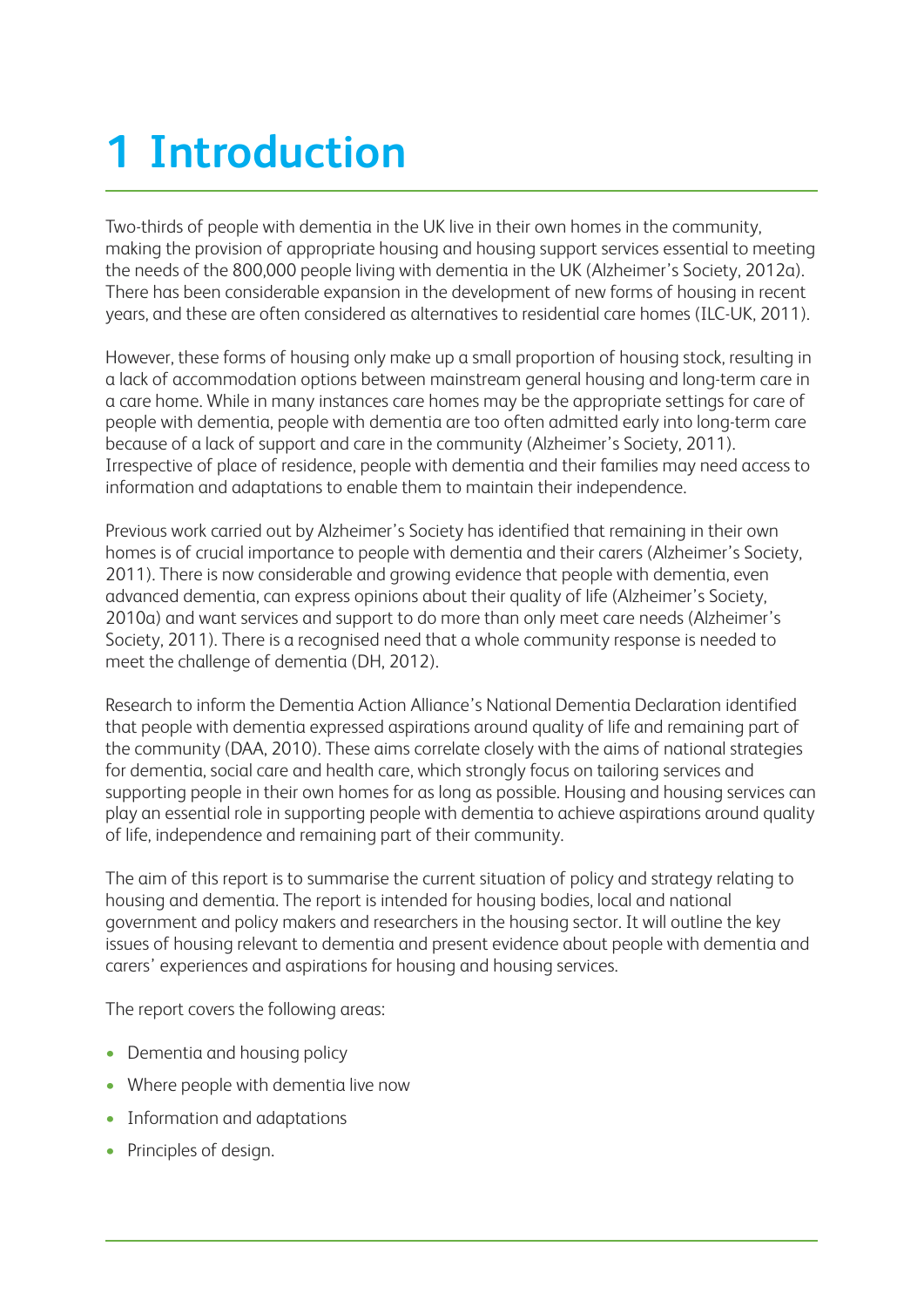The report makes recommendations for housing bodies and for local and national government on how to ensure housing and housing services can meet the needs and aspirations of people with dementia. It presents several case studies, which show how some housing services are working to meet the needs of people with dementia.

# **1.1 Methodology**

This report is informed by qualitative research carried out among people with dementia, carers and those working in the housing sector. The methodology followed to inform the report was a review of existing policy and strategy relating to housing and dementia and a series of focus groups and interviews with people with dementia and carers. In total 17 people with dementia and carers were involved in research. These interviews and focus groups have been described as Experiences of housing (EoH) research in the report.

- In total five interviews were conducted, four with carers and one with a person with dementia.
- Two focus groups were conducted, one with four carers and one with one carer and six people with dementia or suspected memory problems.
- Interviews were conducted with people living in mainstream housing as well as those in specialist housing. One carer who participated cared for someone who now lived in a care home.
- EoH focus groups and interviews were carried out in England and Northern Ireland and included people in mainstream and specialist housing. Participants in EoH were recruited with the help of colleagues from Alzheimer's Society services and the ExtraCare Charitable Trust.

The Society also sought views from colleagues in leading national organisations working in the housing sector to inform the direction of research. The report was peer reviewed by Sue Garwood, independent extra care specialist, Dr Julie Barrett, Research Coordinator, Housing and Dementia Research Consortium and Jeremy Porteus, Director, Housing Learning Improvement Network (LIN).

# **1.2 Context of dementia**

The term dementia describes a set of symptoms that includes loss of memory, mood changes and problems with communication and reasoning. These symptoms occur when the brain is damaged by certain diseases, including Alzheimer's disease and damage caused by a series of small strokes. Dementia is progressive, which means people with dementia and their carers are coping with changing abilities over time. These include the person's capacity to make decisions about major life changes, as well as day-to-day matters. Eventually they will need help with all their daily activities, which may be provided by family carers or numerous agencies spanning health and social care and others.

There are 800,000 people with dementia in the UK, a figure set to rise to 1 million by 2021. Most care of people with dementia is provided by the 670,000 family carers of people with dementia (Alzheimer's Society, 2012a). However, providing care to people with dementia is core business of health and social care services. Two-thirds of residents in care homes have a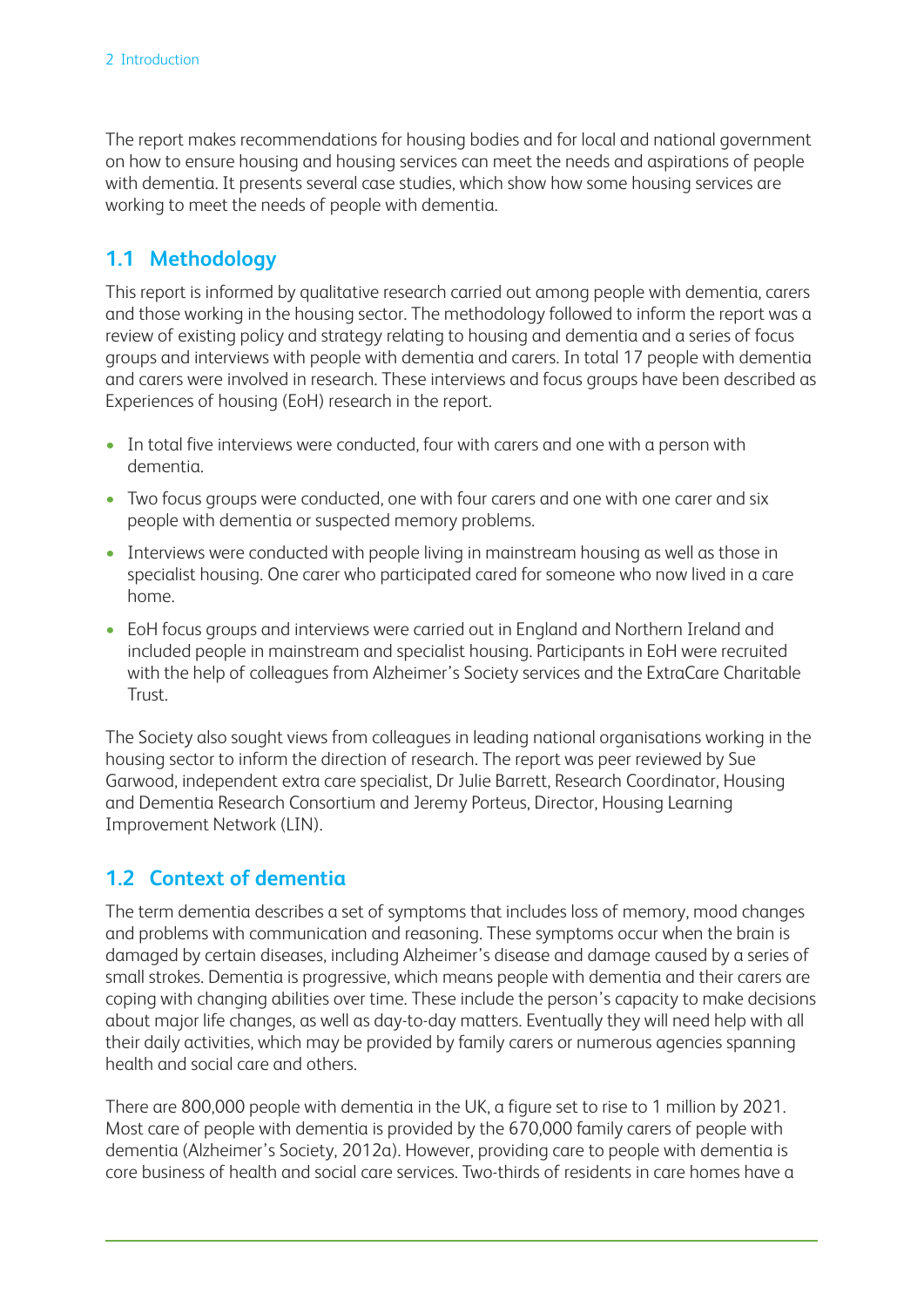form of dementia (Alzheimer's Society, 2007), up to a quarter of hospital beds are occupied by someone with dementia (Alzheimer's Society, 2009a) and home care workers regularly provide care to people with dementia (Alzheimer's Society, 2011).

Health and social care services often struggle to provide good quality care to people with dementia. In 2007, the National Audit Office in England found health and social care spending on dementia was often in the later stages of dementia and often did not lead to good outcomes for service users (NAO, 2007). Similar challenges were identified by the Bamford review of dementia services in Northern Ireland (Bamford Review, 2007).

People with dementia and their carers often struggle to gain access to support. Only 43% of people with dementia have a formal diagnosis of dementia (Alzheimer's Society, 2012b), which may impair access to services for those undiagnosed (Alzheimer's Society, 2011). Furthermore, the current system of funding social care means many people with dementia cannot access support until their needs meet crisis level, inhibiting provision of support in the community (Alzheimer's Society, 2008a).

Alzheimer's Society's Dementia tax report found many people with dementia and carers were paying substantial amounts for care and few felt their needs were being met by social services support (Alzheimer's Society, 2008a). Subsequent surveys carried out by the Society have reaffirmed the high costs many people with dementia and their carers pay for care (Alzheimer's Society, 2009b; 2010b). Alzheimer's Society's 2008 Home from Home report found many care homes were not providing good quality dementia care. Issues raised included a lack of opportunities for social interaction and a lack of activities (Alzheimer's Society, 2008b).

In hospitals, the Society's Counting the Cost report found unacceptable variation in the care of people with dementia on hospital wards, with people with dementia staying in hospital for longer than other people admitted for the same reason and one third of people admitted from their own home being discharged into a care home (Alzheimer's Society, 2009a). Subsequent reports by the Care Quality Commission (CQC) and the Royal College of Psychiatry support Counting the Cost's conclusion that there is unacceptable variation in the quality of care provided to people with dementia on hospital wards (CQC, 2011; RC Psych, 2011).

In response to the challenge of dementia, governments in England, Wales and Northern Ireland have published strategies and plans for improving dementia services (DH, 2009; Welsh Assembly Government, 2010a; 2011; DHSSPS, 2011a). All strategies strongly emphasise supporting people with dementia to remain independent in their own homes and all make a limited reference to the role of housing and associated services in achieving this.

There is also now growing consensus around the importance of community in supporting people with dementia and maintaining their quality of life. The Society's Dementia 2012 report found many people with dementia are excluded from community and society, with many reporting losing friends and experiencing loneliness, anxiety and depression. The report called for the creation of communities which are dementia friendly (Alzheimer's Society, 2012c).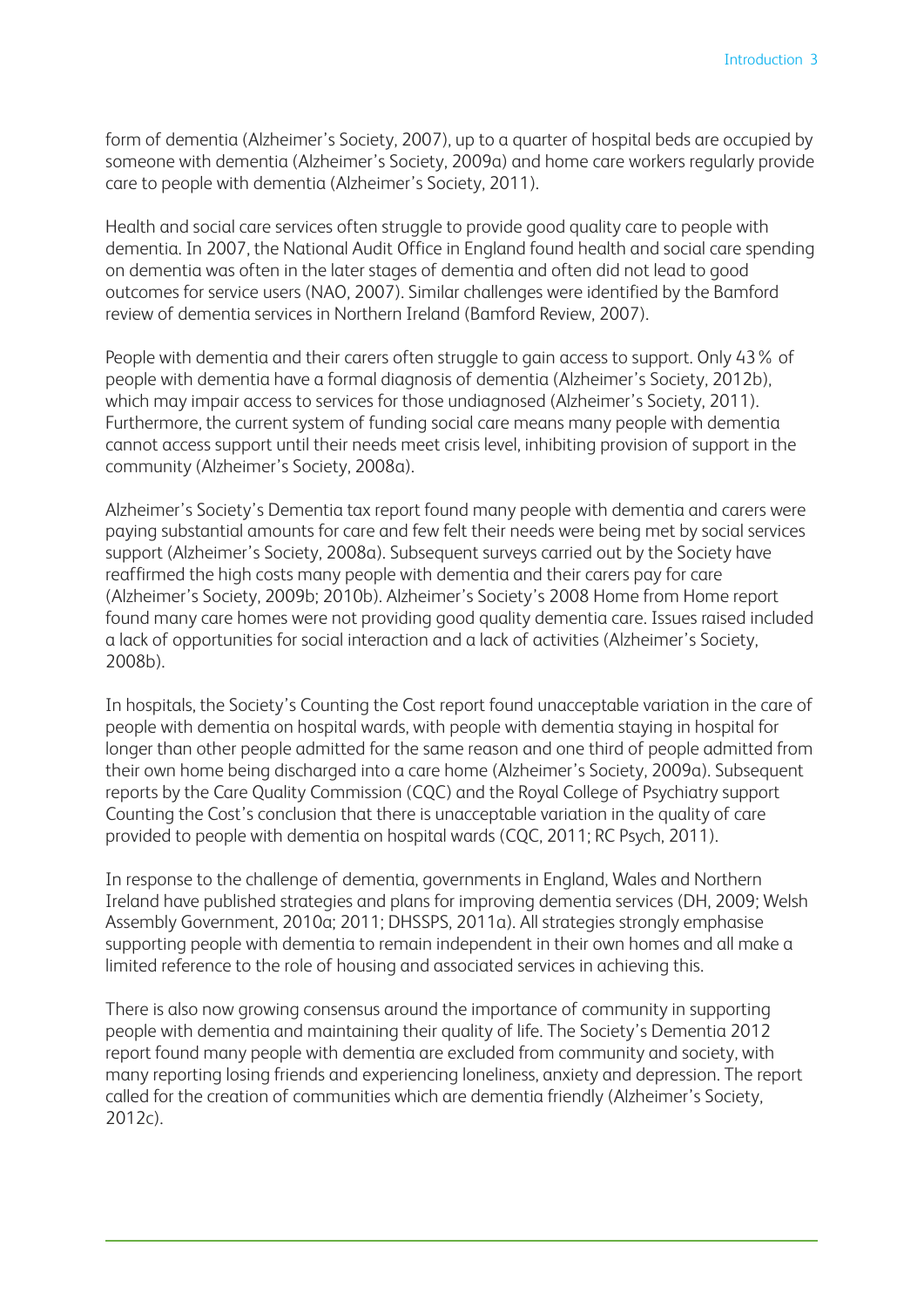In March 2012, the Prime Minister launched the Prime Minister's challenge on dementia. This challenge set out clear commitments to make the UK a world leader in dementia care and research and acknowledged that the government and society's response to dementia has not been adequate. The challenge is formed of three key elements: driving improvements in health and social care, creating dementia friendly communities and improving dementia research (DH, 2012).

### **1.3 Context of care and support of people with dementia in their own homes**

Two-thirds of people with dementia (over 500,000) in the UK live in their own homes in the community (Alzheimer's Society, 2012a). The majority of people with dementia in the community live in mainstream forms of housing which are not specialised towards the needs of older people. Around a third of these people live alone, either with the support of a carer who lives elsewhere, or without the support of an identified carer (Miranda-Castillo et al, 2010).

Evidence strongly suggests people with dementia and their carers want to be supported in their own homes in the community. Alzheimer's Society's Support. Stay. Save report found people with dementia and their carers wanted to be supported in their own homes in the community. Support. Stay. Save. also found that independence and being part of the community were identified as important by people with dementia and their carers (Alzheimer's Society, 2011). This finding is supported by other research to inform the development of the Dementia Action Alliance's National Dementia Declaration (DAA, 2010).

The importance of independence and control over life was also identified in the Society's My name is not dementia report, which found people with dementia, including advanced dementia, are able to express opinions about quality of life and what is important to them (Alzheimer's Society, 2010a). The Society's Dementia 2012 report identified the importance of community to people with dementia (Alzheimer's Society, 2012c).

Improving support in the community, as well as increasing communities' abilities to support people with dementia, are therefore essential components of meeting the aspirations of people with dementia to remain at home, remain active, be independent and enjoy a good quality of life. Communities themselves have a responsibility to achieve this and housing and housing services are essential to ensuring this. There is significant potential for the housing sector to play a key role in developing and supporting dementia friendly communities.

Supporting people to remain in their own homes in the community is a key priority of the National Dementia Strategy for England (NDSE) and broader health and social care policy (DH, 2009). However the Support. Stay. Save. report found half of people with dementia were not getting enough support in their own homes and that there had been little evidence of service expansion since the Society conducted its Dementia tax survey in 2008 (Alzheimer's Society, 2011).

Support. Stay. Save. identified high levels of satisfaction with the services respondents had received while the person with dementia was living in their own home. However, a significant minority of respondents were dissatisfied with individual services. Other reports have also identified significant challenges in the care and support of people with dementia in their own homes. An inquiry by the Equality and Human Rights Commission (EHRC) found home care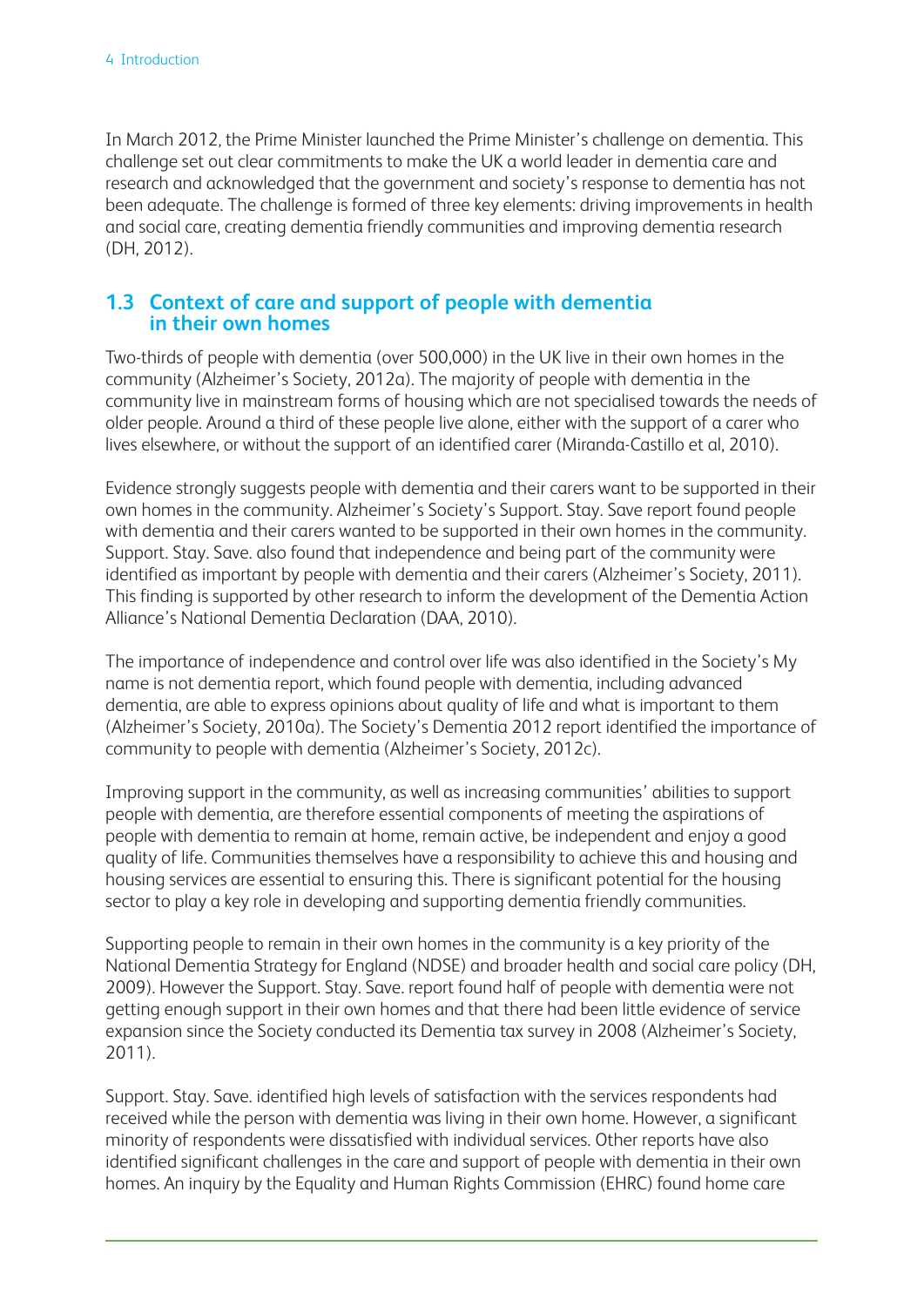often led to violations of human rights, which the EHRC identified were frequently as a result of poor commissioning practices (EHRC, 2011). The Society's Dementia 2012 report found people with dementia were often at risk of exclusion and isolation and communities needed to do more to support them (Alzheimer's Society, 2012c).

Too often, lack of availability of support in the community has meant people with dementia are admitted to long-term and acute care earlier than expected because of insufficient support in the community (Alzheimer's Society, 2011). In addition, there is a lack of opportunity for people to access forms of accommodation between mainstream homes in the community and long-term care in a care in care homes.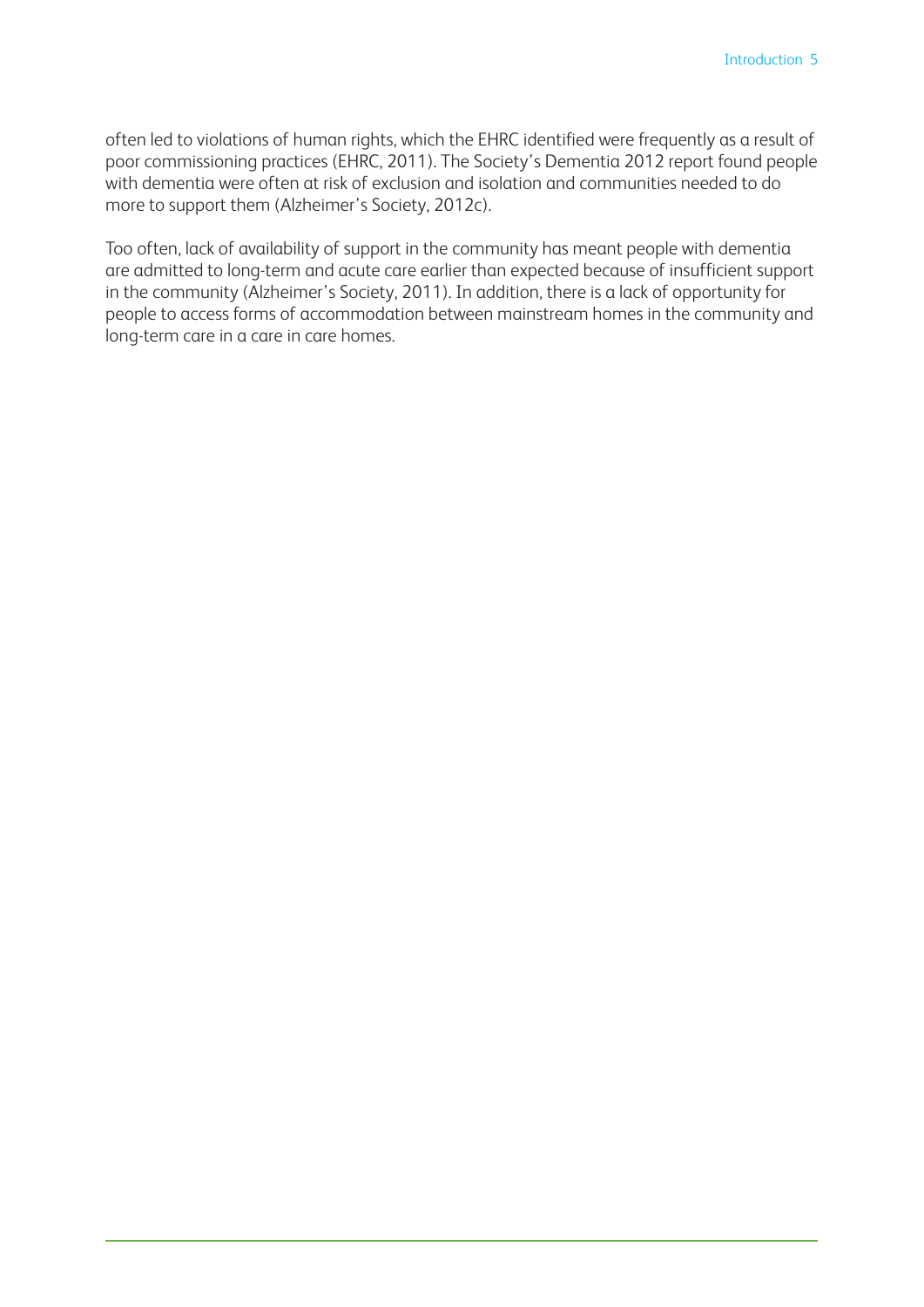# **2 Dementia and housing policy**

#### **Summary**

- There are significant difficulties linking housing, health and social care services and support.
- There is only limited emphasis on the needs of people with dementia in current housing policy, but a strong emphasis in dementia policy on supporting people with dementia to remain independent in their own homes.
- Existing government policy on housing and dementia has tended to focus on telehealth and telecare services and on new forms of housing, such as housing with care.
- Much of the UK's current housing stock is poorly designed to meet the needs of older people.
- The importance of information and adaptations is widely recognised.

## **2.1 Introduction**

The direction of health, social care and housing strategy across England, Wales and Northern Ireland is around supporting people in their own homes (DCLG, 2011; DH, 2009; DH, 2010; Welsh Assembly Government, 2007; DHSSPS, 2011b). Specific to older people and dementia, strategy emphasises the development of new forms of housing to meet people's needs (DCLG, 2008, DH, 2009; Welsh Assembly Government, 2011; DHSSPS, 2011a). In addition, several recent stakeholder and research reports have underlined the need for provision of new forms of housing and outlined challenges faced by older people around information, ensuring adaptations are made to their homes and promoting joined up working with health and social care (eg APPG HCOP, 2011).

This section covers key aspects of housing policy in England, Wales and Northern Ireland relevant to people with dementia. It also looks at recent evidence published by key stakeholders on housing.

# **2.2 National policy and strategy**

Direction in housing strategies varies across England, Wales and Northern Ireland. Currently, the Northern Ireland Executive and the Welsh Government are more directly involved in housing policy (Welsh Assembly Government, 2010b), while the coalition government in England has emphasised greater local autonomy over housing and planning for local government (DCLG, 2011).

#### **2.2.1 England**

The coalition government's 2011 housing strategy, Laying the Foundations, strongly emphasises the role of the housing market as an engine for economic growth. Specifically to older people, the strategy recognises the importance of information and adaptations,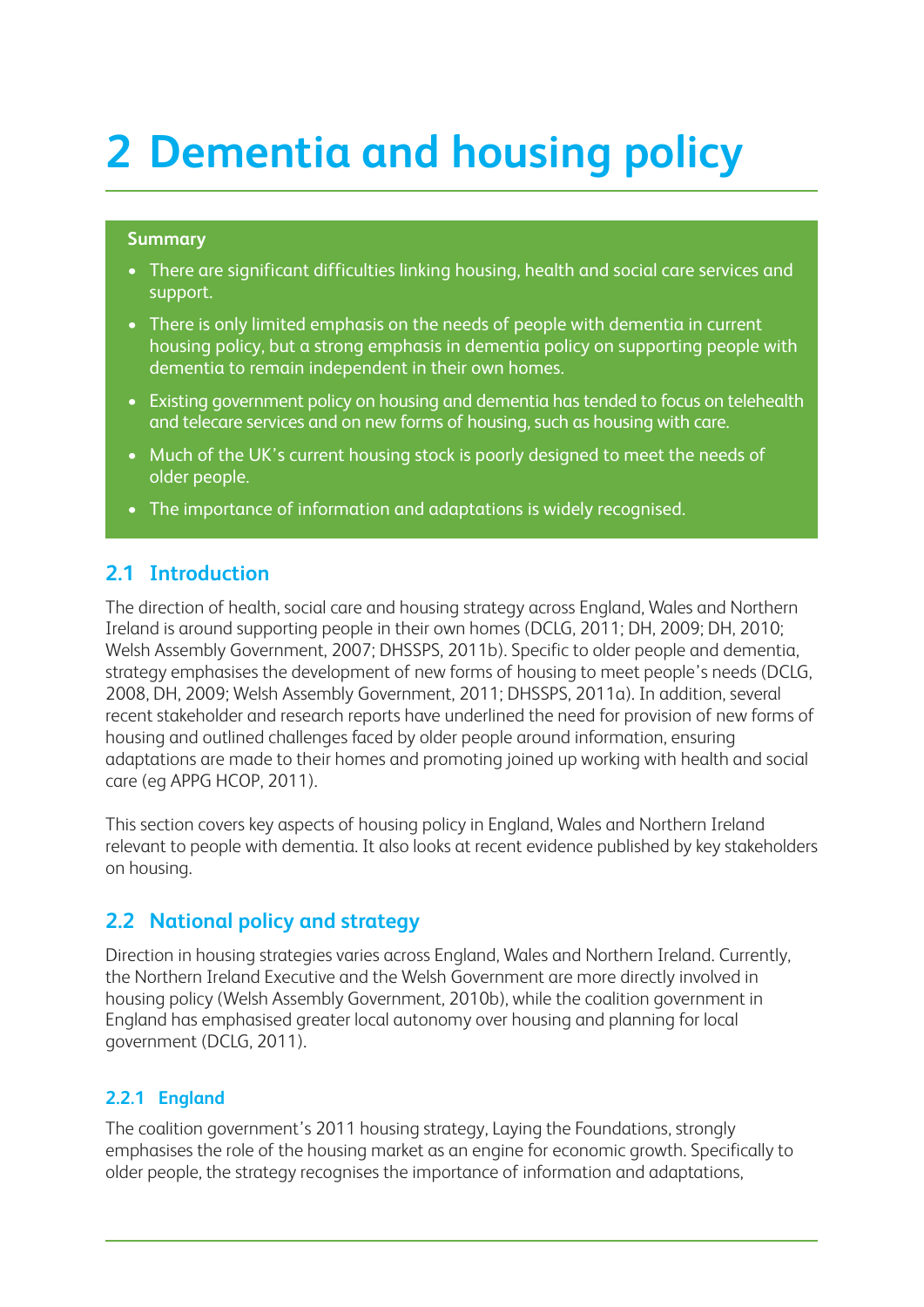highlighting government commitments for investment in the FirstStop advice service, disabled facilities grants and handyperson services. The government's strategy also highlights their wish to support the development of equity release products to fund adaptations and encourage local authorities to build a range of housing types to meet the needs and aspirations of older citizens (DCLG, 2011).

While Laying the Foundations prioritises certain areas, such as increasing funding allocated to disabled facilities grants to £185 million by 2013/14 (DCLG, 2011) actual decisions on spending these monies will largely be left to local authorities, who have seen substantial overall reductions in their central government capital and revenue grant funding streams (HM Treasury, 2010).

Laying the Foundations also draws together policy and legislative changes which were announced before publication of the strategy around increasing numbers of homes built, supporting greater flexibility in social housing rents and supporting sustainable high quality home building. It also strongly emphasises localism, with removal of central targets and greater local autonomy for local authorities in terms of housing (DCLG, 2011). Criticism has been levelled that these changes risk undermining emphasis on the need to build more homes and may lead to those in social housing having less stable tenancies (National Federation of Tenant Management Organisations, 2011).

In addition, it is also worth noting that the previous government set out a strategy specific to housing and older people. Lifetime homes, lifetime neighbourhoods, which was published in 2008, highlighted key priorities which largely remain in place under the new coalition arrangements, including:

- creating national housing advice and information services and strengthening local housing information services (FirstStop)
- increasing funding for disabled facilities grants, which provide funding for adaptations to people's homes
- stating that all new housing should be built to a set of 'lifetime homes' standards and incentivising good design locally
- seeking greater co-ordination of assessment, service provision and commissioning across housing, health and social care.

Lifetime homes, lifetime neighbourhoods made limited statements around dementia, although it acknowledged the need for models of housing and housing support teams to meet the needs of growing numbers of people living with dementia in England (DCLG, 2008).

The National Dementia Strategy for England also makes some recommendations specific to housing. The NDSE strongly advocates supporting people with dementia to remain at home in the community and providing services that enable this, including information and advice. It calls for monitoring of the development of new housing models, including extra care housing. It also calls for monitoring of the developoment of assistive technology and telecare and more research into these. It also states that housing services and staff must be trained and supported to provide best quality care and support to people with dementia (DH, 2009).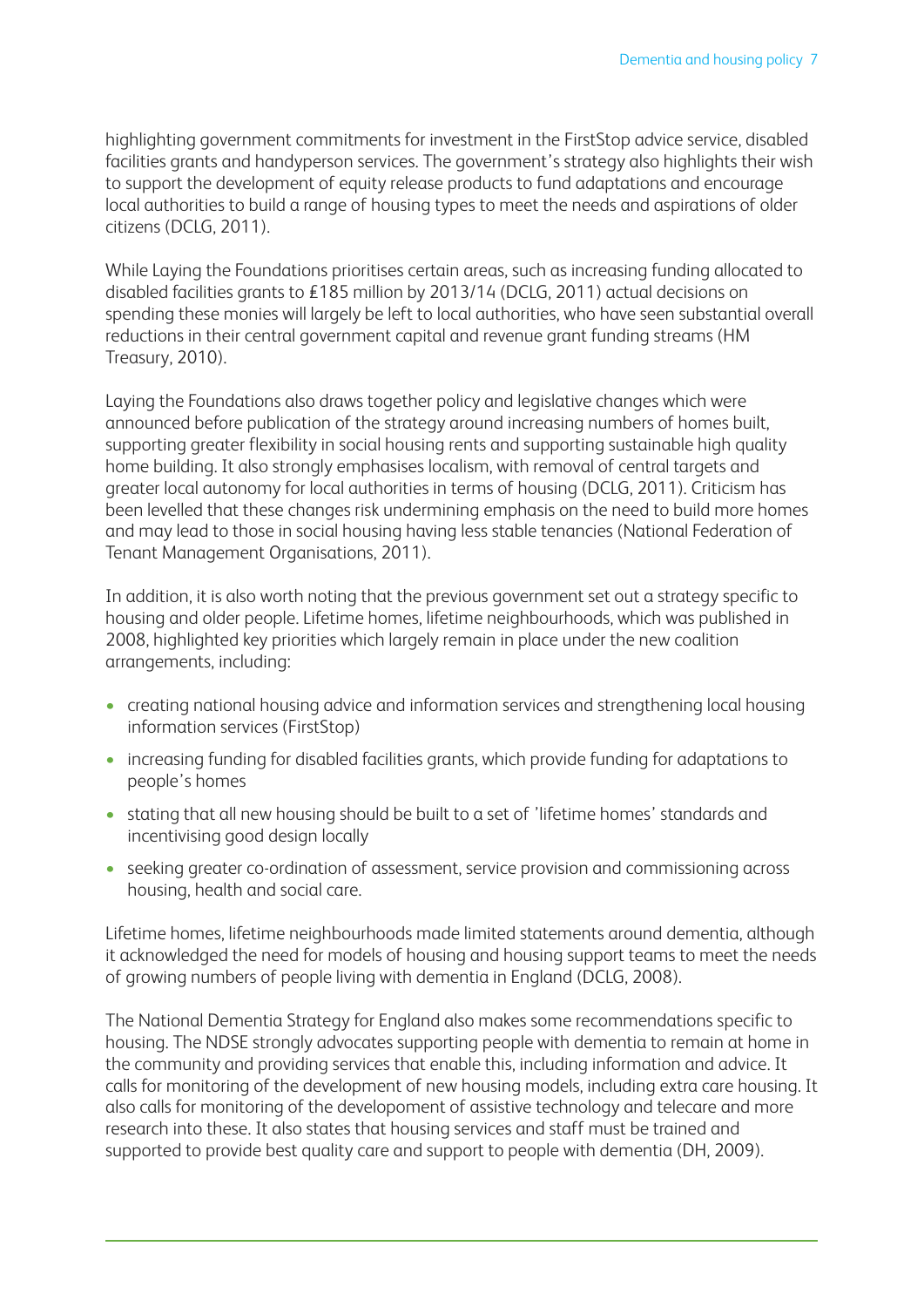The Prime Minister's challenge on dementia, while not explicitly referencing housing, highlights the need for supporting the development of dementia friendly communities. The challenge commits to action to improve awareness and understanding of dementia, and to bring communities together to tackle stigma, reduce isolation and ensure people with dementia can remain active and independent (DH, 2012).

# **2.2.2 Wales**

In Wales, the latest strategy on housing was published in April 2010. Improving lives and communities: Homes in Wales outlines the approach to housing being taken by the then One Wales Government:

- Provide more housing of the right type and offer more choice.
- Improve homes and communities, including the energy efficiency of new and existing homes.
- Improve housing-related services and support, particularly for vulnerable people and people from minority groups (Welsh Assembly Government, 2010b).

Homes in Wales recognises the challenge of the ageing population and states that this has significant implications for the design of houses. The strategy states support must be available to help people live independently for as long as possible. It makes limited recommendations on dementia focusing on the role of extra care housing schemes in supporting people with dementia (Welsh Assembly Government, 2010b).

Housing is identified as an issue in the dementia vision and action plans of the Welsh Government. Both the action plans and the Welsh Government Dementia Vision highlight the importance of supporting people in the community and the need for provision of information and advice. The vision states people with dementia wish to 'remain within their communities for as long as possible and in the homes of their choice' (Welsh Assembly Government, 2011; 2010a).

The key priorities recognised around housing in the action plans include expanding extra care housing, training for housing association staff and the development of evidence on the benefits of assisted technology, including telecare (Welsh Assembly Government, 2011; 2010a).

## **2.2.3 Northern Ireland**

The Northern Ireland Housing Executive (NIHE), which oversees housing policy implementation in Northern Ireland, has recognised the importance of meeting the housing needs of older people in Northern Ireland. A 2010 report to the executive identified that a significant proportion of the expected growth in housing would be in housing occupied by older people. The report identified that older people wanted to retain their independence in their homes for as long as possible and acknowledged that in many cases people would require some support (Paris, 2010).

The NIHE produced a strategy for older people for 2008–2010. This strategy identified 15 objectives, including better use of adaptations and improved advice and information, and developing housing options for people with dementia. The NIHE Older People Policy also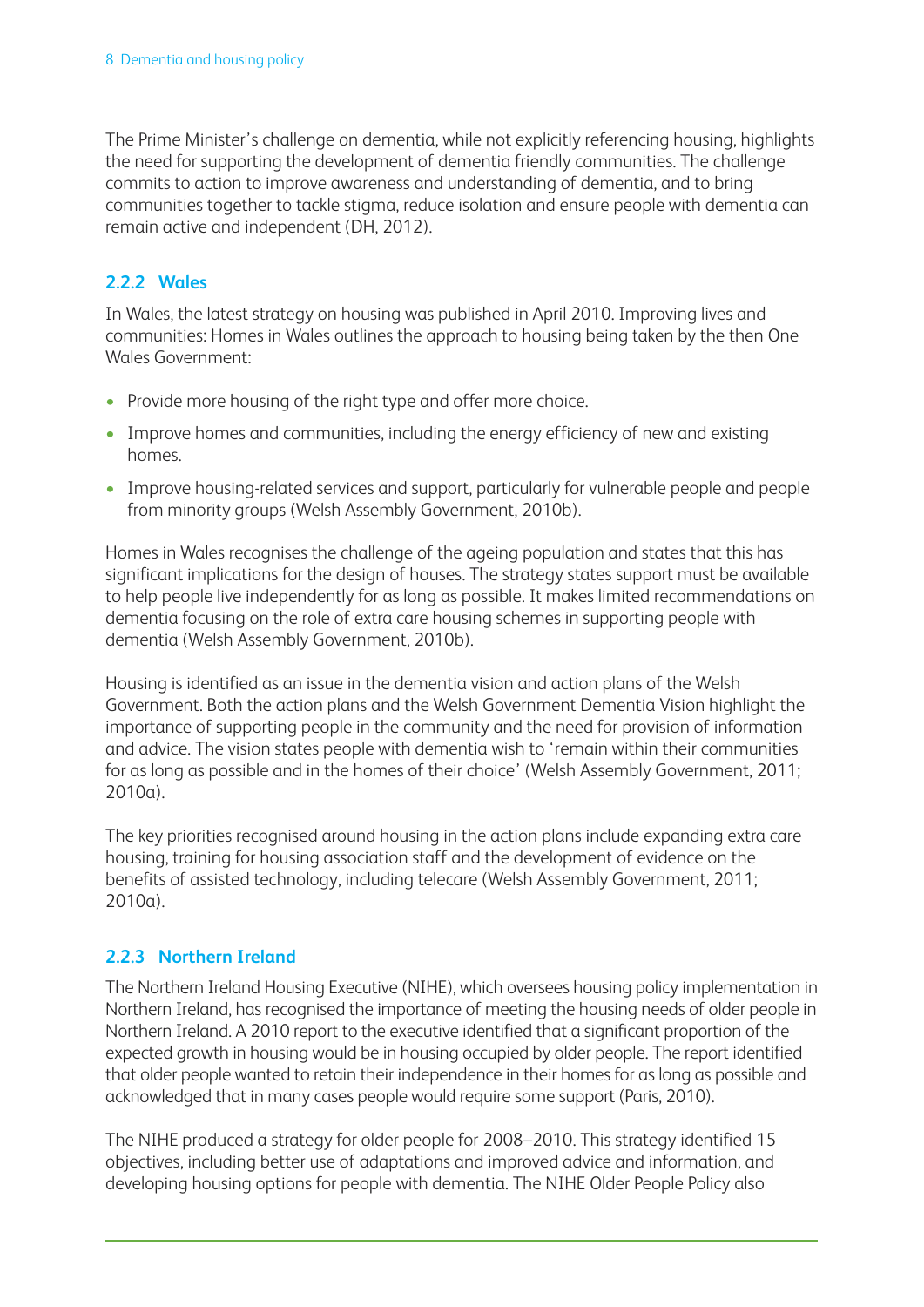recognised the need for developing housing for older people with dementia, including research to underpin such models (NIHE, 2008).

This had previously been acknowledged in the 2007 Bamford review, which led to the draft strategy. The review recommended that most people with dementia would want to remain in their own homes, but suggested there was a need for a choice of supported self-contained dwellings (Bamford, 2007).

In the Northern Ireland regional dementia strategy, the roles of specialised housing, adaptations to people's own homes and assisted technology are also emphasised. The strategy identifies the need for close working between the Department for Health and Social Services and the Northern Ireland Housing Executive around new forms of housing (DHSSPS, 2011a).

#### **2.2.4 Stakeholder evidence on housing**

Recent years have seen several other influential reports looking at how the housing system meets the needs of older people. While these reports do differ in recommendations and focus, there is considerable consensus on several key issues. These include that existing housing is not geared towards the needs of older people and that there need to be closer links between health, social care and housing services (APPG HCOP, 2011; Ball, 2011; LGG, 2010, Shelter; 2012).

The 2009 report of the Housing our Ageing Population: Panel for Innovation (HAPPI) group looked at international evidence and examples of housing schemes designed to meet the needs of older people (HAPPI, 2009). Building on the work of Lifetime homes, lifetime neighbourhood*s*, the HAPPI report outlined the following key themes for meeting the housing needs of older people. Key recommendations of the HAPPI report included:

- The time has come for a national effort to build the homes that will meet our needs and aspirations as we all grow older.
- We should all plan ahead positively, creating demand for better choice through a greater range of housing opportunities.
- Housing for older people should become an exemplar for mainstream housing, and meet higher design standards for space and quality.
- Local planning authorities should play a key role to ensure delivery of desirable housing in great places, tuned to local need and demand.

The HAPPI report also highlighted that there was a scarcity of properties ready for later life and that, as a result, many people went into residential care earlier than they needed to. The report outlined numerous examples of best practice in meeting the housing needs of the ageing population.

Shelter's 2012 report, A better fit, also highlights the lack of specialist housing for older people. Polling evidence used in A better fit highlights that many older people want to remain in their current home for as long as possible. The report states decisions for older people to move are often made later in life or at a time of crisis (Shelter, 2012).

In your lifetime, the National Housing Federation's 2010 report on housing for older people, outlined a series of recommendations. These include prioritisation of housing and support in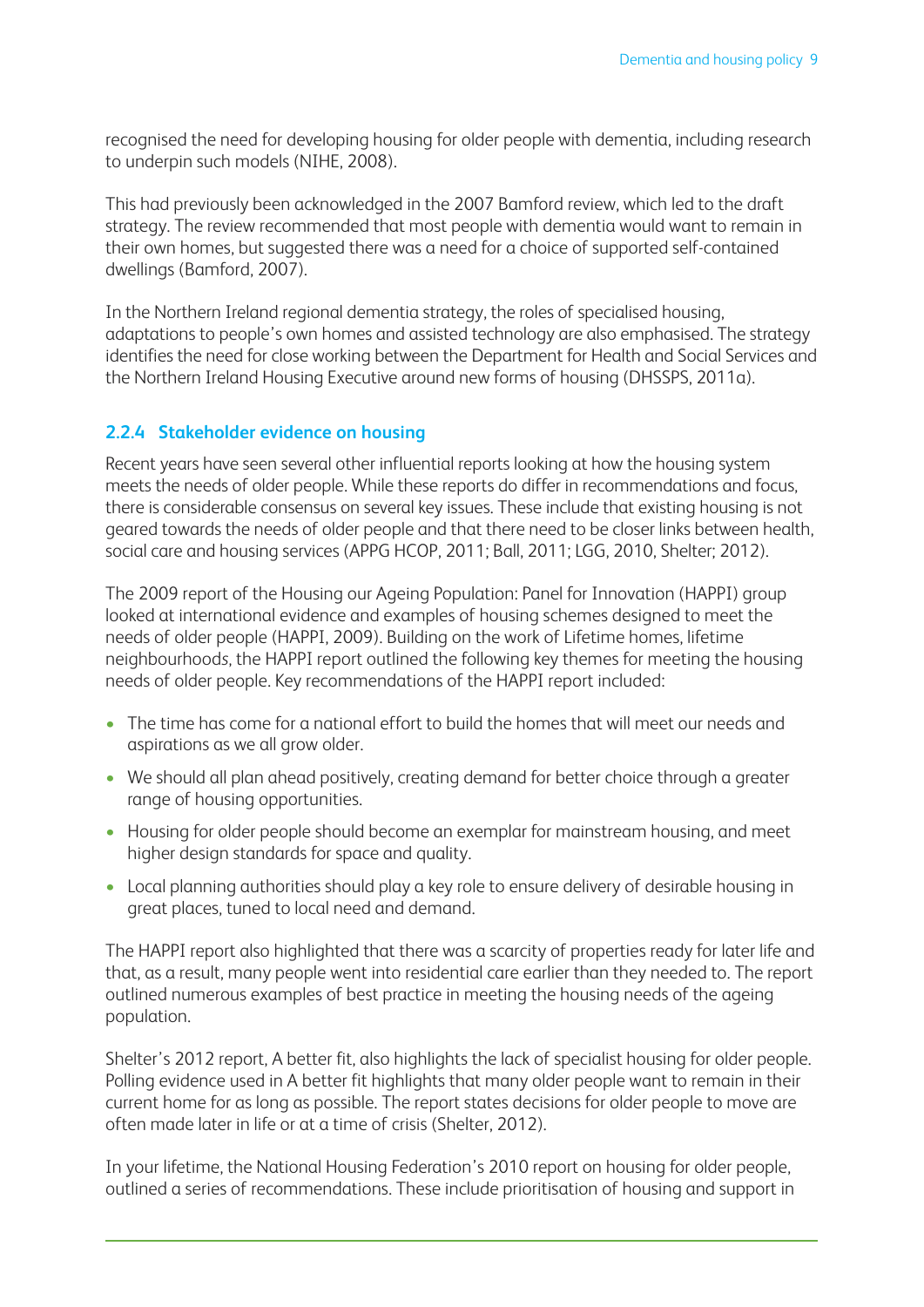housing strategies, the need for consistency in assessment and delivery of aids and adaptations, and the need for 24 hour care and support models to continue in the era of personal budgets (NHF, 2010).

Specific to dementia, In your lifetime makes the following recommendations:

- Local authority commissioners should ensure that there is a portfolio of service provision available which has an overall emphasis on personalisation and choice.
- Local authorities should recognise the role for commissioned services to operate in conjunction with individual budgets.
- Department of Health Commissioning guidance on the implementation of personalisation should recognise the circumstances and key contribution of sheltered and extra care housing (NHF, 2010).

The LGG, in their report Good homes in which to grow old?, suggests there is a need for devolution of planning to the local level. The report called for regional planning resources to be invested in increasing local planning capacity and states councils are best suited to assess and direct resources to meeting the challenge of an ageing society (LGG, 2010). The recent consultation on the National Planning Policy Framework and its proposition supports this approach. At the time of writing, a sector-led toolkit is being written to provide local councils with guidance and practice examples on planning for older people's housing to assist them make strategic decisions that may reflect the local demand for such accommodation.

In 2011, the NHF's report, Breaking the mould asserted that the shift towards localism and an ageing population presents an opportunity for significant innovation in meeting the housing needs of older people. The report, partly based on focus groups and polling carried out with older people, outlines nine key themes that older people reported they wanted from their housing:

- accessible
- spacious and attractive
- safe and secure
- in an age-friendly environment
- offers freedom, choice and flexibility
- has help at hand
- provides flexible, personalised support
- lets you socialise and feel included
- allows you to make decisions.

Breaking the mould provides numerous examples of innovation within the housing sector around a range of issues, including equity release, provision of low level community services, specialist services for people with dementia and extending home ownership. It calls on local government and housing providers to proactively pursue innovative solutions to meeting the needs of older people (NHF, 2011).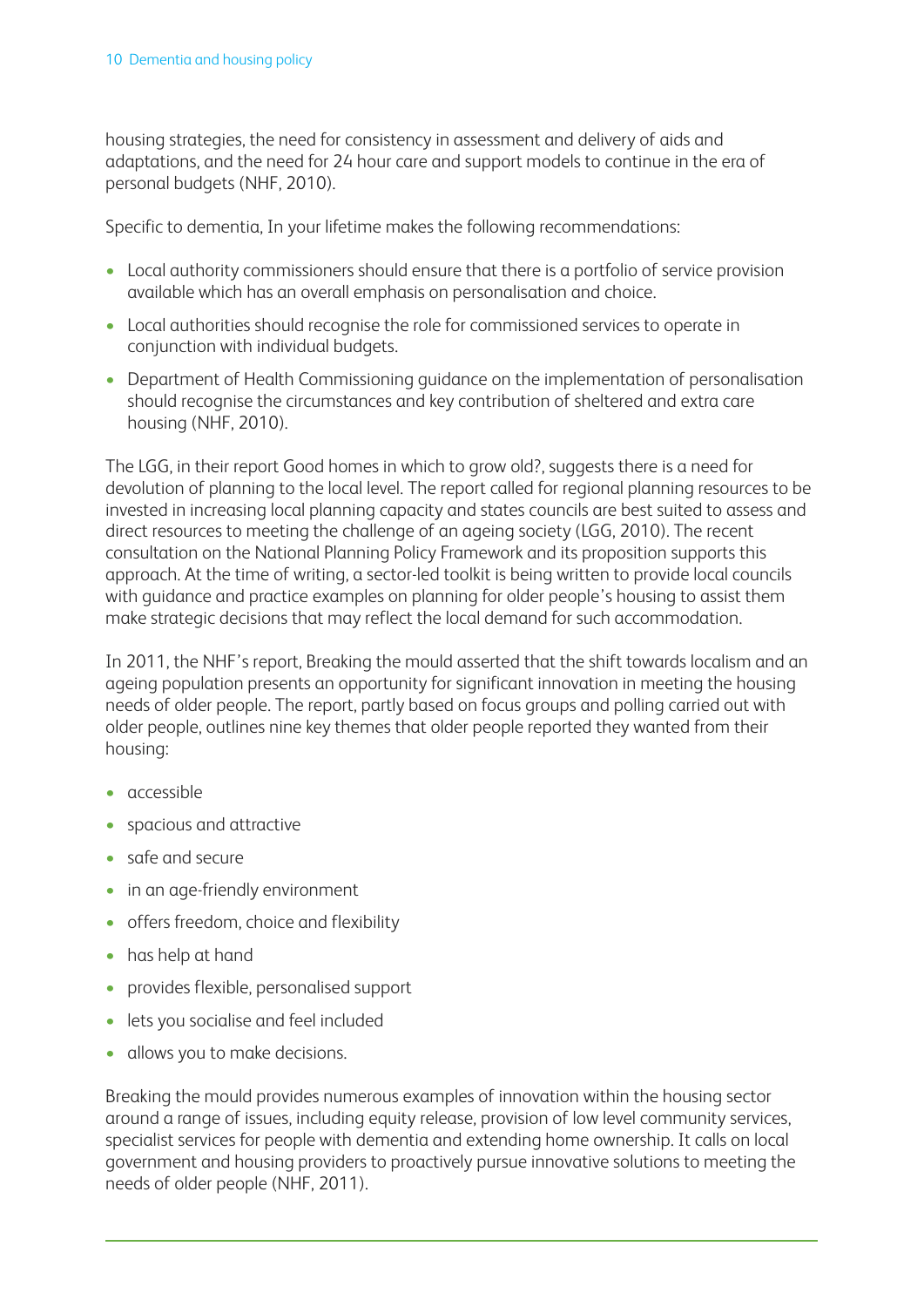The All Party Parliamentary Group on Housing and Care for Older People (APPG HCOP) published the findings of its inquiry into Living Well at Home, which heard evidence from stakeholders across the housing and care sectors (APPG HCOP, 2011).

The APPG HCOP concluded that lack of joined up working, delays in social care and adaptation assessments, as well as inappropriate forms of housing were all contributing to many older people being unable to remain independent in the community and going into long-term care earlier than expected. Specific to close working between housing, health and social care, the APPG HCOP highlighted that an absence of any payment by results means there is little or no incentive for joint working between housing and health and social care, and called for Joint Strategic Needs Assessments to fulfil this. The report makes recommendations for improved information services, better access to funds for adaptations and closer working between health, social care and housing (APPG HCOP, 2011).

### **2.3 Conclusions**

National housing policy for older people in England, Wales and Northern Ireland focuses on the funding of adaptations, information services and supporting good design. Where housing and dementia policy exists, it identifies the importance of supporting people in the community – looking at the role of new forms of housing with care, alongside the potential for telecare and telehealth in supporting people with dementia in their own homes. Housing strategies also identify the need for providing training on dementia for those working in the housing sector.

While these areas are also considered by stakeholders, the evidence outlined above suggests there is concern over the lack of integration between housing and health and social care services and an inadequate response to meet a growing market of older consumer/service user. For housing to be able to meet the needs and lifestyle choices of people with dementia and their carers, it has to be considered in conjunction with other areas of public policy.

#### **Recommendation 1**

Local authorities, homebuilders and governments should recognise that appropriate housing services and support are key mechanisms for effective support of people with dementia in the community.

- Alzheimer's Society reiterates the recommendation from the Support. Stay. Save. report (Alzheimer's Society, 2011) that people with dementia need to have access to care and support to enable them to live independently in their own homes and services must be prioritised to achieve this.
- Housing should be included within Joint Strategic Needs Assessments in England and health and social care planning in Wales and Northern Ireland.
- Local authorities should work with health organisations in redirecting spending from acute and long-term sectors into provision of support in people's own homes, including handyperson, information, advice and adaptation services.
- The housing sector should fully engage with the development of dementia friendly communities.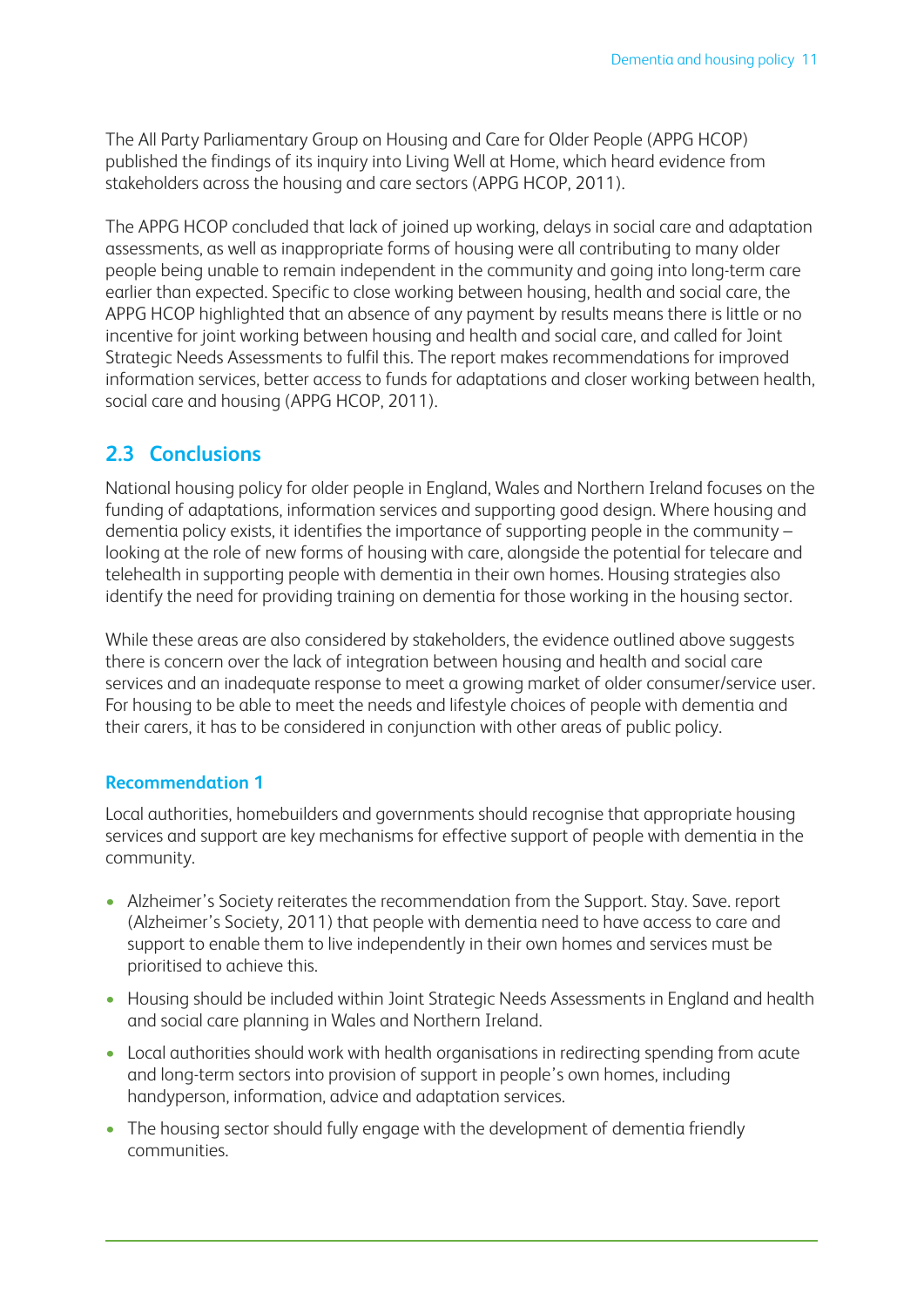# **3 Where people with dementia live now**

#### **Summary**

- There are significant barriers to people with dementia moving home, either to specialist housing or within mainstream housing.
- Most people with dementia in the community are likely to be owner-occupiers and there is strong support for home ownership, even for specialist forms of housing. Nevertheless a significant proportion of people with dementia are likely to live in rented accommodation, especially in social housing and housing with care.
- People with dementia and their carers have mixed and often quite strong views on the type of housing they wish to live in and what would be most appropriate to their needs.
- Housing with care can potentially play an important role in supporting people with dementia and fill a gap between mainstream homes and care homes. However, housing with care will not be a suitable or preferred option for all people with dementia.

## **3.1 Introduction**

The types of housing people with dementia live in and whether they own or rent their housing can impact on their support needs as well as on their access to services and support. This section looks at people with dementia moving to new forms of housing and the forms of housing and tenancy that exist.

# **3.2 Barriers and opportunities for moving**

For a person with dementia, moving from one environment to another has the potential to be confusing and disorientating. People with dementia may be familiar with their home environment and may have co-morbidities such as sight loss that make navigating a new environment even more challenging. However, more appropriate environments also have the potential to reduce the risk of falls and other accidents and potentially allow people to retain independence as opposed to moving into long-term residential care.

Generally, older people are much less likely to move than younger people. In England, only 3% of 65–74 year olds and 2% of 75 year olds moved in 2008. This compares to in excess of 50% of 16–24 year olds moving in the same year (Ball, 2011).

There is mixed evidence on the impact that moving from one environment to another has on people with dementia. Some studies on people with dementia in care homes suggest there is not conclusive evidence that moving from one care home to another has a significant impact on life expectancy (Nirenberg, 1983; Mirotznik and Los Kamp, 2000).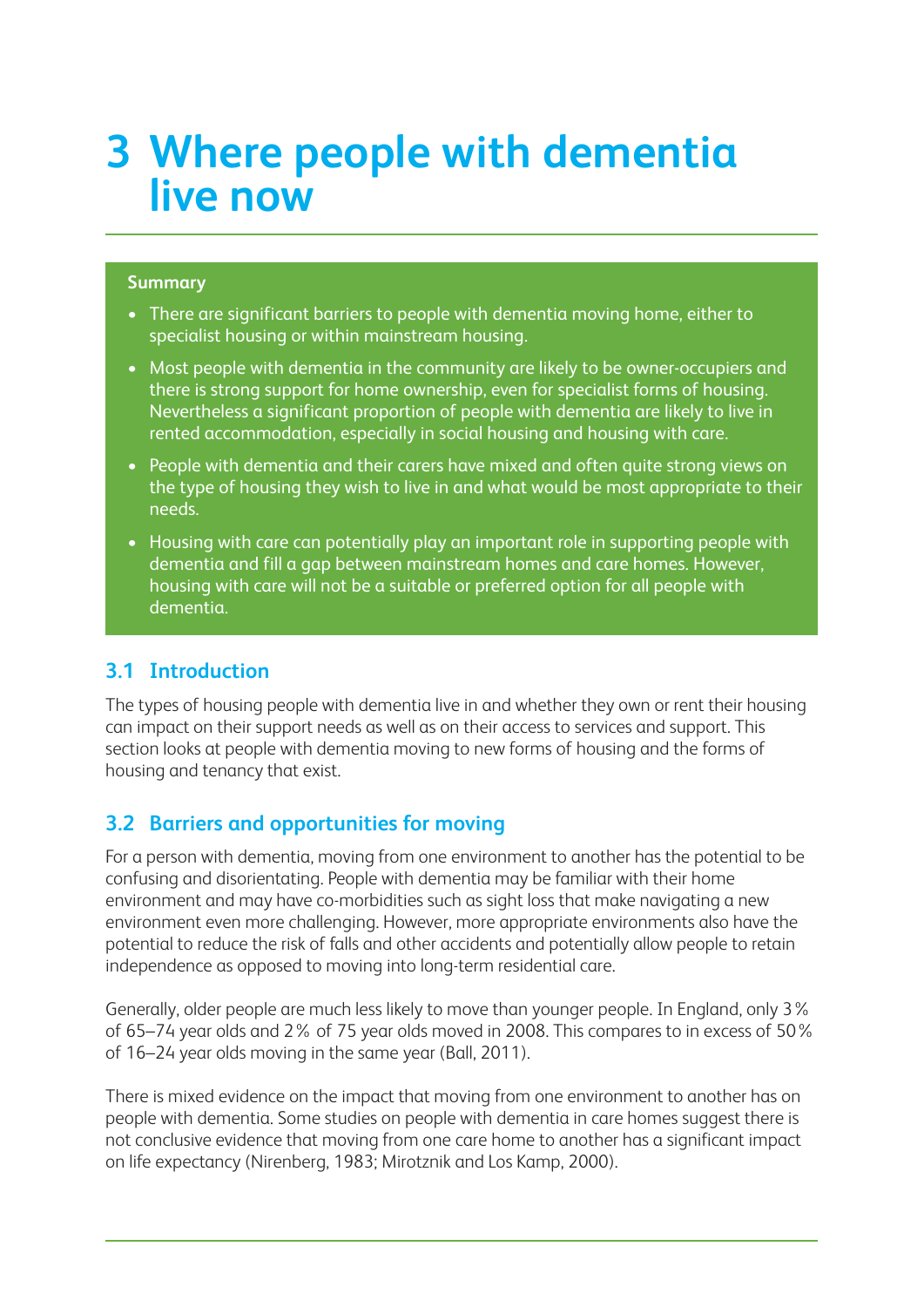However, some studies in care homes have suggested moving has a negative impact on behavioural symptoms of dementia (Macdonald et al, 2004) and there is significant anecdotal evidence that changing environments can be confusing for people with dementia, especially those in the moderate to later stages.

Decisions to move may be based around the impact of dementia or other care needs. For example, people may decide to move to specialist housing, smaller or more manageable properties or to housing nearer family or friends. Decisions to move may also be influenced by availability of housing options and choices, or may be unrelated to dementia or support needs.

The decision to move to a new home is often a daunting one, since many older people have attachment to their current home. In addition, there may be significant costs associated with moving, including mortgage fees, stamp and removal, and utility costs (Shelter, 2012). For people with dementia who may be on low pension incomes, have much of their wealth made up in housing equity or savings, and face existing care costs, these costs are potentially prohibitive.

Furthermore, the well recognised lack of availability of homes designed around the needs of older people is also likely to act as a significant barrier to people moving (Shelter, 2012). This is particularly likely to be the case for people with dementia who have specialist needs.

Among those EoH participants who said the person with dementia had moved, whether to mainstream or specialist housing, the catalysts for decisions to move were often around concerns with safety and challenges in the home, particularly with stairs. Moves were generally considered positive, although there were also expressions of regret from some participants.

**'We were living in a house that wasn't suitable for my wife's medical needs. We had stairs and she can't walk up the stairs. She suffers from bad legs. The stairs were really murdering and that's why we got the bungalow.'**

**Carer of person with dementia in rented mainstream housing**

**'It was hard to get things done and the stairs: I was scared at night of her getting up. You miss having your own home obviously.' Carer of person with dementia in rented specialist housing**

**'It was her safety. We knew she wasn't able to live on her own anymore.' Carer of person with dementia in rented specialist housing**

In several cases the needs of the carer were the catalyst for the move, rather than the needs of the person with dementia.

'We lived in a flat before. I loved that place. If I had help I would have stayed, but I **couldn't cope with the stairs.'**

**Carer of person with dementia in owner occupied mainstream housing**

**'I've got Parkinson's and my wife has Alzheimer's. The reason we came here was me getting Parkinson's, not my wife getting Alzheimer's.'**

**Carer of person with dementia in owner occupied specialist housing**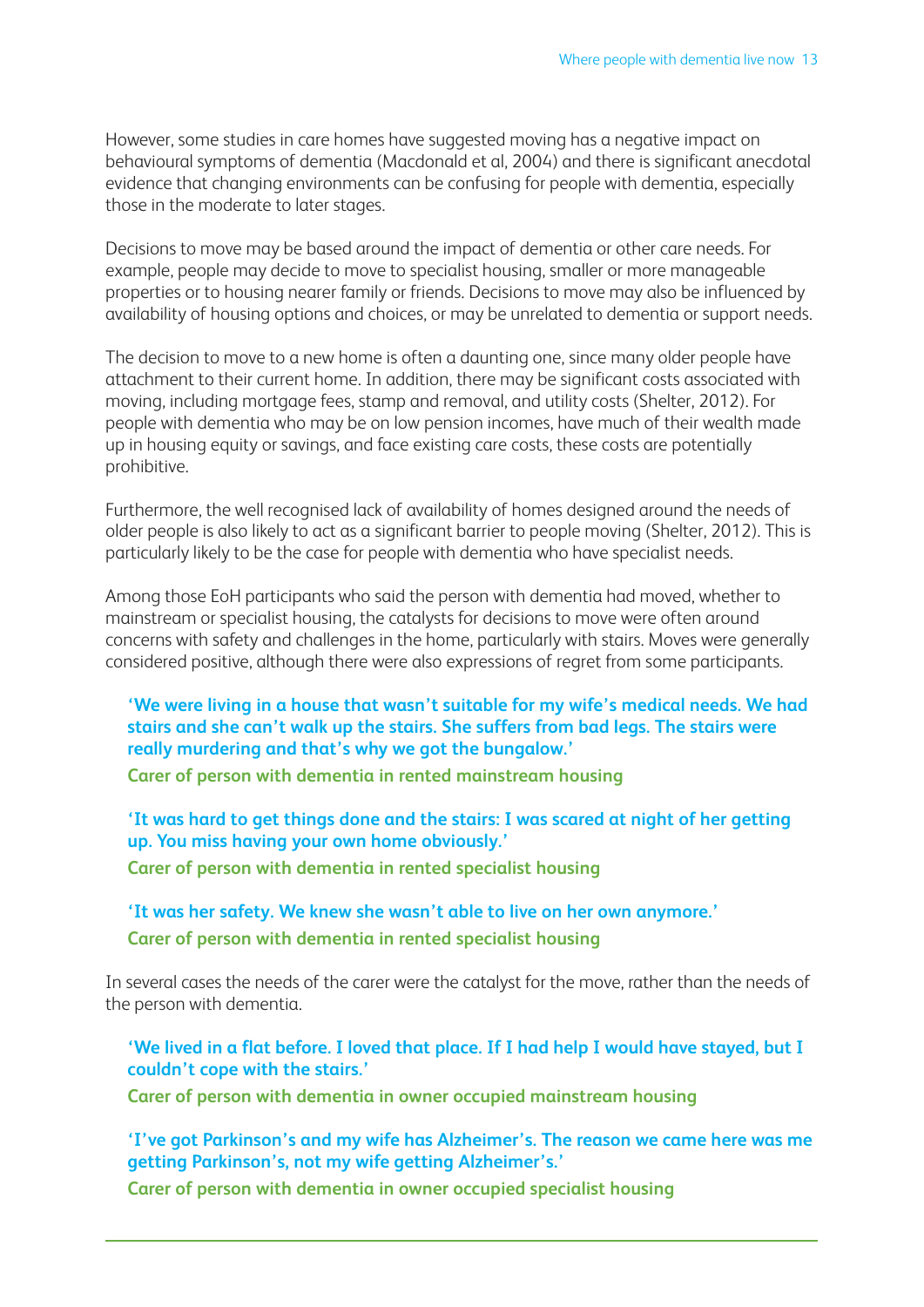Most EoH participants reported concerns about the person with dementia going into a care home until it was necessary and were keen to delay entry to care for as long as possible. Indeed, evidence suggests that the advantage of housing with care options such as extra care housing is that couples can stay together in the knowledge that there is assistance on hand to provide personal care and/or support, as well as providing some respite for the principle carer in the relationship (ILC-UK, 2011).

#### **'My husband's so scared for getting put into a home.'**

**Carer of person with dementia in rented mainstream housing**

#### **'I wouldn't want to put her into a care home. I want to stay with her for as long as possible. To part with her; I couldn't do that. Unless it came to something serious and I couldn't look after her.'**

**Carer of person with dementia in rented mainstream housing**

However one participant whose mother had just gone into residential care highlighted they felt it was the appropriate move.

# **'At this point I would have to lift her…and I just couldn't cope with the behaviour.' Carer of person with dementia**

In his report on owner-occupied retirement housing, Ball argues that the low numbers of moves are a result of a mixture of a lack of availability of housing to buy, and a general preference for older people remaining in their own home. He proposes a series of recommendations aimed at increasing the amount of owner-occupied retirement housing available (Ball, 2011).

The APPG HCOP also states that a lack of availability of suitable housing, high costs of moving and a lack of information act as barriers to older people accessing appropriate housing. The APPG HCOP highlighted that, while people over 65 own an estimated 80% of private wealth in the UK, there was a lack of viable equity release products to enable people to access this funding (APPG HCOP, 2011), an issue also picked up in the NHF's report Breaking the mould (NHF, 2011). Shelter have also identified a lack of available options for older people, as well as a lack of awareness of the housing options that do exist (Shelter, 2012).

Similar findings were also outlined in two articles for the Housing Learning Improvement Network on downsizing to mainstream and specialist housing (Sutherland, 2010; 2011). In these articles, Sutherland outlined advantages for both individuals and wider society of older people downsizing, including health and quality of life benefits. However, she highlighted that there were a range of challenges inhibiting people from moving, including lack of options and significant costs associated with care (Sutherland, 2011). These challenges are likely to be more acute for people with dementia, who have specialist needs and often face very significant care costs.

# **3.3 Ownership and occupation of housing**

In the UK, the majority of people own their own home; either through a mortgage or outright. The proportion of people who own their own home varies across the UK and between specialist and mainstream housing. Generally those over the age of 65 are more likely to own their own home and the same is likely true of people with dementia.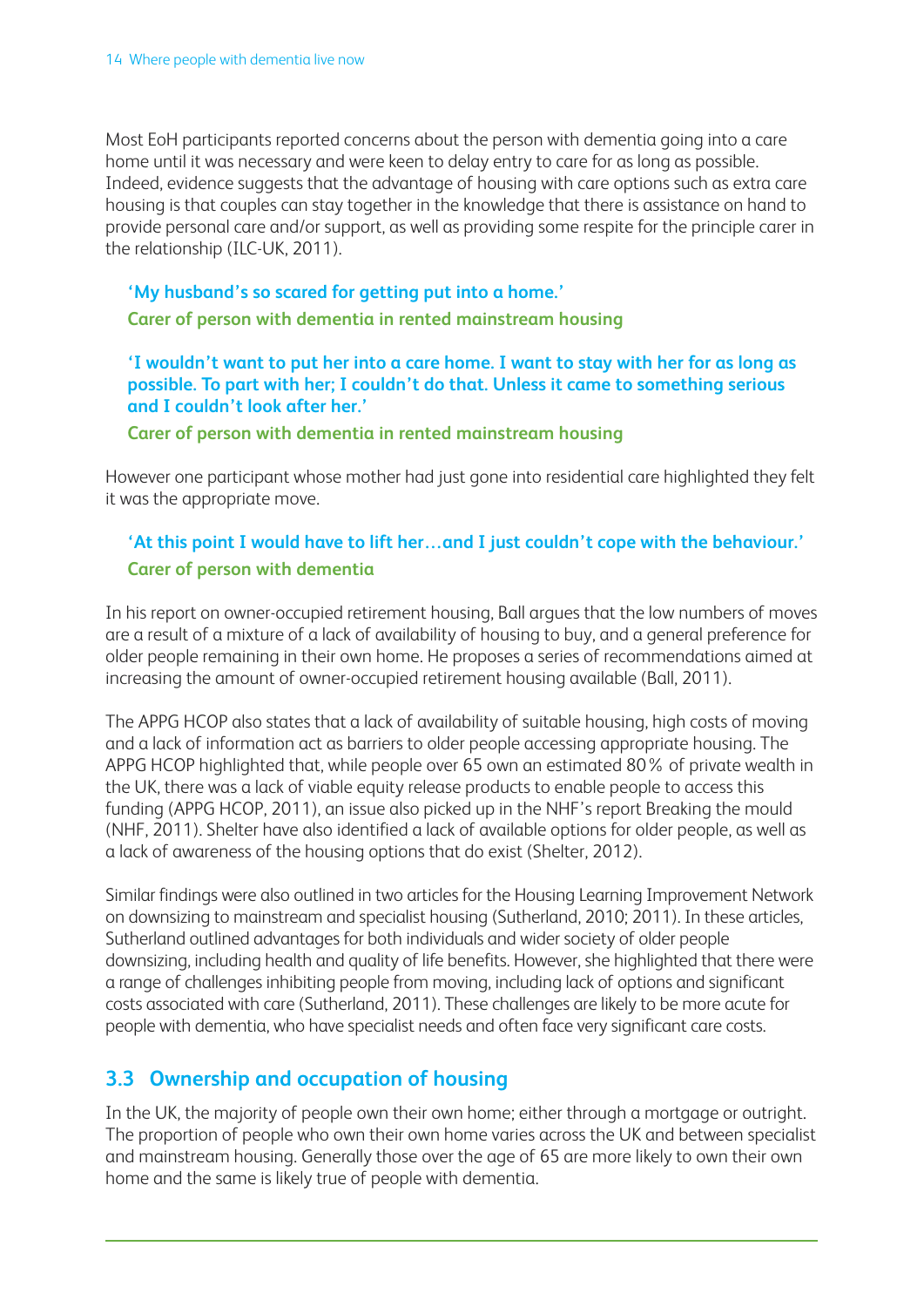#### **3.3.1 Home ownership**

People with dementia are more likely than not to be owner-occupiers. Levels of ownership are high among older households in the UK, with 75% of over-65 households in England owner-occupied (Ball, 2011). While there has been a recent decline in home ownership rates (DCLG, 2012), home ownership among those aged 65 and over has risen steeply in recent decades. In England, between 1981 and 2008/9, home ownership rates rose from 50% to 79% among 65–74 year olds and from 47% to 73% among those over 75 (DCLG, 2012). Retired people make up 57% of owner-occupied households (Ball, 2011). It is therefore essential that the housing market for owner-occupiers is suited to support people with care needs.

While most people with dementia are over the age of 65, there are at least 17,000 people with early onset dementia in the UK (Alzheimer's Society, 2012a). Many people with early onset dementia will face outstanding mortgage costs and experience significant financial challenges following the development of dementia.

Several EoH participants strongly identified the importance of owning a home, or expressed regret if they had been forced to sell their home to move into more appropriate housing.

**'Typical suburban semi, lived in since the 1970s. Yes, we own it; mortgage paid off!' Carer of person with dementia in owner occupied mainstream housing**

**'If I had the money I would have bought because we did own our own home and it was fantastic when they were all growing up and they were all with us. But then the money went down. In an ideal world I would love to buy our own home.' Carer of person with dementia in rented mainstream housing**

**'We owned a house. You've had your own home for so long. I would buy if the option was there, but it isn't.'**

**Carer of person with dementia in rented specialist housing**

Owning a home allows people with dementia and their carers greater control over decisions to have adaptations made to their home and provides capital for moving to another property, should the person with dementia and their carer decide this is appropriate. However, low pension incomes and high costs of moving or funding adaptations can mean people with dementia who own their own homes may face barriers in either adapting their home or moving to other forms of housing they feel may be better suited to their needs. Similarly, people with dementia often need to downsize in order to release funds from their homes to pay for care and support.

#### **3.3.2 Tenancy**

In England, around a quarter of householders over 65 years of age live in rented accommodation. The majority (80%) of renting householders over 65 rent from a social landlord. The remaining 20% rent from a private sector landlord (Ball, 2011). This contrasts starkly with the population as a whole, where private renting is much more common. Households over the age of 65 therefore represent a very significant proportion of social housing tenants and only a small minority of private sector tenants. However, there is likely to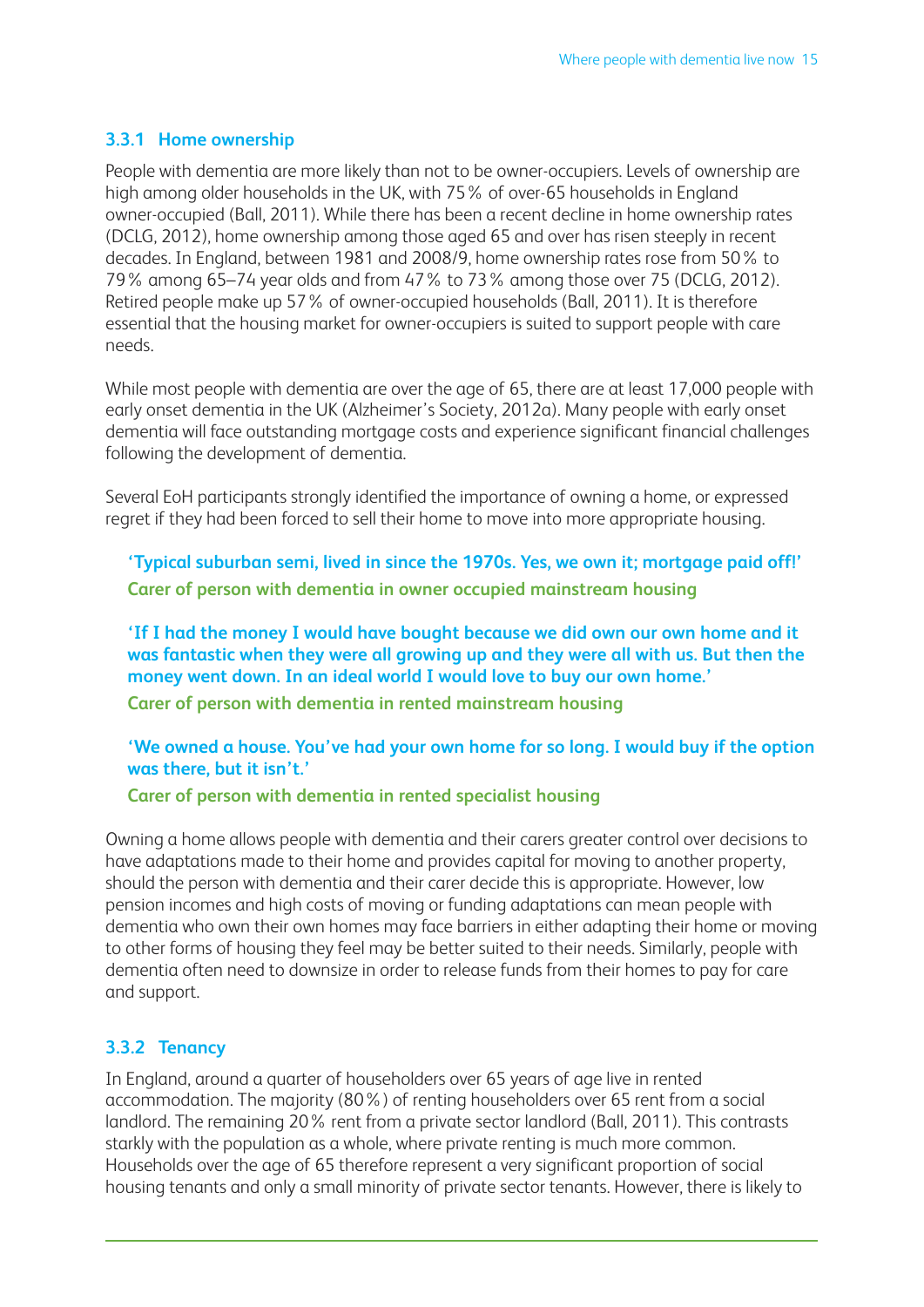be significant variation across the UK and there are some areas of the country where a significant proportion of households over 65 rent from the private sector.

In the UK there remains a longstanding lack of availability of social housing. This is especially an issue in London and the South East, where high property prices have led to high market rental rates. This means many are unable to afford to buy property or rent from the private sector, putting pressure on social housing. Furthermore there is also very little specialist or purpose-built private rented accommodation for older people (Miller, 2010), an issue which is likely especially acute for people with dementia who may have specialist needs in terms of housing.

People with dementia in social housing and private rented housing may have limited assets and as such may be more likely than owner-occupiers to meet eligibility for state funded social services for care and support. People in rented accommodation are also unlikely to be able to decide to fund adaptations to their own homes. However, people in rented accommodation, especially social housing, may have greater flexibility in terms of moving to new properties because of not having to rely on selling their current property.

# **3.4 Forms of housing**

For the purposes of this report, the Society is categorising housing according to the groups set out in the 2009 HAPPI report: mainstream housing and specialised housing (HAPPI, 2009). EoH research included participants from both mainstream and specialist housing.

#### **3.4.1 Mainstream housing**

Mainstream housing is unlikely to have been designed for people with special needs and has no integral support services. The majority of older people in the UK live in such housing, with 89% of older people in England living in mainstream housing (Harding, 2008). There is a widespread acceptance that much mainstream housing is poorly designed for the support needs of older people. The APPG on Housing and care for older people inquiry, Living well at home, found that the current housing supply was unable to adequately meet the needs of an ageing population and that unsuitable housing is often a reason for older people being admitted to residential care or hospital (APPG HCOP, 2011).

The LGG's Good homes to grow old (LGG, 2010) and Lifetime homes, lifetime neighbourhoods (DCLG, 2008) also recognised that housing was poorly designed to meet the needs of an ageing population. The latter identified a need to build to standards better suited to people's needs. This is likely to particularly impact people with dementia, who may especially struggle in poorly designed mainstream housing. DCLG is currently working with industry on streamlining all standards relating to construction (DCLG, 2008).

Not all mainstream housing is poorly adapted to the needs of older people or people with dementia. Within the last decade, newly built housing may conform to more inclusive and accessible standards such as the Lifetime Homes standards. In other instances, people may have made alterations to housing or fitted adaptations to make it better suited to their needs.

Some EoH participants who lived in mainstream housing expressed concerns about having trouble coping with the property and outlined challenges that they faced.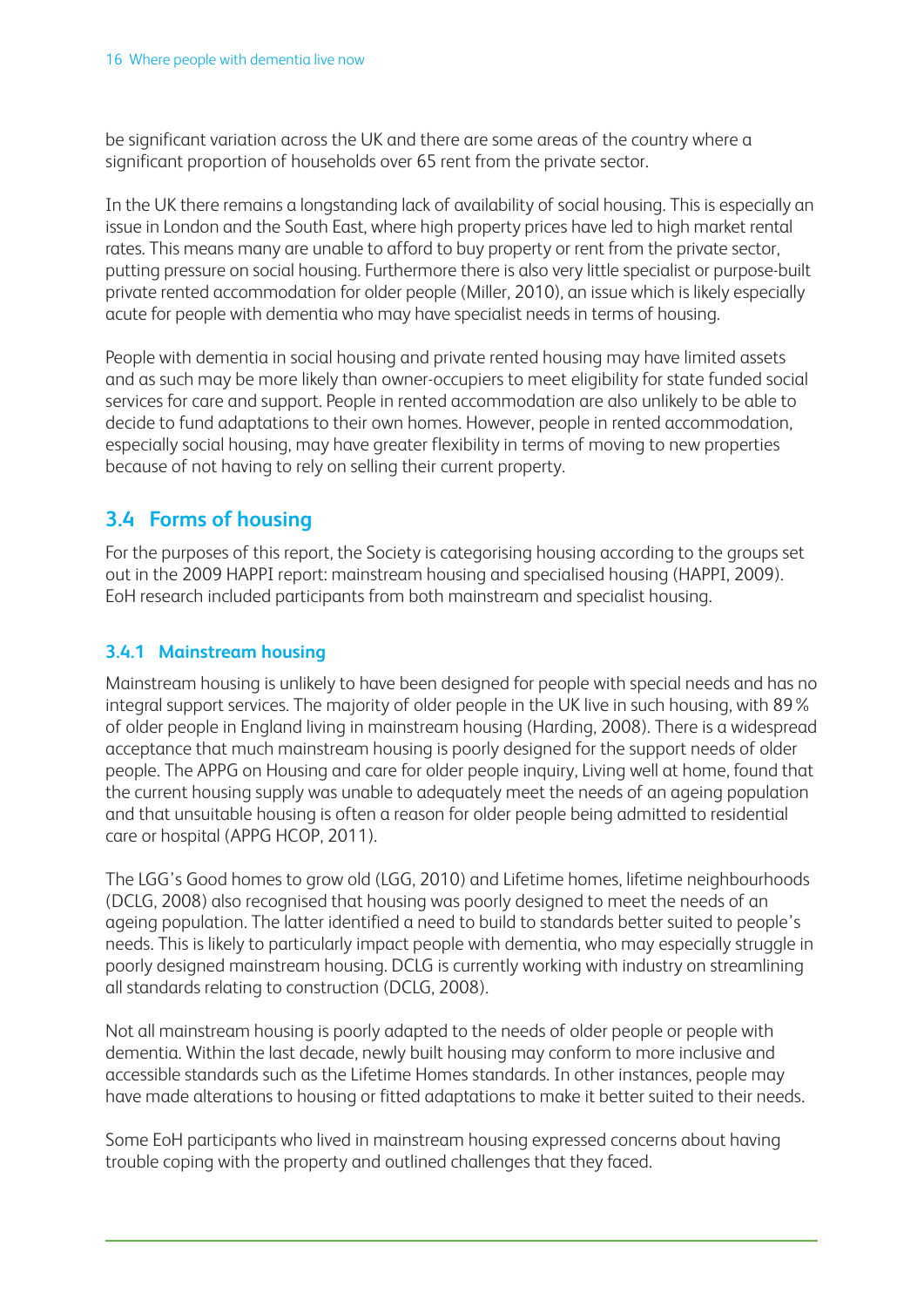**'The house is too big. There's three bedrooms and the two rooms downstairs. I don't need all that space. It's harder to clean.'**

**Carer of person with dementia in owner-occupied mainstream housing**

**'We're up on the top of a hill. When the kids left and they all got married; it's not suitable for me and my wife at the moment. It's too far on the top of the hill.' Carer of person with dementia in rented mainstream housing**

However, other EoH participants expressed a strong desire to remain in their current mainstream homes:

**'No way we'd sell the house and buy a bungalow. Why should I have all that upheaval; it's too complicated. We'll be taken out the house in a box!' Carer of person with dementia in owner-occupied mainstream housing**

**'We've been in the same house for 52 years. We just love to get home, that's our comfort zone.'**

**Carer of person with dementia in owner-occupied mainstream housing**

### **3.4.2 Specialist housing**

Specialist housing is housing designed specifically for older people or people with care needs. Typically, for people to move into specialist housing they must have some form of care or support need. The Elderly Accommodation Council estimated the number of specialist housing units in 2010 to be around 533,000 (Shelter, 2012). The HAPPI report in 2009 stated that specialist properties for older people in England represented only around 9% of all 65+ households (HAPPI, 2009).

Most specialist housing is available to rent, primarily from the social housing sector, with only limited numbers of properties available on an owner-occupation basis (Shelter, 2012). Several researchers and reports have highlighted this as a factor impeding the development and uptake of specialist housing and explaining the tendency for people with dementia to go straight from mainstream housing to long term care (Ball, 2011; APPG HCOP, 2011; Sutherland, 2011; Shelter, 2012).

There are typically a range of types of specialist housing; the HAPPI report identifies five types of housing as:

- sheltered or retirement housing
- very sheltered or assisted living housing
- extra care housing
- close care housing
- retirement villages (HAPPI, 2009).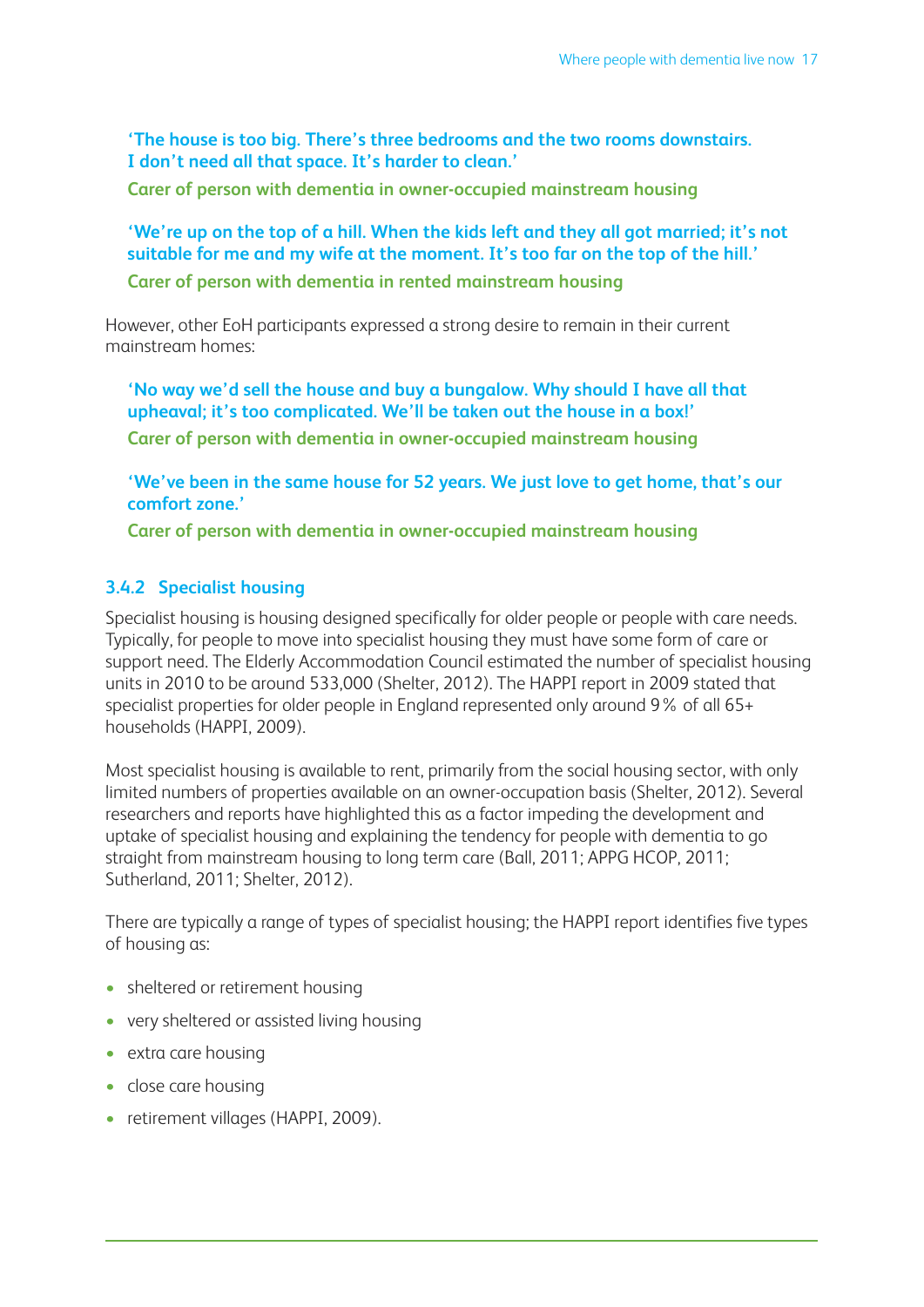This report considers sheltered housing on its own but has combined the other types of housing under the term 'housing with care', since these forms of housing all include on-site services and support that are not available in sheltered housing.

#### 3.4.2.1 Sheltered housing

The HAPPI report estimated that 85% of specialist housing for older people in England was in the form of sheltered housing (HAPPI, 2009). However, in areas where there has been significant building of other forms of specialist housing, sheltered housing may be less dominant.

The proportion of residents in sheltered housing schemes living with dementia is unknown (Torrington, 2006), but potentially could be very high. Much of the current stock of sheltered housing was built in between the 1940s and 1970s and many occupants have lived in schemes for extended periods of time. Some providers of sheltered housing provide training to staff on dementia and the need to train staff in sheltered housing has been recognised as a need in dementia and housing strategies in England, Wales and Northern Ireland (DH, 2009; Welsh Assembly Government, 2010a; DHSPSS, 2011a). However, there remain no requirements for staff to have training on dementia.

There is dispute regarding the role that sheltered housing schemes can play in supporting people with dementia. A review published in 1995 outlined that sheltered housing could potentially play an important role supporting people with dementia if sufficient opportunities for social interaction were available (Kitwood et al, 1995). However, recent years have seen evidence that challenges this belief, with questions raised around the appropriateness of sheltered housing.

Some researchers have argued the lack of provision of on-site care services in sheltered housing may imply it is not appropriate for people with dementia. Furthermore, the shift towards teams of 'floating' or peripatetic support workers covering several schemes may mean people with dementia are left without on-site support for extended periods (HAPPI, 2009). There is also some research, as well as anecdotal evidence, suggesting that some schemes have faced problems between residents with dementia and other residents (O'Malley and Croucher, 2005) and that the age of much sheltered housing may mean it is not well-suited to older people and people with dementia.

#### 3.4.2.2 Housing with care

Over the past couple of decades there has been an expansion in housing with care. There has been significant support and emphasis on the expansion of housing with care, both by researchers (Reynold, 2005) and also in strategies across the UK. The extent to which housing with care schemes have developed has varied across the UK. In England, the Department of Health, supported by the Homes and Communities Agency (HCA), provided £227 million capital funding (2004–2010) to help instigate a market of housing with care properties, with some areas strongly prioritising the development of schemes. Similarly in Wales, the Welsh Government has made significant investment in housing with care schemes.

Recent research suggests many housing with care schemes have large minorities of residents with dementia (ILC-UK, 2011). There have been some specific studies looking at prevalence of dementia. A randomised control sample by the University of Bradford into residents for the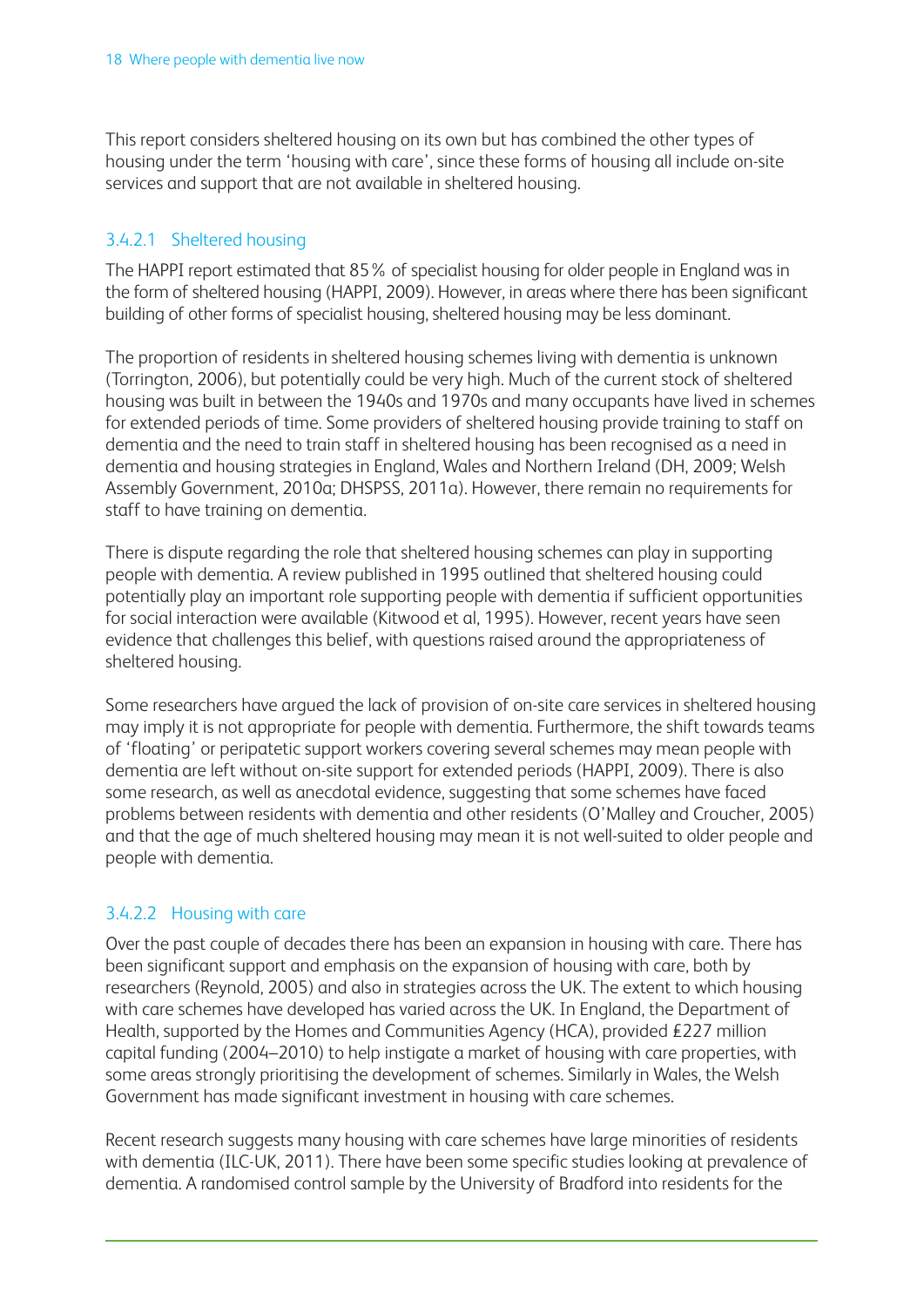ExtraCare Charitable Trust found that around 30% of residents in extra care housing will experience significant mental health problems, most notably depression and dementia (Brooker et al, 2009).

A 2009 Personal Social Services Research Unit (PSSRU) study of those moving to extra care schemes found on average 37% had a form of cognitive impairment. However, this included people with mild cognitive impairment as well as those with dementia (Darton et al, 2011). The HDRC roughly estimate around 20% of residents in members' properties have a form of dementia (HDRC, 2011).

Housing with care is often seen as a potential and preferable alternative to admission to residential care homes, since care is available on-site, but people with dementia's independence is maintained and supported (Kopetz et al, 2000; Clarke, 2004; ILC-UK, 2011; Darton et al, 2011). A 2006 review by the Housing Corporation (now the Homes and Communities Agency, HCA) and Housing 21 found extra care facilities provided good quality care to the majority of residents with dementia (Valleley et al, 2006). Recent reviews by the International Longevity Centre (ILC) and PSSRU have found benefit from extra care housing in terms of reducing falls, improving quality of life and reducing admissions to care homes (ILC-UK, 2011; Darton et al, 2011).

The University of Bradford study of ExtraCare Charitable Trust's Enriched Opportunities Programme (EOP) found that people experiencing mental health problems could continue to enjoy a good quality of life and reduce a health intervention 'upstream'. Specifically, the outcomes for people with dementia were that they were:

- half as likely to have to move out into a care home
- far less likely to spend time in hospital as an in-patient
- more likely to have a GP visit
- more likely to see a community physiotherapist, occupational therapist and chiropodist
- more likely to have their mental health problems diagnosed (Brooker et al, 2009).

While there have been concerns expressed about the cost efficiency of housing with care (O'Malley and Croucher, 2005), both the ILC and the PSSRU studies have suggested housing with care is cost effective, alongside being associated with improving quality of life (ILC-UK, 2011; Darton et al, 2011).

Despite this support for housing with care, there have been challenges and concerns voiced about its role in supporting people with dementia. These include social isolation of residents with dementia and the relationship between residents with dementia and those without (Dutton, 2009).

There are also issues relating to mental capacity and tenancy of properties. While families or carers of those lacking capacity may be able to sign tenancy or leasehold agreements on their behalf, it cannot be ensured that the tenant lacking capacity understands and can comply with terms of the tenancy or lease such as allowing others 'quiet enjoyment' of their properties. This raises questions as to whether tenancy agreements should be offered to those lacking capacity (Dow, 2006; Garwood, 2006).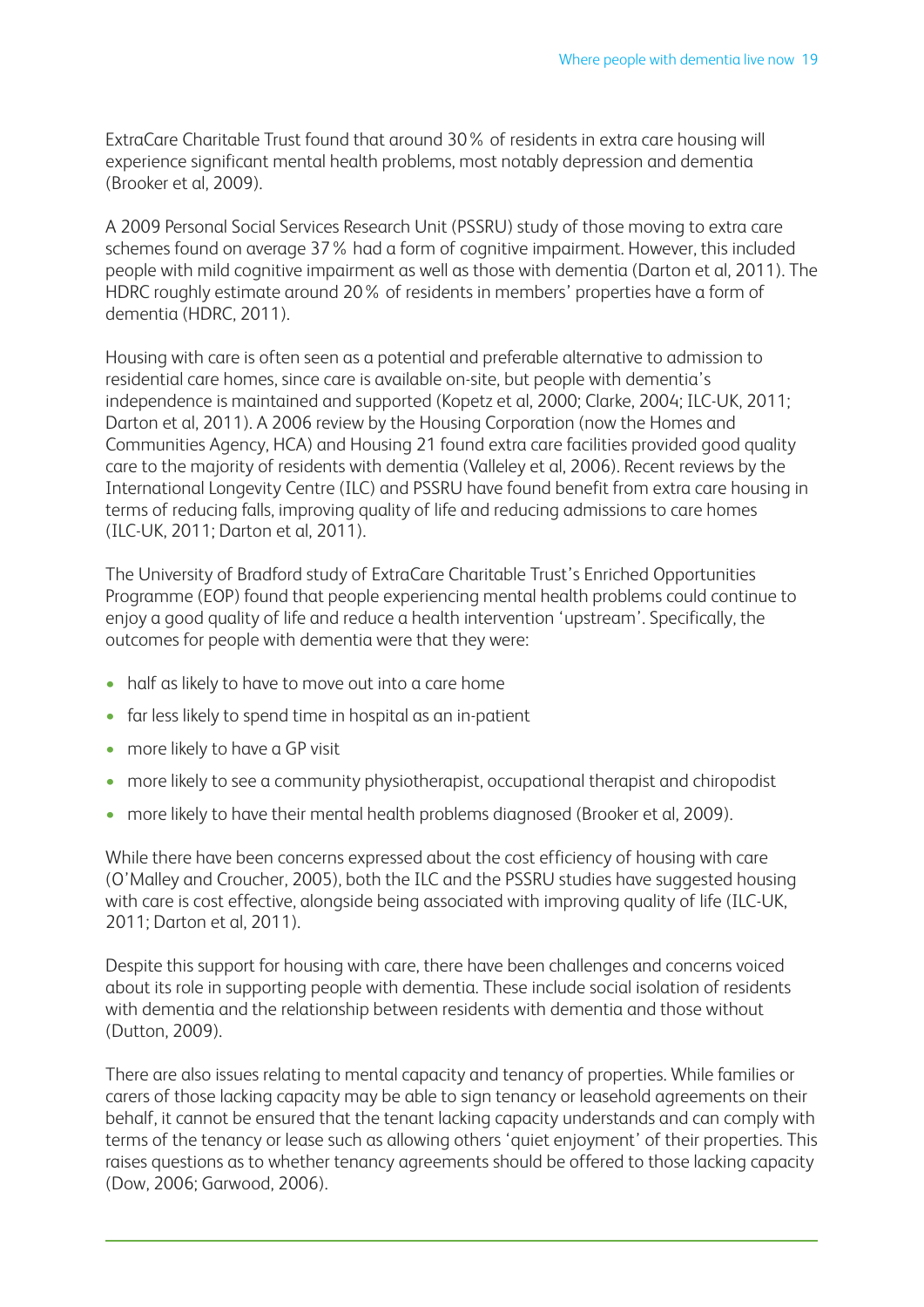Risks have also been voiced that support in housing with care may become fragmented because of a shift towards greater use of personal budgets to fund social care. There is a fear this shift may reduce the flexibility and responsiveness of care available in housing with care schemes, which is so important for supporting people with dementia (NHF, 2010).

Where participants with dementia lived in housing with care, they expressed significant positive responses about these schemes, both because of additional support and also because of the freedom and independence such schemes afforded individuals.

**'I think its great here. Extra support is there if you need it; if anything goes wrong. This is a good move.'**

**Carer of person with dementia in rented housing with care**

**'It's peace and quiet and everything. You make your own stuff and I can go down the town if I want to.'**

**Person with dementia in rented housing with care**

**'This environment suited me very well…and there is care there at the end of the day.'**

**Person with dementia in rented housing with care**

There is clear support for housing with care and evidence that housing with care can have significant benefit to some people with dementia and may fill a gap between mainstream housing and long-term care in care homes. However, housing with care will not be a viable option for all people with dementia. Some people with dementia may benefit more from staying in their existing property, while others may benefit from, or prefer moving directly into a care home. In addition, some people may have needs too severe to qualify for housing with care and need residential or nursing care, either because of their dementia or because of other health conditions or care needs.

# **3.5 Conclusions**

These findings indicate people with dementia and their carers have varied and personal views on whether they wish to remain in mainstream housing or move to specialist housing, but show clear support for people continuing to own their own home.

The views of participants clearly underline the important role housing with care can play in supporting people with dementia, with many respondents expressing support for these models of housing. The development of housing with care models should continue and there is clear desire for models based around owner-occupation alongside schemes where occupation is under tenancy. Furthermore, people with dementia, their carers and families should be informed of housing with care options in their area.

However, other participants have expressed strong support for remaining in their own mainstream homes in the community. Specialist forms of housing therefore cannot be the only solution to supporting people with dementia to remain in the community. Adaptation, information and support services for people living in mainstream housing will be essential to meeting the challenge of supporting people with dementia in the community.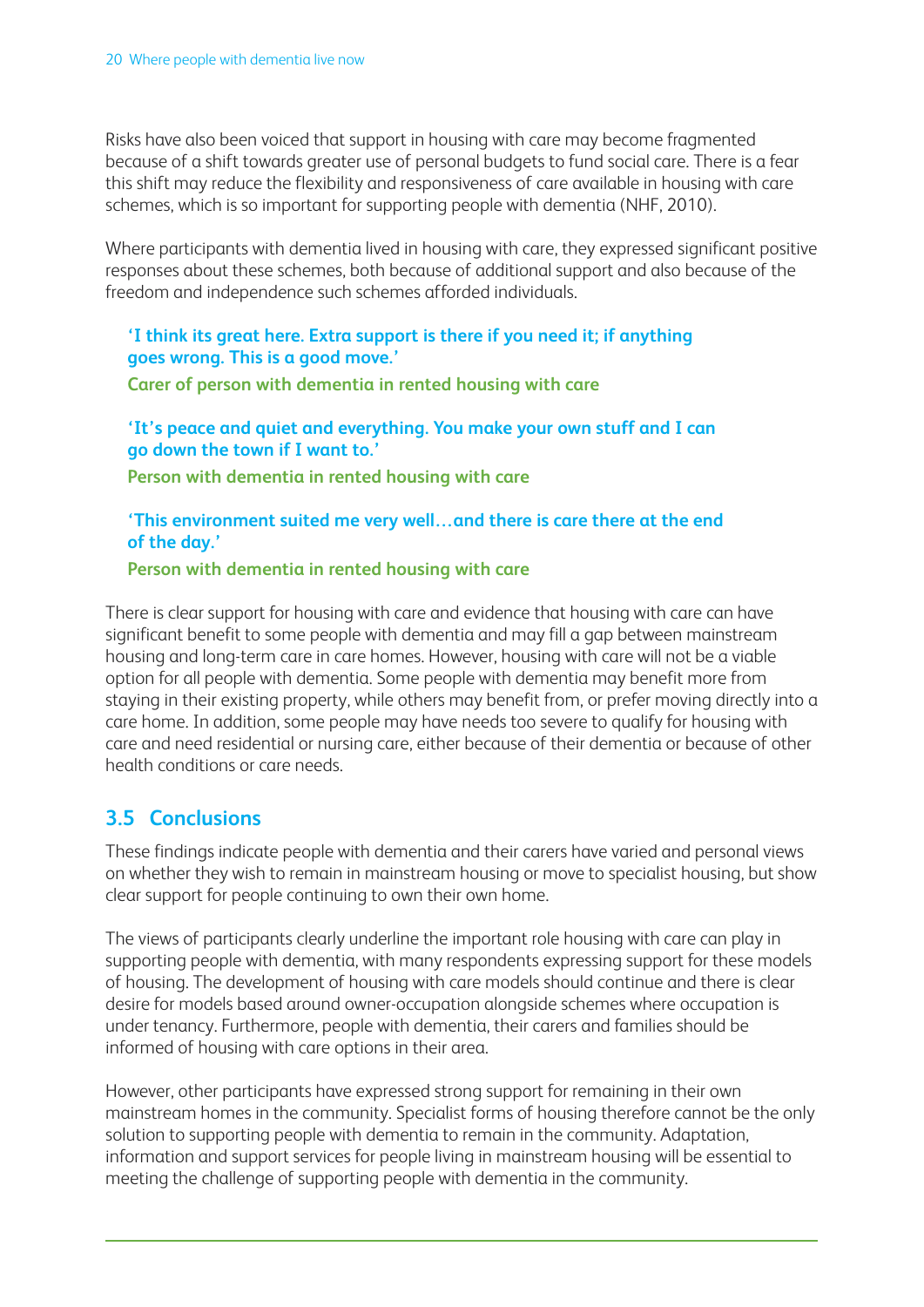#### **Recommendation 2**

There should be a choice of housing options and tenures available to people with dementia, including mainstream and specialist housing.

- Local authorities should work with housing developers and housing associations to ensure a mixed economy of housing options.
- Housing should be available on a range of tenures, including owner-occupied specialist housing.
- More research should be commissioned into housing and dementia, including housing with care. Research should consider the pros and cons of models of housing, including investigating the limits of housing with care as an alternative for people with dementia.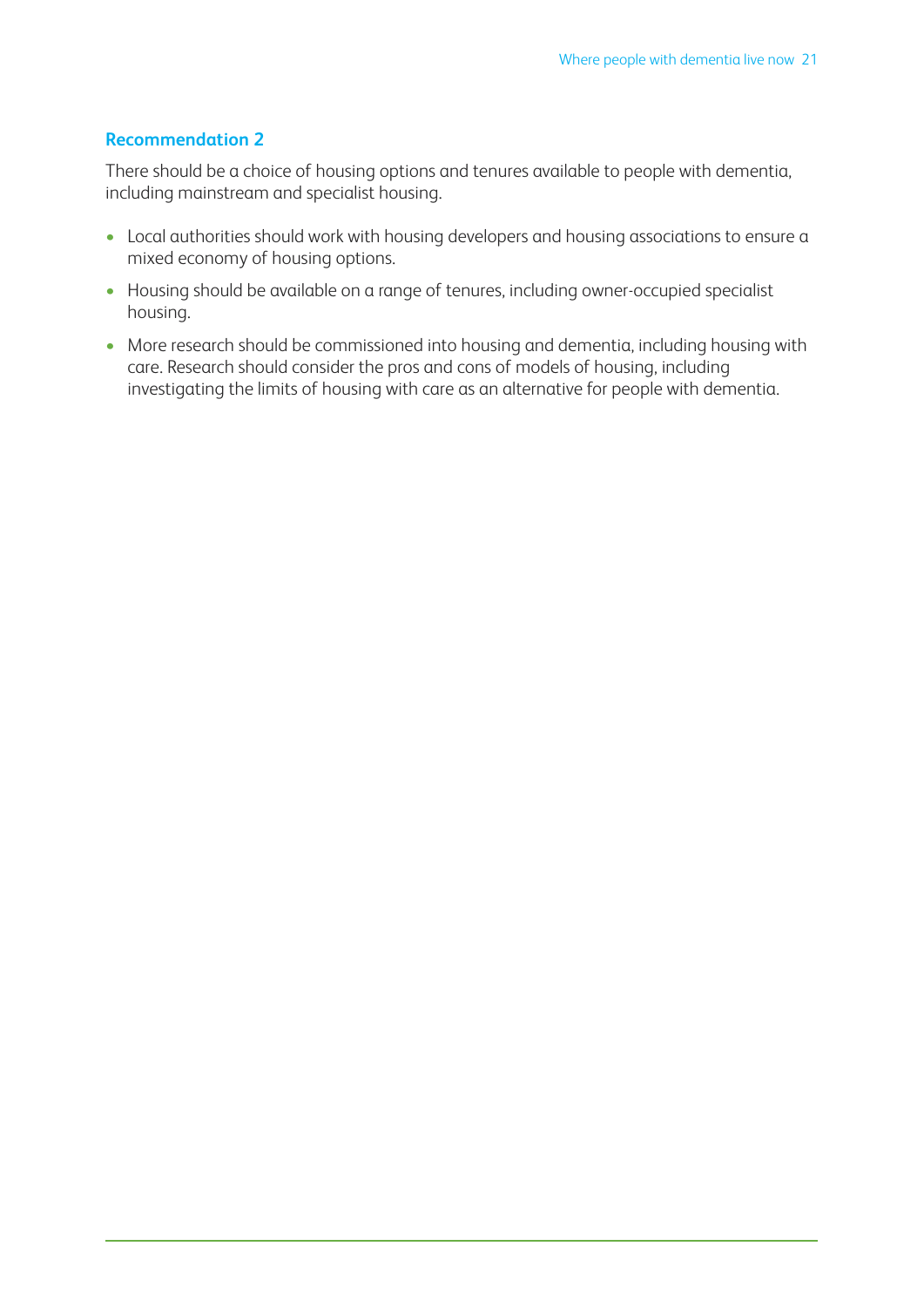#### **Case study – housing with care**

#### **Opening doors to independence**

Housing 21, with funding from the Housing Corporation and in partnership with the University of the West of England, Bristol and Dementia Voice (part of the Housing 21 group), undertook a three-year tracking study to explore what happens to people with dementia living in housing with care, such as extra care housing.

The resultant research report, Opening doors to independence (Vallely et al, 2006), found that:

- Extra care housing has a key role in maintaining the independence and health of people with dementia.
- With the right support, people with dementia and memory problems are able to live independently in extra care housing for nearly as long (around two years) as people without significant cognitive impairment.
- Older people with dementia and their families choose extra care housing because it meets their needs and aspirations better than other accommodation options.

This is the first long-term study into the contribution extra care housing can make to the care and support of people with dementia and is unique in capturing the views of older people themselves. Therefore it is an important report for everyone concerned with developing services and housing which meet the aspirations of older people themselves.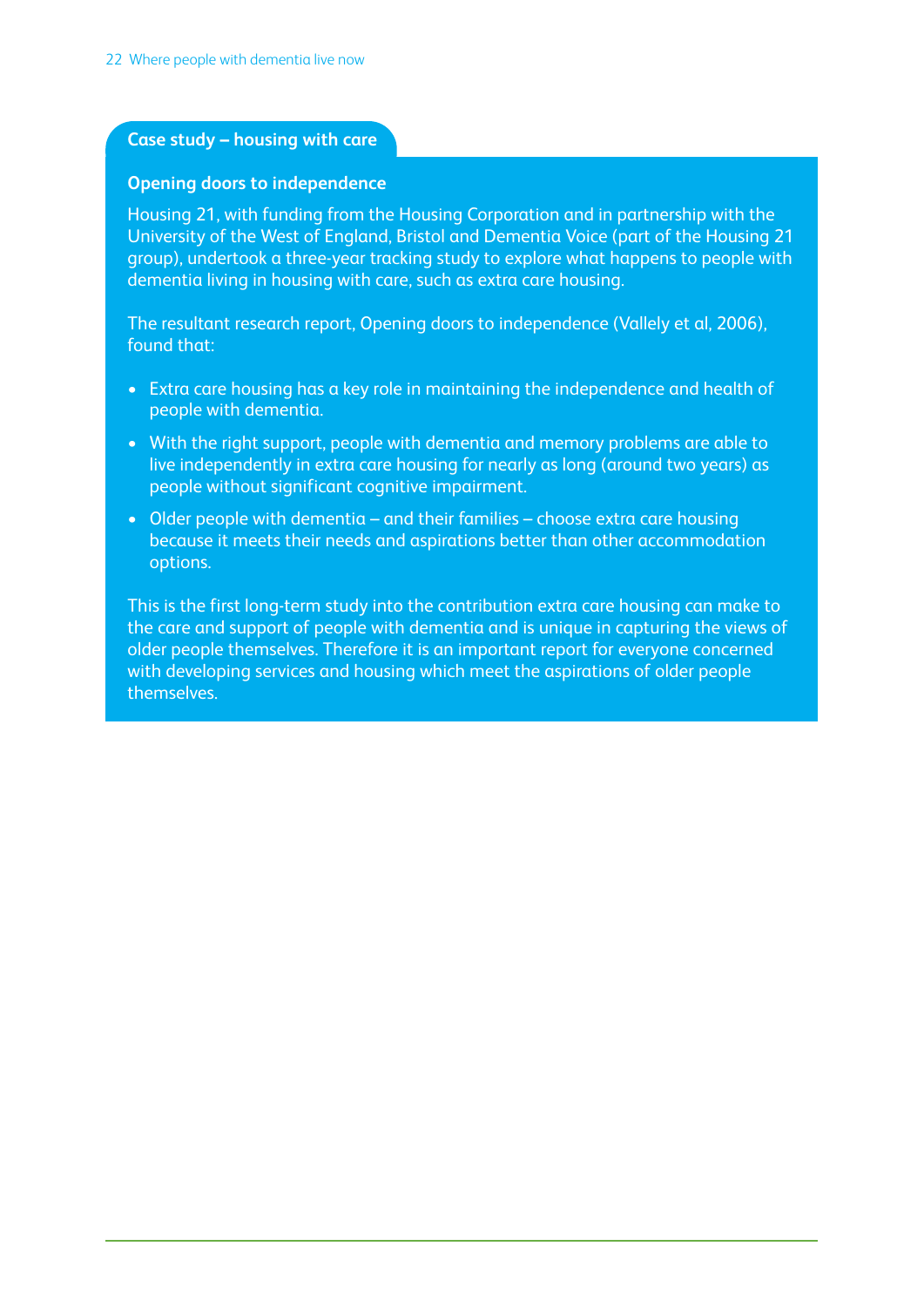# **4 Information and adaptations**

#### **Summary**

- Information and advice on housing is crucial to people with dementia making informed choices about housing, but they can struggle to get the information they need.
- People with dementia often use informal pathways for accessing information on housing and often do not differentiate between different providers of information, or between information on housing and information on social care services.
- People with dementia and their carers often access adaptations, and satisfaction levels with these are very high.
- There are a range of sources of funding for adaptations to people's own homes, most prominent of which are disabled facilities grants (DFGs). However, there are concerns that this money might not be spent on adaptations while local council budgets are under such pressure.

### **4.1 Introduction**

Given the important role that housing can play in supporting people with dementia, the provision of information and advice around housing is of key importance. Similarly, the strong support expressed by some respondents to remaining in their own homes underlines the importance of access to adaptations, alterations and funds to enable people to have these made.

This section looks at experiences in terms of access to information and adaptations. It does not deal in detail with forms of assistive technology (AT) the Society's position on AT can be found on our website, alzheimers.org.uk

## **4.2 Information and advice**

There are potentially a wide range of choices that individuals can take regarding their housing, either in terms of additional housing options or information on adaptations they may wish to have made. Access to information and advice and low-level support is therefore essential to support people with dementia to remain independent in their own homes and enjoy a good quality of life. It is widely accepted in government strategy that early intervention and low-level support, including information, has the potential to result in savings from across health and social care. This could potentially include reducing NHS costs and delaying the need for long-term care (Banerjee, 2008; DCLG, 2011, National Audit Office, 2007; The Marmot Review, 2010).

#### **4.2.1 Issues and challenges with access to information**

People with dementia and carers often struggle to access any form of information and advice. Alzheimer's Society's Support. Stay. Save. report found only a third of respondents said the person with dementia and their carer were given enough information on free information and support (Alzheimer's Society, 2011).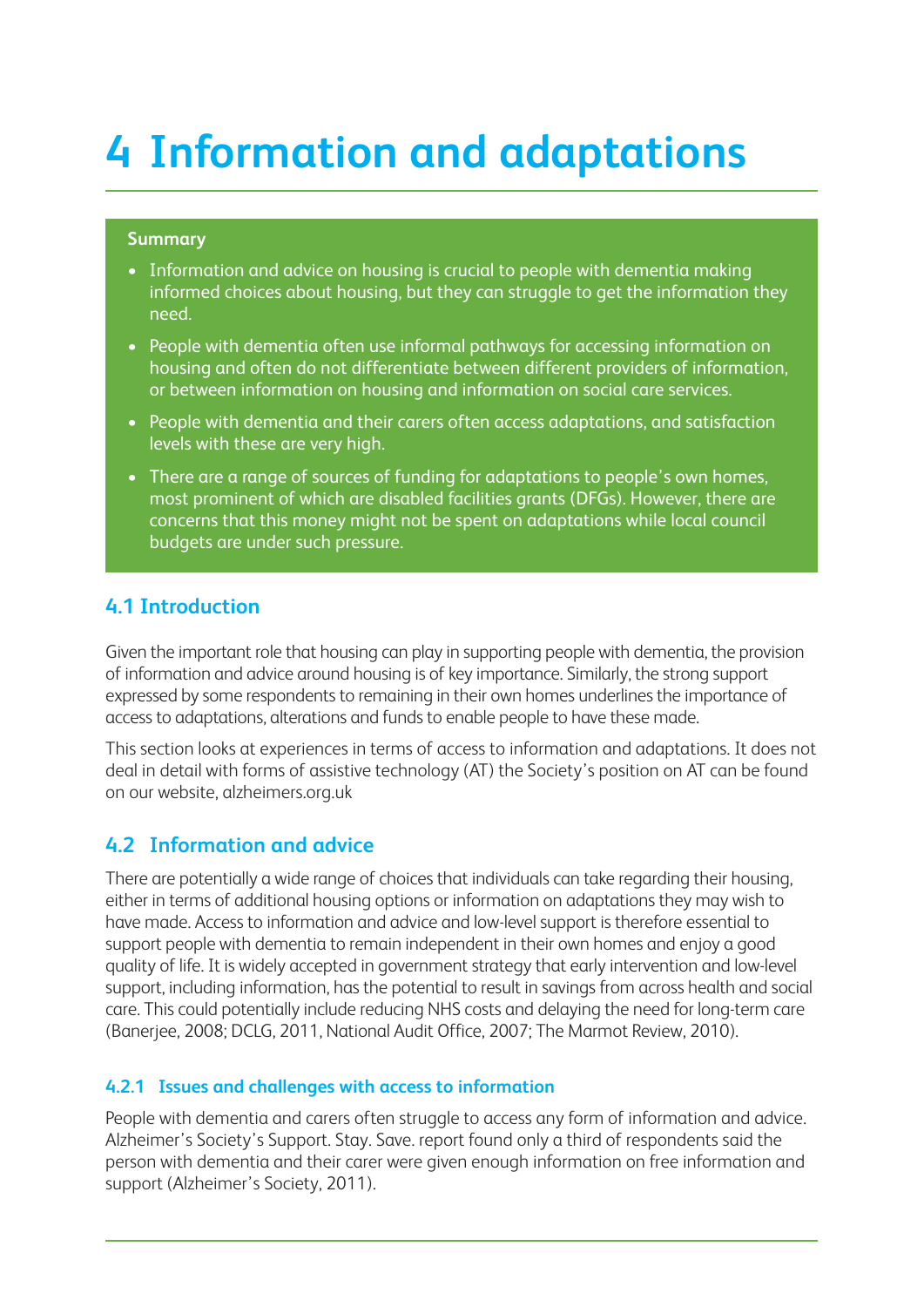There is only limited information specific to housing and dementia. Alzheimer's Society produces factsheets with information on adaptations and other issues relevant to housing (available on the Alzheimer's Society website, alzheimers.org.uk). More broadly, the FirstStop online and helpline service provides information on housing, finances and care to older people (FirstStop, 2012). FirstStop is funded by the UK government and several charities and the DCLG housing strategy has committed to further investment in the service (DCLG, 2011).

Criticism has been levelled that much information on housing is only available online. The Local Government Group highlighted this in Good homes to grow old and suggested more needs to be done to develop printed information that may be more accessible to older people (LGG, 2010).

Most EoH respondents reported they had accessed information through word of mouth, rather than through formal information pathways, and few differentiated between different providers of information.

**'A friend introduced me to [the scheme]. He saved me a book and I looked at it and thought "that's for me."'**

**Person with dementia in specialist housing**

**'I have a daughter who works in community services and she keeps me informed and all that.'**

**Carer of person with dementia in mainstream housing**

**'I know more from my friend than I know from any OT [occupational therapist] or anyone.'**

**Carer of person with dementia in mainstream housing**

Some participants in the EoH research said they found challenges in accessing information and advice.

**'There's so many things out there you have to learn about and apply for. It's a learning curve.'**

**Carer of person with dementia in mainstream housing**

# **'I rang the social services, but they weren't interested, at least that's the feeling I got. So I'm no further on in terms of social workers.'**

**Carer of person with dementia in mainstream housing**

Local authorities' social services may be an early point of call for many seeking advice or information on care and support as well as housing and housing options. However, initial contact services provided by local authorities vary considerably, despite all local authorities being required to commission or provide universal information and advice services. A recent Independent Age report found the majority of councils were at best performing averagely when responding to 'first contact'. Independent Age's report was based on unpublished evidence from a CQC 'mystery shopper' review of local authority responses to initial requests for information and advice (Independent Age, 2011).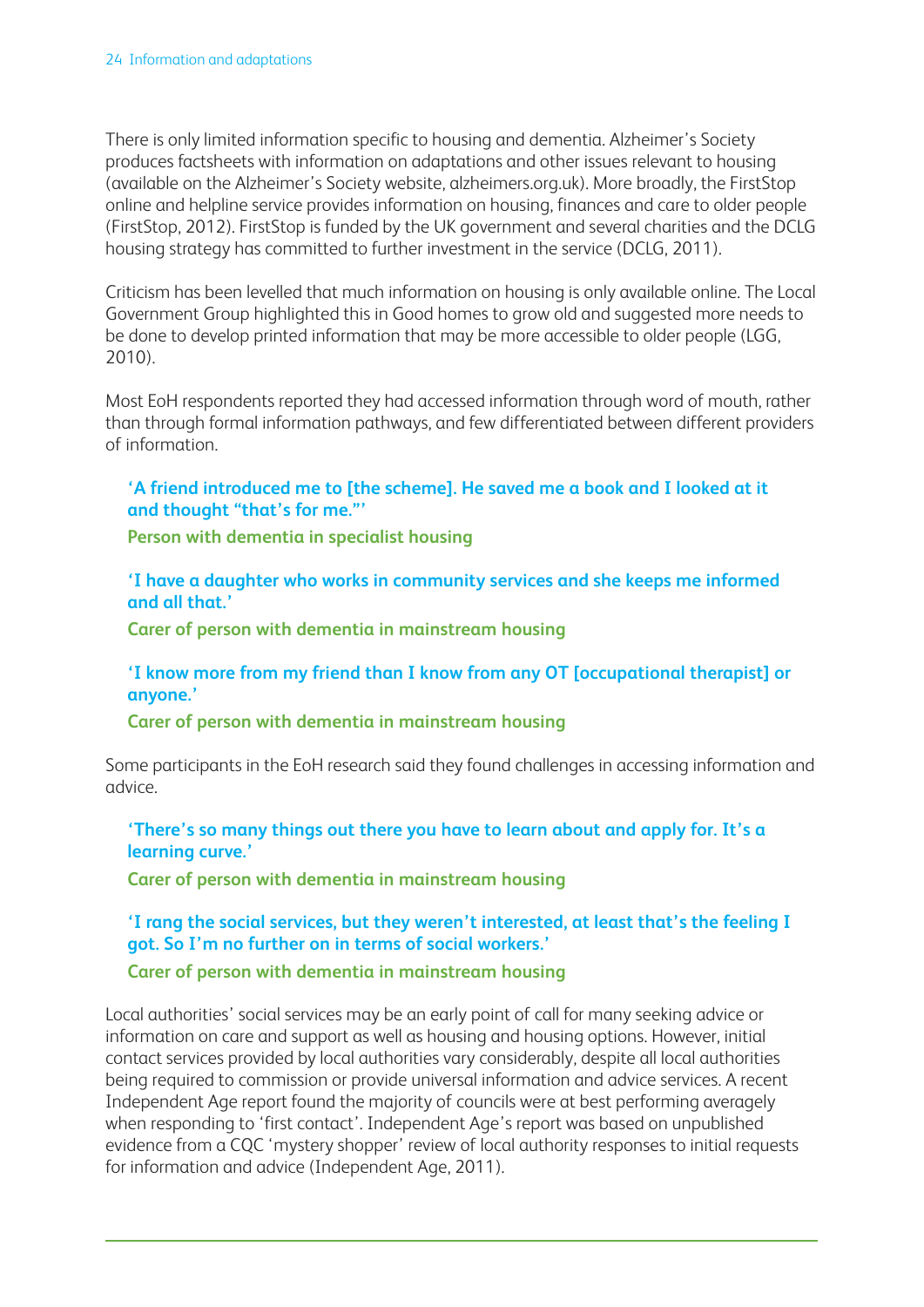Moreover, and specific to housing, social services advice services may not necessarily know what housing options or services exist in their area as their knowledge may primarily relate to care services.

Home-Improvement Agencies (HIAs) can also play a vital role supporting older people to remain independent at home. HIAs, and some local not for profit organisations, assist vulnerable homeowners and private sector tenants to repair, adapt or improve their homes. There are around 210 HIAs in England and 85% of UK residents have access to an HIA (Foundations, 2012). Services provided by HIAs vary across the UK, but they include providing advice on options or local builders, liaising with those carrying out work and helping people obtain other support services.

In addition, HIAs often provide handyperson services aimed to support people with basic level repairs and tasks, such as changing light bulbs, which older people may struggle to carry out safely. The England Housing Strategy sets out plans that £51 million will be directed to fund handyperson services between 2011 and 2015 (DCLG, 2011). Strategies in Wales and Northern Ireland also highlight the importance of these forms of services.

Staff working in the housing sector are in an excellent position to provide information and advice to people with dementia and their carers. However, they need to have both a good understanding of dementia and awareness about local options in terms of services and resources.

### **4.3 Adaptations and alterations**

There is a wide range of adaptations and alterations people can make to their homes to ensure they are better suited to accommodating the needs of people with dementia. In the context of housing, assistive technology and home adaptations can play a vital role supporting people with dementia to remain independent in their own homes.

The Society's Support. Stay. Save. report found significant numbers of respondents reported adaptations had been made in the home of the person with dementia. 40% of respondents said the person with dementia had had adaptations in their home, making them one of the most frequently reported services accessed. Furthermore, respondents reported high levels of satisfaction with these adaptations. 42% of respondents who had an adaptation were very satisfied and 37% were satisfied. Only 17% were dissatisfied or very dissatisfied (Alzheimer's Society, 2011).

Support. Stay. Save. did not investigate what forms of adaptations people had had to their homes. EoH participants who had had adaptations stated these were often concerning bathrooms and stairs, mirroring the problems participants identified with mainstream housing in Section 3.4.1 above.

**'Neither the person I care for or myself could get in the bath, but we didn't get any help.'**

**Carer of person with dementia in mainstream housing**

**'He got stuck in the bath one night and I couldn't get him out.' Carer of person with dementia in mainstream housing**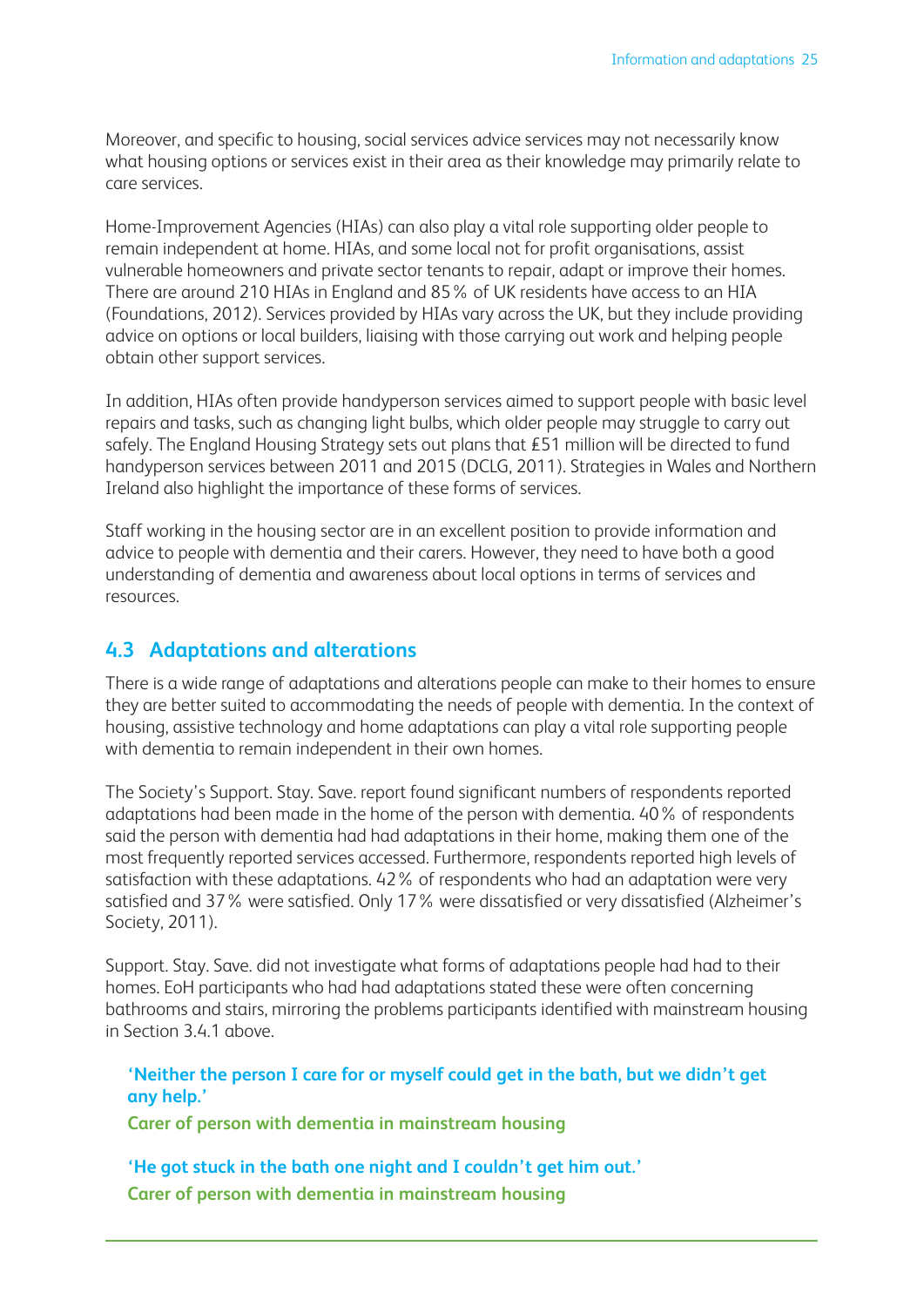**'Sometimes I would have to go into the shower and have her follow me.' Carer of person with dementia in mainstream housing**

**'He's getting very slow. What would happen in the case where he couldn't get up the stairs?'**

**Carer of person with dementia in mainstream housing**

Some respondents to research reported challenges getting access to the appropriate types of adaptation or the forms of adaptation they wanted.

**'They were coming out to see about [the front steps] to get a ramp or something. I think it was quite some time, six or seven months [before they came out].' Carer of person with dementia in mainstream housing**

**'We've been trying for the past year to get a shower, and it is very difficult. It's passed, but we keep on phoning the housing association and they say we will send someone out, but they never do.'**

**Carer of person with dementia in mainstream housing**

However, several respondents expressed high levels of satisfaction with adaptations they had had made.

**'We've got pretty much everything we would need. Handrails on the shower and the like.'**

**Carer of person with dementia in mainstream housing**

Most people who had experienced adaptations to their own homes obtained these through the support of an occupational therapist accessed through their social worker. There was value placed on the support provided by occupational therapists.

**'I had an OT in and she put a shower seat on the wall and a jump seat on the toilet. The jump seat was fantastic.'**

**Carer of person with dementia in mainstream housing**

## **'The OT came out and did everything and got everything sorted out. It was good.' Carer of person with dementia in mainstream housing**

Alzheimer's Society's position statement on assistive technology identifies that, while technology can be beneficial to supporting people with dementia, it has to be tailored to their need and should be put in place early in the person's condition.

#### **4.3.1 Sources of funding adaptations**

Funding of adaptations and alterations can come from a range of sources. This may include state funding in the form of a state funded social care package, potentially via a personal budget or direct payment. Funding could also come from the NHS as part of a reablement or intermediate care package.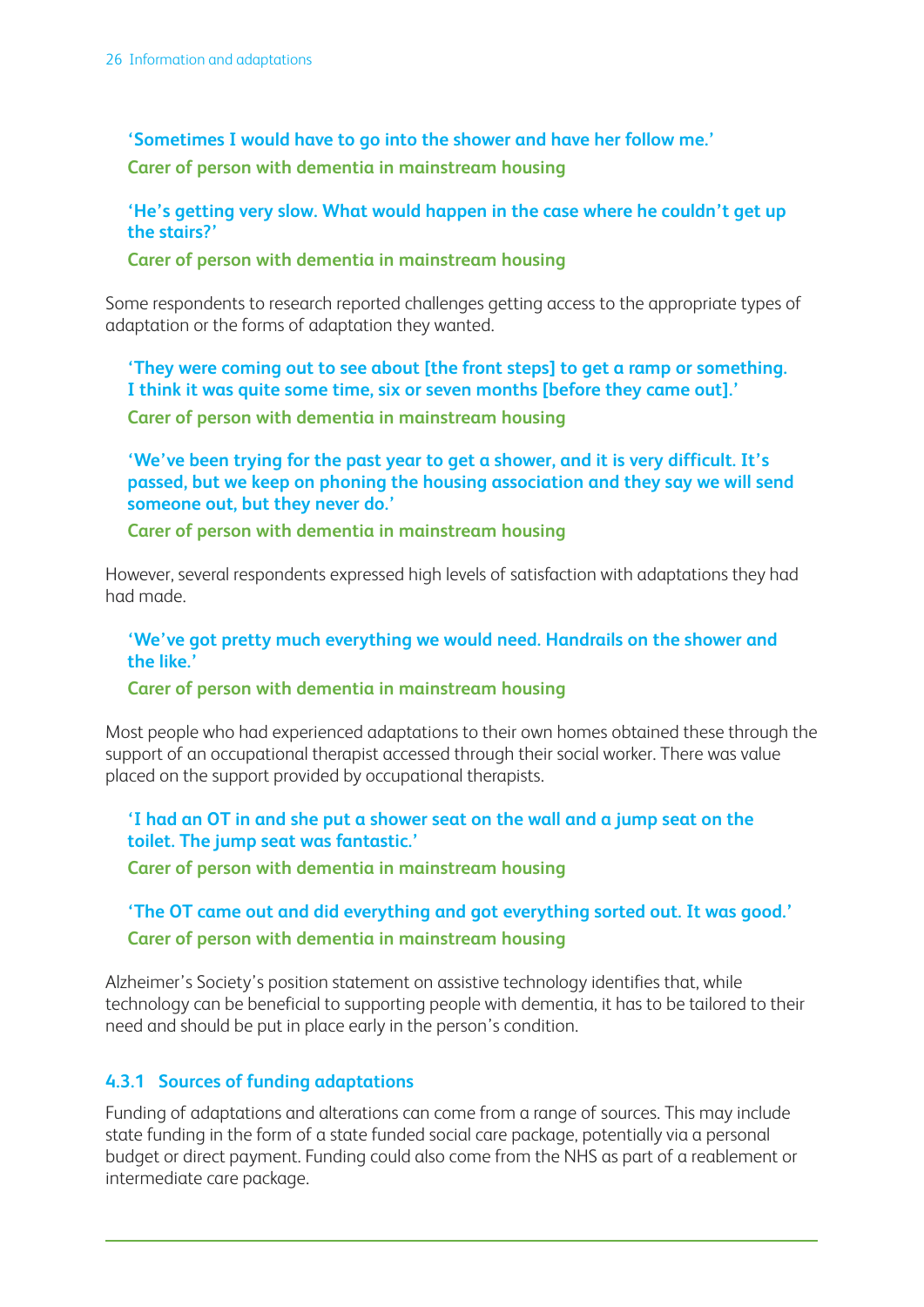In England and Wales, local authorities also have discretionary powers to provide financial and other assistance to people making repairs, improvements and adaptations to their own homes. Such grants are administered by the Housing Executive in Northern Ireland. Under these powers local authorities can offer support to social housing tenants, owner-occupiers as well as private and social landlords. People with dementia and carers may also fund adaptations themselves, either as part of a self funded social care package or completely independently and may qualify for severe disabled person relief from VAT (value added tax) for adaptations and equipment.

In addition, local authority and housing departments in England, Wales and Northern Ireland administer disabled facilities grants (DFGs), which are means tested grants to help meet the cost of adapting a property to the needs of a disabled person. These are delivered through a range of providers, but in England half are delivered by HIAs. By 2013/14, DFG funding will stand at £185 million (DCLG, 2011).

EoH participants had mixed experiences of gaining funding for adaptations. Some had been offered no, or only limited, funding.

## **'We had to put a walk-in shower in. But I had to pay for that myself.' Carer of person with dementia in mainstream housing**

However, others had obtained funding.

# **'The OT did it all. We didn't have to pay.' Carer of person with dementia in mainstream housing**

Although DCLG has committed to invest more funding in DFGs, concerns have been raised about ongoing funding for adaptations. As part of the 2010–14 Comprehensive Spending Review, the coalition government announced reductions in local authority grant funding and removed ring fencing around funding such as that allocated to DFGs (HM Treasury, 2010). In addition, funding for some schemes such as Care and Repair, England's grant and loan scheme, was heavily reduced.

The APPG HCOP outlined concerns that these steps are a threat to the funding of adaptations and alterations in people's homes. The group state there is evidence not all money for DFGs is directed to fund adaptations and there is a concern people in lower incomes in their own homes will be unable to access funds to pay for alterations to their homes. They also cite rising demand on home adaptation services provided by charities and benevolent funds (APPG HCOP, 2011).

In addition, ring fencing around Supporting People funding in England has been removed, with the government intending to provide local areas with greater flexibility in how they allocate this funding. Supporting People funding was developed in 2003 to provide housing support and information to vulnerable people. It was provided as a ring-fenced grant to local authorities (ODPM, 2004) and some local authorities have used this money to fund adaptations. There are concerns the removal of the ring fence on this funding will mean reductions in funding for adaptation and information services (APPG HCOP, 2011). In Wales, Supporting People funding is still ring fenced.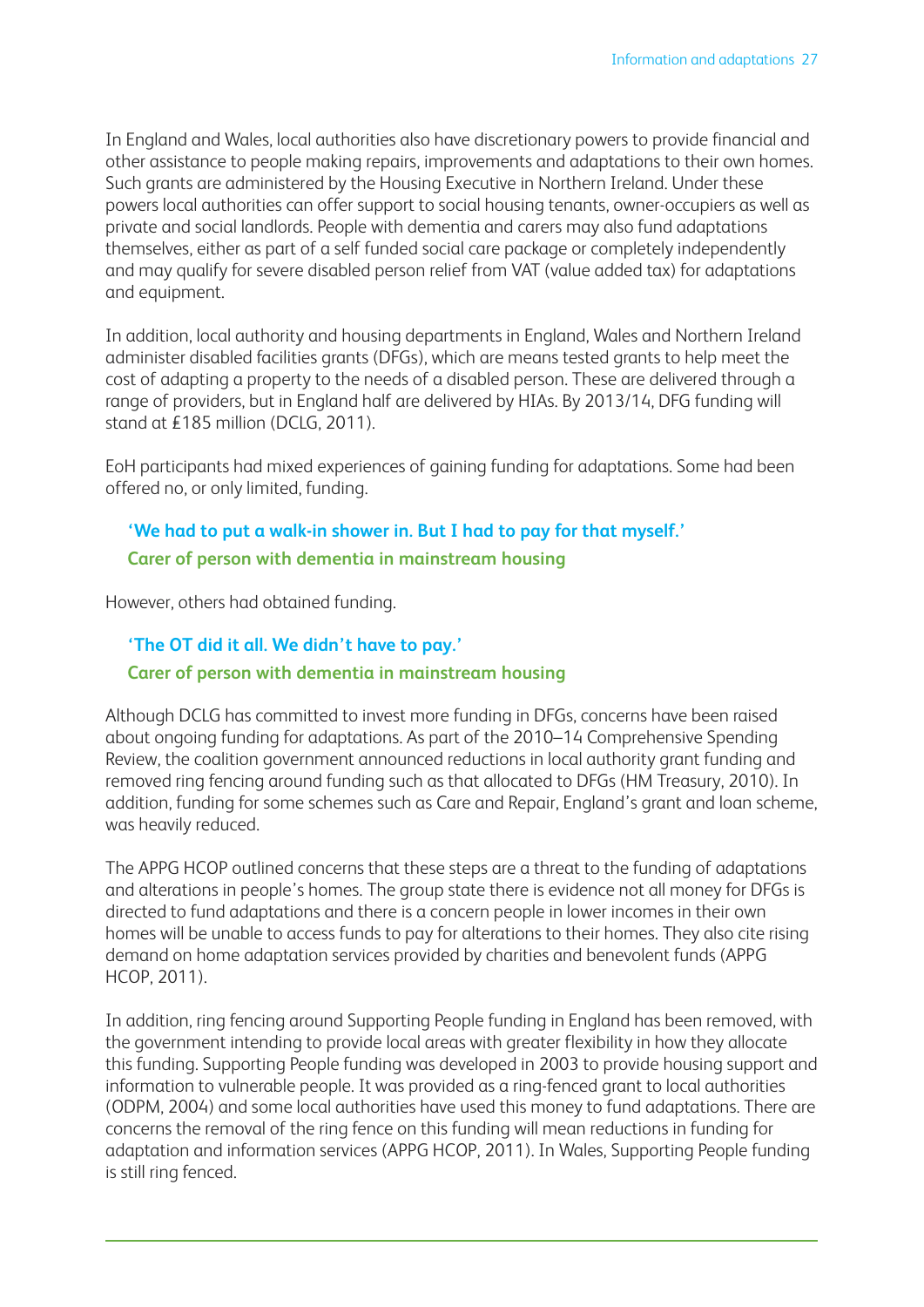The APPG HCOP also raised the challenge that funding for adaptations often comes from housing budgets, but savings resulting from these adaptations are made in the health and social care systems. They report there remain problems unlocking NHS funding to fund adaptations and, where this has happened, it has been largely opportunistic (APPG HCOP, 2011). These findings are broadly supported by the NHF in Breaking the mould (NHF, 2011).

# **4.4 Conclusions**

The importance of word of mouth for obtaining information on dementia underlines the role of local sources of information and advice on housing and housing options. However, evidence from EoH participants suggests provision of information on housing to people with dementia and their carers is fragmented and variable. Given the importance some participants place on housing in supporting them, consideration needs to be given to how to improve provision of information on housing to people with dementia.

Findings from this research support previous evidence around the potentially important role that adaptations and alterations can play in supporting people with dementia in their own homes. Given this potential, it is likely that coming years will see continued growth in demand for adaptations and alterations for people with dementia and local authorities must prioritise investment in this area.

The Society has concerns that in the face of overall cuts to local authority funding, actual spending on DFGs and other local authority budgets for funding adaptations may fall. Given existing evidence on the value of adaptations and low level interventions, reductions in spending on these services are likely to have negative consequences in terms of supporting people with dementia in their own homes. It is also likely they will burden the NHS and care services with higher costs through increased admission to hospitals and long-term care.

#### **Recommendation 3**

People with dementia, their families and carers, should have access to information and advice on housing options, handyperson services and sources of funding for adaptations and alterations.

- People with dementia and their families should be provided with information and advice on housing and housing options from the point of diagnosis.
- Staff working in housing should be trained in understanding dementia and supported to provide information on local services and housing options.
- Local commissioners should ensure first contact services are able to provide advice and information on housing and housing services, alongside information on social care and third sector services.
- Local authorities ensure all funding for disabled facilities grants (DFGs) is allocated for this purpose and ensure they utilise discretionary powers to provide adaptation, information and low level support services.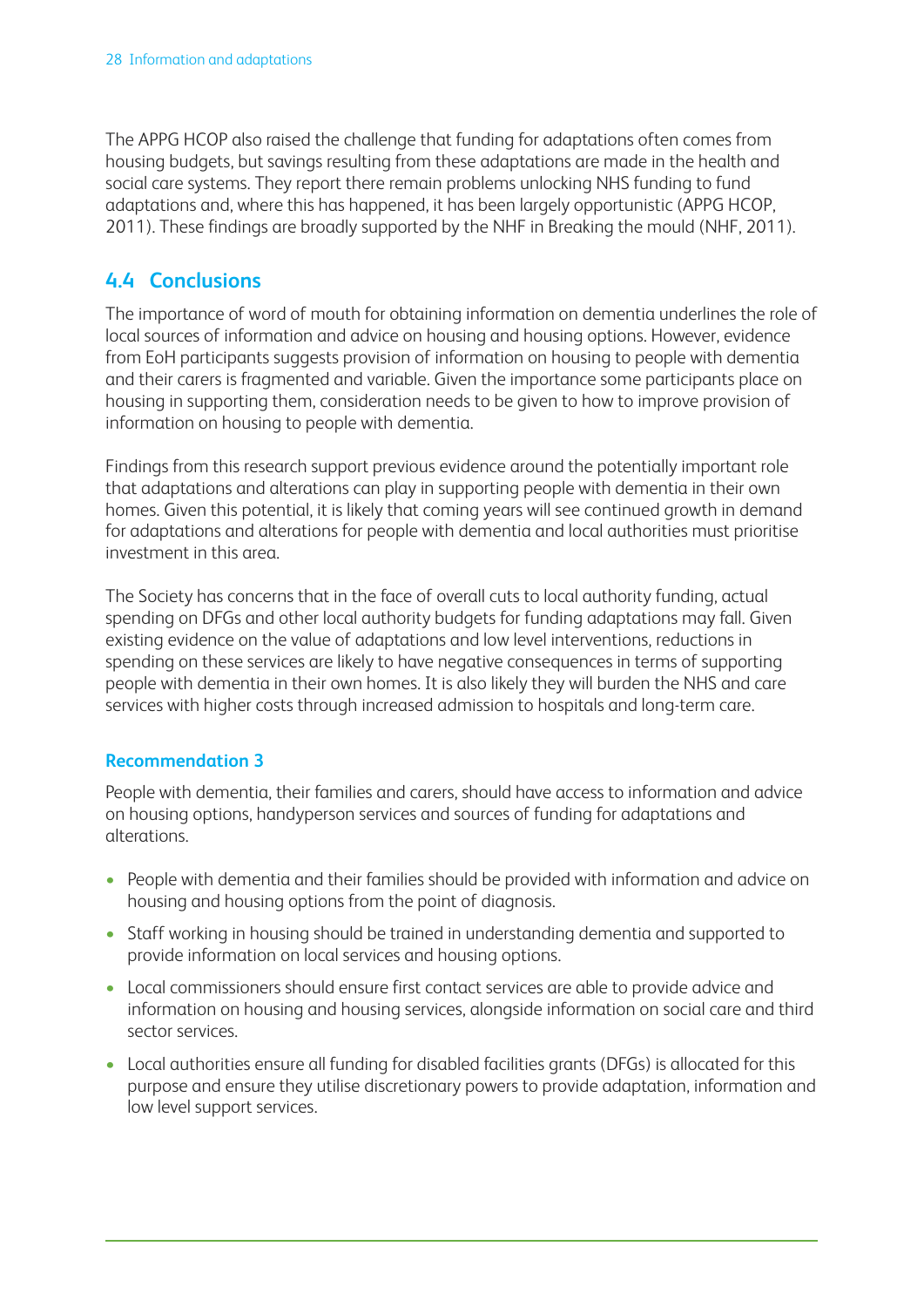#### **Case study – adaptations services**

#### **Riverside Home Improvement Agency**

An innovative project to help people with dementia live safely in their own homes for longer and reduce the need for antipsychotic drugs has been developed by Riverside Home Improvement Agency (HIA) in Liverpool.

The HIA team retro-decorate people's homes – helping them choose vintage furniture and items that bring back memories of happy times – such as old transistor radios, 1960s holiday posters or mid-century chairs. Familiar objects can make people feel calmer, meaning there is less requirement for medication. They also help individuals to remember their daily routine – such as sitting down for a meal.

Riverside HIA Liverpool also use simple interventions such as fitting open-fronted drawers, glare-free lighting, re-organising mirrors and putting coloured tape up and down stairs. This supports people with dementia who are sensitive to lighting glare and mirrors, have difficulty with depth perception, have difficulty climbing the stairs, and who may forget tasks such as where clothes are stored or when to make meals.

The scheme is proving effective in helping people with dementia to live in their own homes for longer and manage daily tasks, bringing them out of a state of withdrawal and improving their socialisation – all of which reduces the need for residential care or hospital admission.

For more information, see riverside.org.uk/corporate/news\_and\_press\_office/ riverside\_view/dementia\_proofing.aspx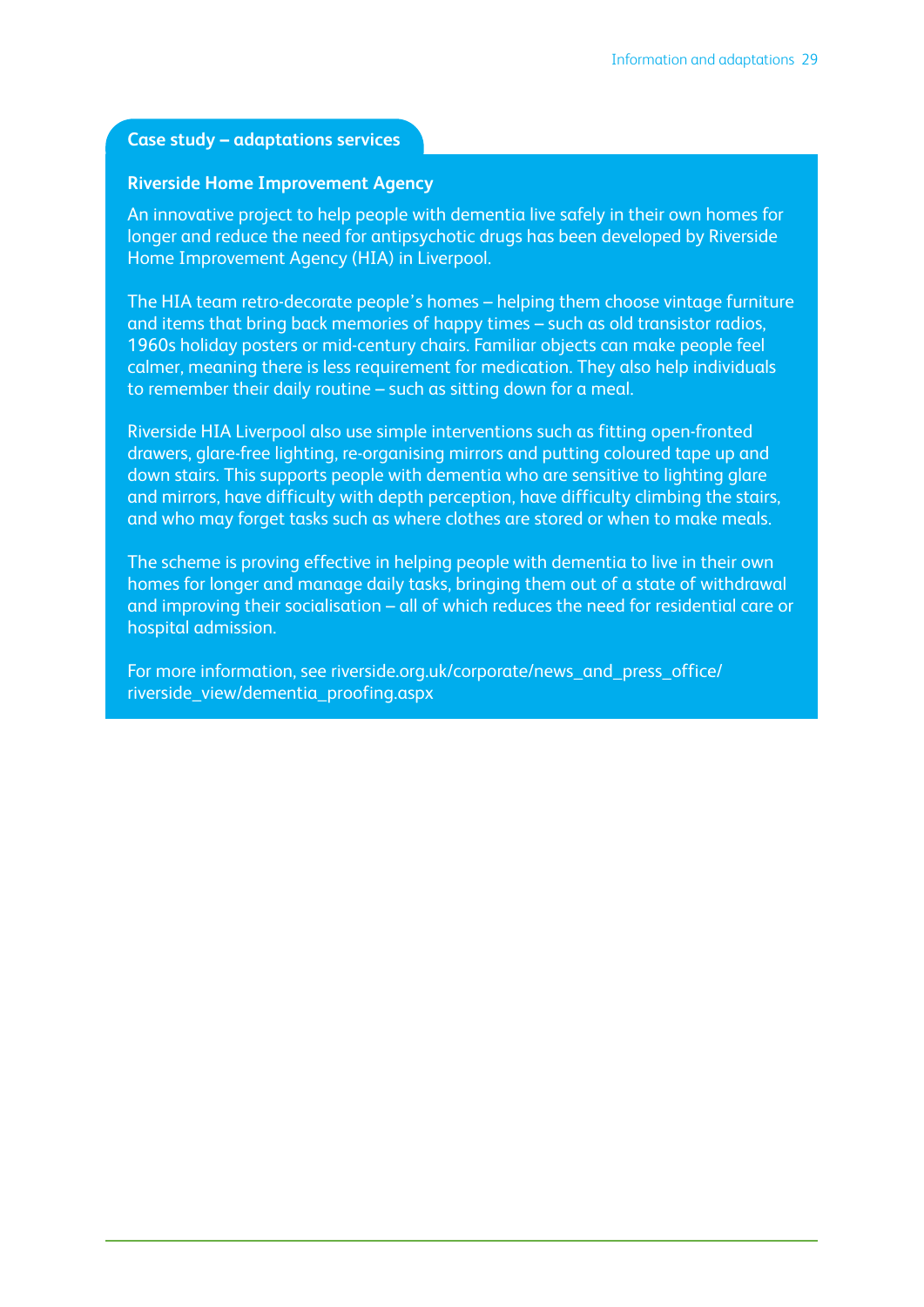# **5 Principles of design**

#### **Summary**

- Design of housing and the wider environment can play a key role in ensuring people with dementia enjoy a good quality of life.
- The issue of design and dementia is receiving growing prominence, with the publication of design principles, guides and guidelines covering homes, care environments and the wider environment.
- Challenges remain in the adoption and uptake of design principles and quidelines, as well as ongoing research challenges to understand what forms of design work best.

### **5.1 Introduction**

Good quality design has the potential to be empowering and support people with dementia to remain independent and live at home for longer. Design is broader than simply the layout of new homes, covering alterations and furnishings that individuals can make to make existing homes more suitable for people with dementia. This section briefly covers the key guidelines that exist for design and dementia.

# **5.2 Design for older people**

There is significant evidence about how design can support older people. Examples include the evidence laid out in the HAPPI report (HAPPI, 2009), guidelines formerly from the Commission for Architecture in the Built Environment (CABE, 2010), guidelines in the WHO Age Friendly cities guide (WHO, 2007) and the Royal Institute for British Architecture guide for assisted living (RIBA, 2011).

The HAPPI report identifies ten key design elements for building future homes to meet the need and aspirations of the ageing population:

- space and flexibility
- daylight in the home and in shared spaces
- balconies and outdoor space
- adaptability and 'care ready' design
- positive use of circulation space
- shared facilities and 'hubs'
- plants, trees, and the natural environment
- energy efficiency and sustainable design
- storage for belongings and bicycles
- external shared surfaces and 'home zones' (HAPPI, 2009).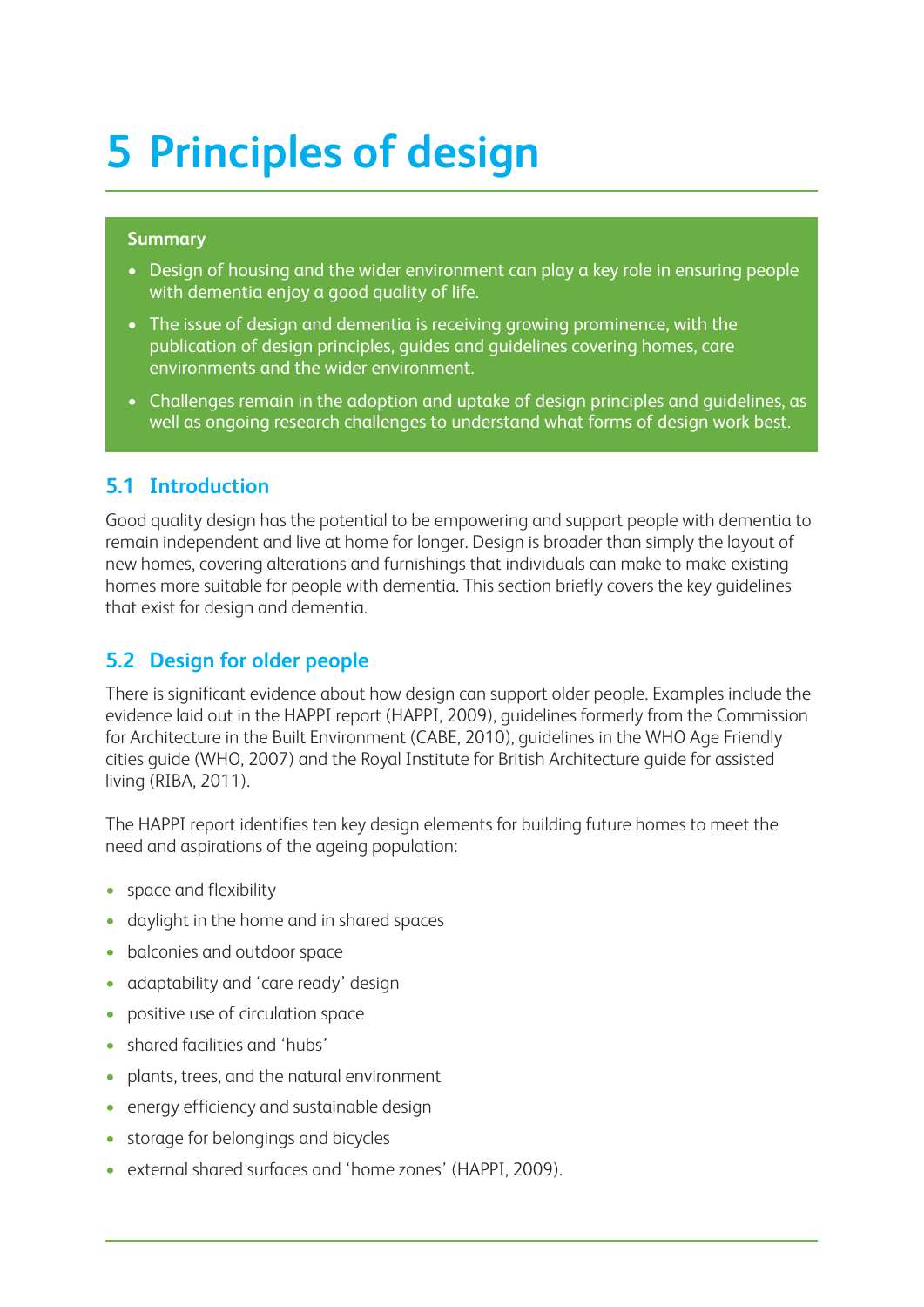Other guidelines include the EVOLVE tool, developed by the University of Sheffield and the PSSRU, which is a tool for evaluating the design of older people's housing. EVOLVE sets out checklists relating to how buildings and rooms contribute to physical support as well as to well-being (Lewis et al, 2010). Guidance also exists for specific types of housing, such as the Strategic Housing for Older People (SHOP) resource pack produced for the Housing Learning Improvement Network and the Association of Directors of Adult Social Services (ADASSS) to give guidance on the building and development of extra care housing (Oxford Brookes Institute for Public Care, 2011).

According to the APPG HCOP, design should be more than simply about accessibility and design standards in the home, but also about how to design an age friendly community (APPG HCOP, 2011). The APPG highlighted that many older people value access to local amenities and green space, rather than simply well designed homes.

### **5.3 Design for dementia**

There are specific pieces of work focusing on design for people with dementia. These principles cover how buildings should be constructed, interior and exterior design, and adaptations and equipment within homes themselves. Principles of design for people with dementia often focus on clear orientation, memory cues, access to open space and creating a 'homely' environment.

A significant amount of guidance around design for dementia is focused on principles of design for housing with care (Thomas Pocklington Trust, 2010). This includes guidance produced for the Housing LIN by PRP Architects (Nicholson et al; 2008).

Other guidelines have focused on care homes and health settings. These include the Kingston study on care home design (Drake, 2010) and the King's Fund Enhancing the Healing Environment projects (King's Fund, 2011). Guidance for individuals considering how they might adapt their homes has been produced by the Stirling Dementia Centre, whose guides also cover a range of other care settings (DSDC, 2010), and Alzheimer's Society factsheets (Alzheimer's Society, 2012d).

Alongside design of living and care environments, design of the wider neighbourhoods and outdoor environments can have a significant effect on people with dementia. The Oxford Brookes Wellbeing in Sustainable Environments Research Unit published key findings about the outside environment and people with dementia. Key findings of their research included that people with dementia continued to go out alone, many daily, although many limited their activities to relatively undemanding situations (Mitchell and Burton, 2006).

Findings also included that the outdoor environment provided a sense of independence and self-respect to older people with dementia, but that complex, crowded and heavily trafficked places could be confusing. The report stated mixed use, compact neighbourhoods, varied urban and architectural features and pedestrianised streets were preferable to people with dementia (Mitchell and Burton, 2006).

Some guidance has been developed for specific subgroups of people with dementia, most notably people with dementia and sight loss. The Thomas Pocklington Trust's research paper comparing sight loss and dementia guidance found that, while there were common principles between design guidance for people with sight loss and guidance for people with dementia,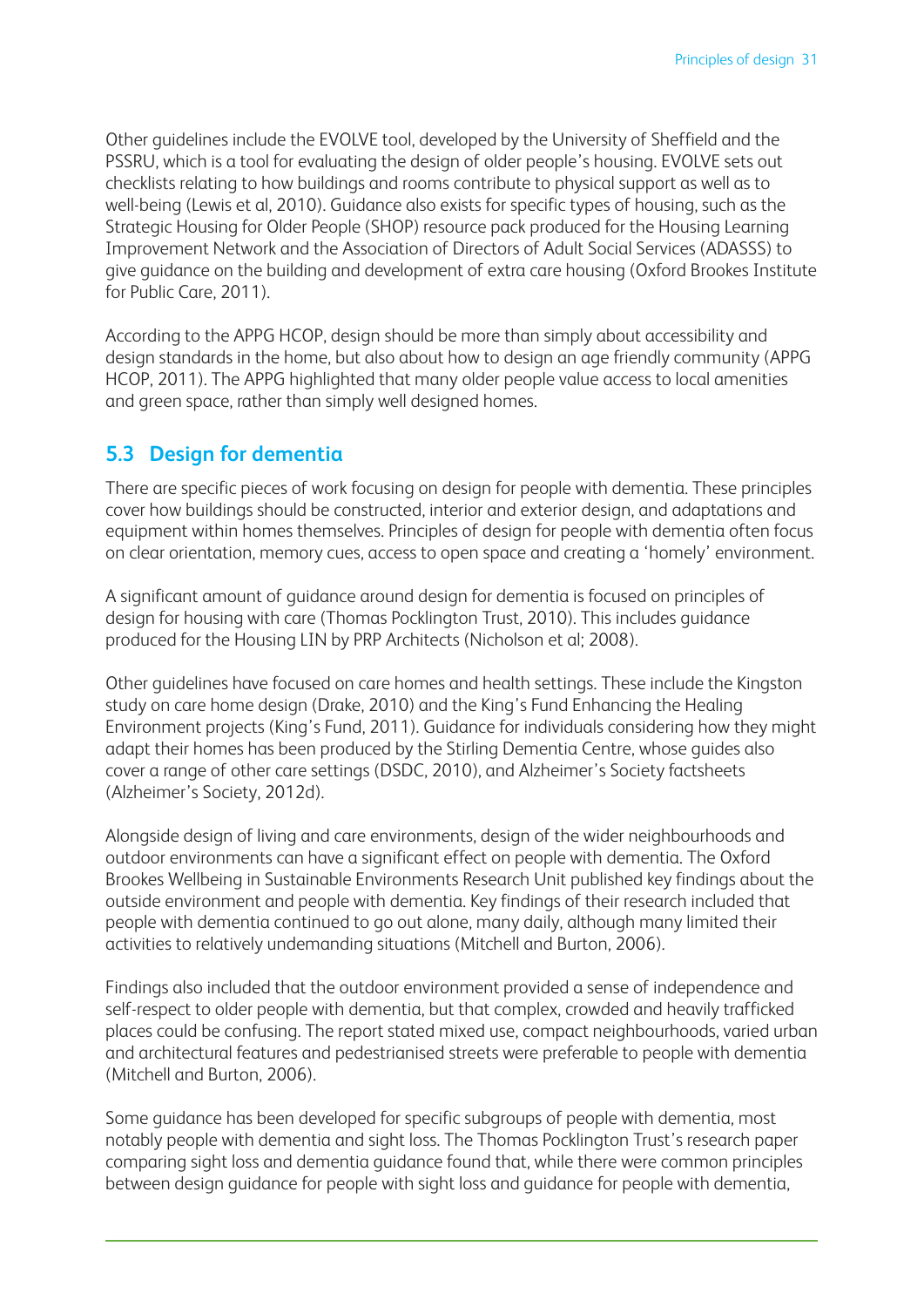there was potential for conflict, particularly around features and curved, as opposed to straight, corridors and corners (Thomas Pocklington Trust, 2010).

# **5.4 Adoption and use of design principles**

The former Commission for Architecture in the Built Environment (CABE) review of design and housing suggested that regulations and guidance on design and housing were complex, with crossover between the two. CABE called for a greater consistency in standards to which homes should be built (CABE, 2010).

Design standards such as the Lifetime Homes standard are an important means by which new housing can be better adapted to the needs of people with dementia (DCLG, 2008). However, the government's housing strategy makes clear those aspects of the Lifetime Homes standard not already included in design regulations will be optional, meaning not all new homes will have to be built to these standards (DCLG, 2011).

# **5.5 Conclusions**

A significant amount of guidance has been developed around housing for older people and specifically for people with dementia. However, the focus on specialist housing may mean many people with dementia who wish to remain in mainstream housing may be unable to find even new build accommodation built to high-level standards.

#### **Recommendation 4**

People with dementia should have access to homes designed with their needs in mind.

- Homebuilders should consider existing design principles when developing new housing, especially housing aimed at older people.
- All new housing should be built to the Lifetime Homes standard.
- Further research should be carried out into the preferences and needs of people with dementia in terms of housing and wider environmental design.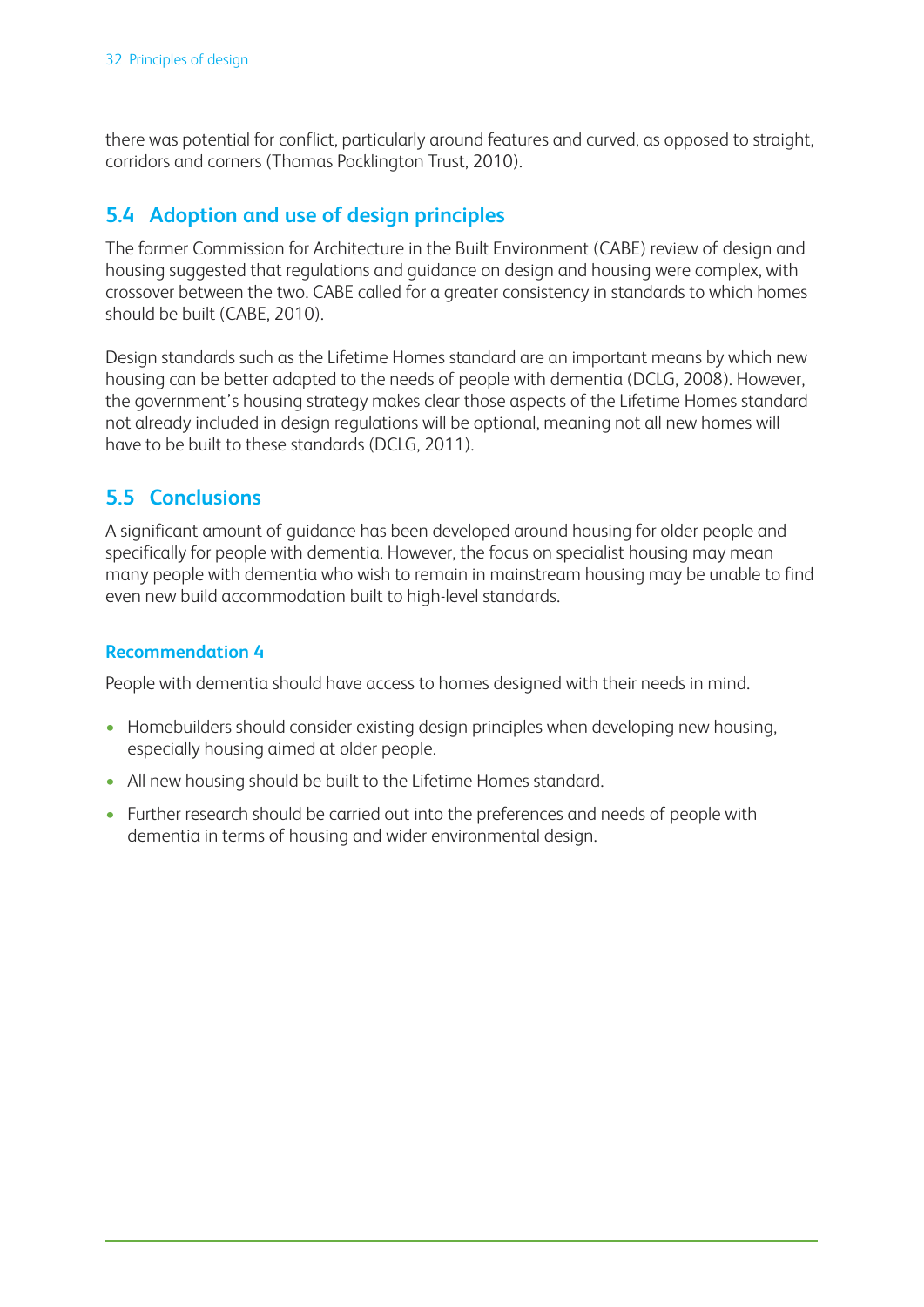# **6 References**

All Party Parliamentary Group on Housing and care of Older People (2011). Living well at home inquiry. Counsel and Care, London.

Alzheimer's Society (2007). Dementia UK: a report to Alzheimer's Society by King's College London and the London School of Economics. Alzheimer's Society, London.

Alzheimer's Society (2008a). The Dementia tax. Alzheimer's Society, London.

Alzheimer's Society (2008b). Home from home. Alzheimer's Society, London.

Alzheimer's Society (2009a). Counting the cost. Alzheimer's Society, London.

Alzheimer's Society (2009b). Alzheimer's Society response to Shaping our care together green paper. [online] Available at: <http://www.alzheimers.org.uk/site/scripts/documents\_info.php? documentID=1068> [Accessed 8 February 2012].

Alzheimer's Society (2010a). My name is not dementia. Alzheimer's Society, London.

Alzheimer's Society (2010b). Alzheimer's Society response to Paying for Care in Wales consultation. [online] Available at: <http://www.alzheimers.org.uk/site/scripts/download\_ info.php?downloadID=417> [Accessed 8 February 2012].

Alzheimer's Society (2011). Support. Stay. Save. Alzheimer's Society, London.

Alzheimer's Society (2012a). Update for 2012 to figures from Alzheimer's Society (2007). Dementia UK: a report to Alzheimer's Society by King's College London and the London School of Economics. Alzheimer's Society, London. [online] Available at: <http://www.alzheimers.org.uk/dementiauk> [Accessed 26 March 2012].

Alzheimer's Society (2012b). Mapping the dementia gap 2011. [online] Available at: <http://www.alzheimers.org.uk/dementiamap> [Accessed 26 March 2012].

Alzheimer's Society (2012c). Dementia 2012: A national challenge. Alzheimer's Society, London.

Alzheimer's Society (2012d). Factsheets. [online] Available at: <http://www.alzheimers.org.uk/factsheets> [Accessed 8 February 2012].

Ball (2011). Housing markets and independence in old age: expanding the opportunities. Henley Business School, Reading.

Bamford Review (2007). Promoting the social inclusion of people with a mental health problem of a learning disability. [online] Available at:

<dhsspsni.gov.uk/index/bamford/published-reports.htm> [Accessed 8 February 2012].

Banerjee (2008). The clinical and health economic case for early diagnosis and intervention services in dementia (Appendix 4). In Transforming the quality of dementia care: consultation on a national dementia strategy. Department of Health, London.

Brooker et al (2009). The enriched opportunities programme. Bradford Dementia Centre, Bradford.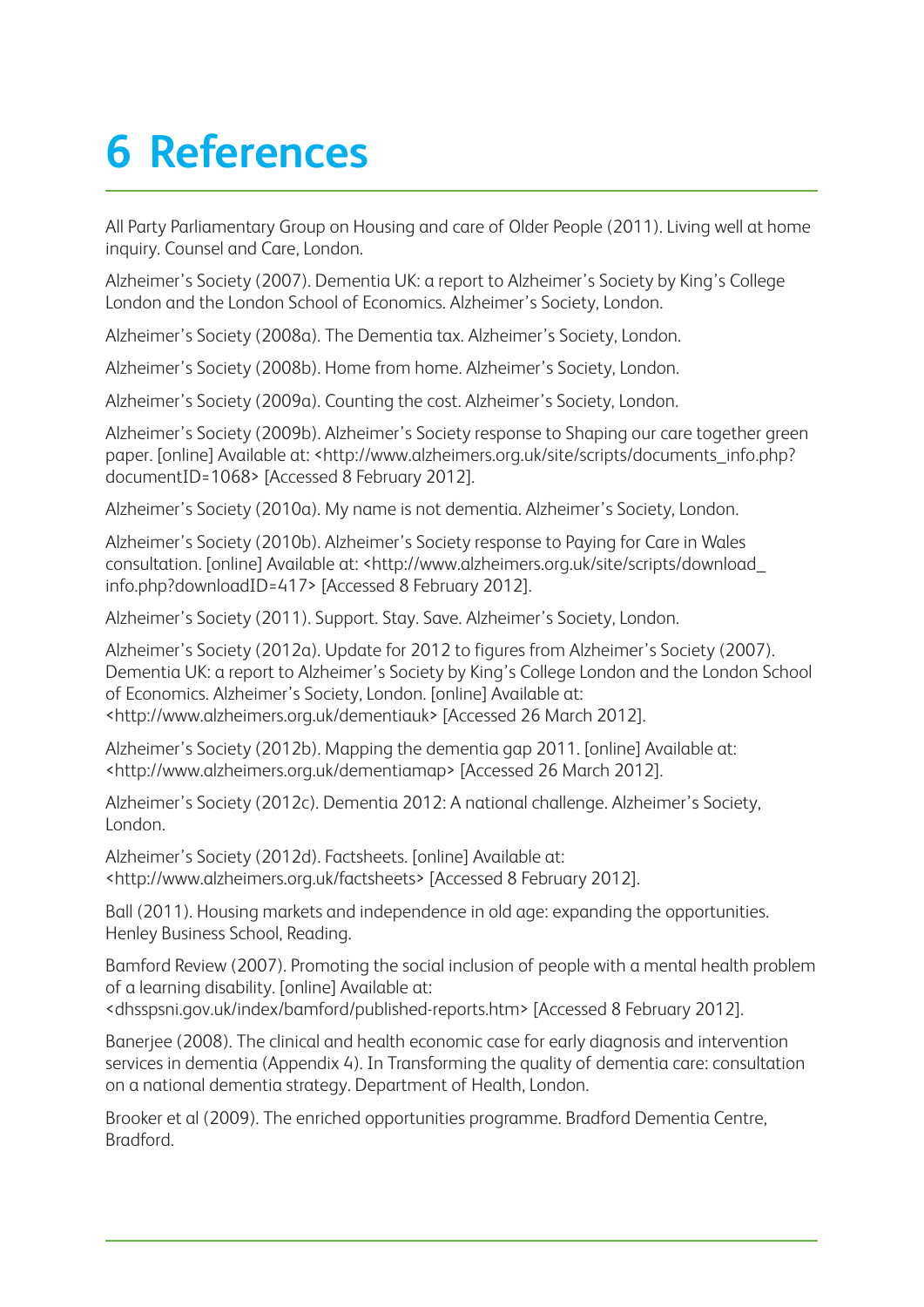Care Quality Commission (2011). Dignity and nutrition inspection programme: National overview. Care Quality Commision, London.

Clarke (2004). Extra care housing: remodelling the future. Housing, Care and Support. 7(4).  $9 - 12$ 

Commission for Architecture and the Built Environment (2010). Improving the design of new housing: What role for standards? CABE, London.

Darton, R., Bäumker, T., Callaghan, L. and Netten, A. (2011) Evaluation of the extra care housing initiative: PSSRU technical report, PSSRU Discussion paper no. 2783/2, Personal Social Services Research Unit, University of Kent, Canterbury.

Dementia Action Alliance (2010). National Dementia Declaration. Alzheimer's Society, London.

Department for Communities and Local Government (2008). Lifetime homes, Lifetime neighbourhoods. DCLG, London.

Department for Communities and Local Government (2011). Laying the foundations: A housing strategy for England. DCLG, London.

Department for Communities and Local Government (2012). English Housing Survey [online]. Available at: <http://www.communities.gov.uk/housing/housingresearch/housingsurveys/ englishhousingsurvey/> [Accessed 29 March 2012].

Department of Health (2009). Living well with dementia: a national dementia strategy. Department of Health, London.

Department of Health (2010). A vision for adult social care: Capable communities and active citizens. Department of Health, London.

Department of Health (2012). Prime Minister's challenge on dementia. Department of Health, London.

Department of Health, Social Services and Public Safety (2011a). Improving dementia services in Northern Ireland – A regional strategy. DHSSPS, Belfast.

Department of Health, Social Services and Public Safety (2011b). Transforming your care: A review of health and social services in Northern Ireland. DHSSPS, Belfast.

Dementia Services Development Centre (2010). Ten helpful hints for dementia design at home. DSDC, Stirling.

Dow (2006). Extra care housing for people with dementia. Housing, Care and Support. 9 (4)  $20 - 22$ .

Drake (2010). Living with dementia: Can design make a difference? University of Kingston [online] Available at: <www.buildingcentre.co.uk/LIVINGWITHDEMENTIA.pdf> [Accessed 8 February 2012].

Dutton (2009). Extra care housing and people with dementia: A scoping review of the literature 1998–2008. Housing and Dementia Research Consortium, London.

Equality and Human Rights Commission (2011). Close to home: An inquiry into older people and human rights in home care. EHRC, London.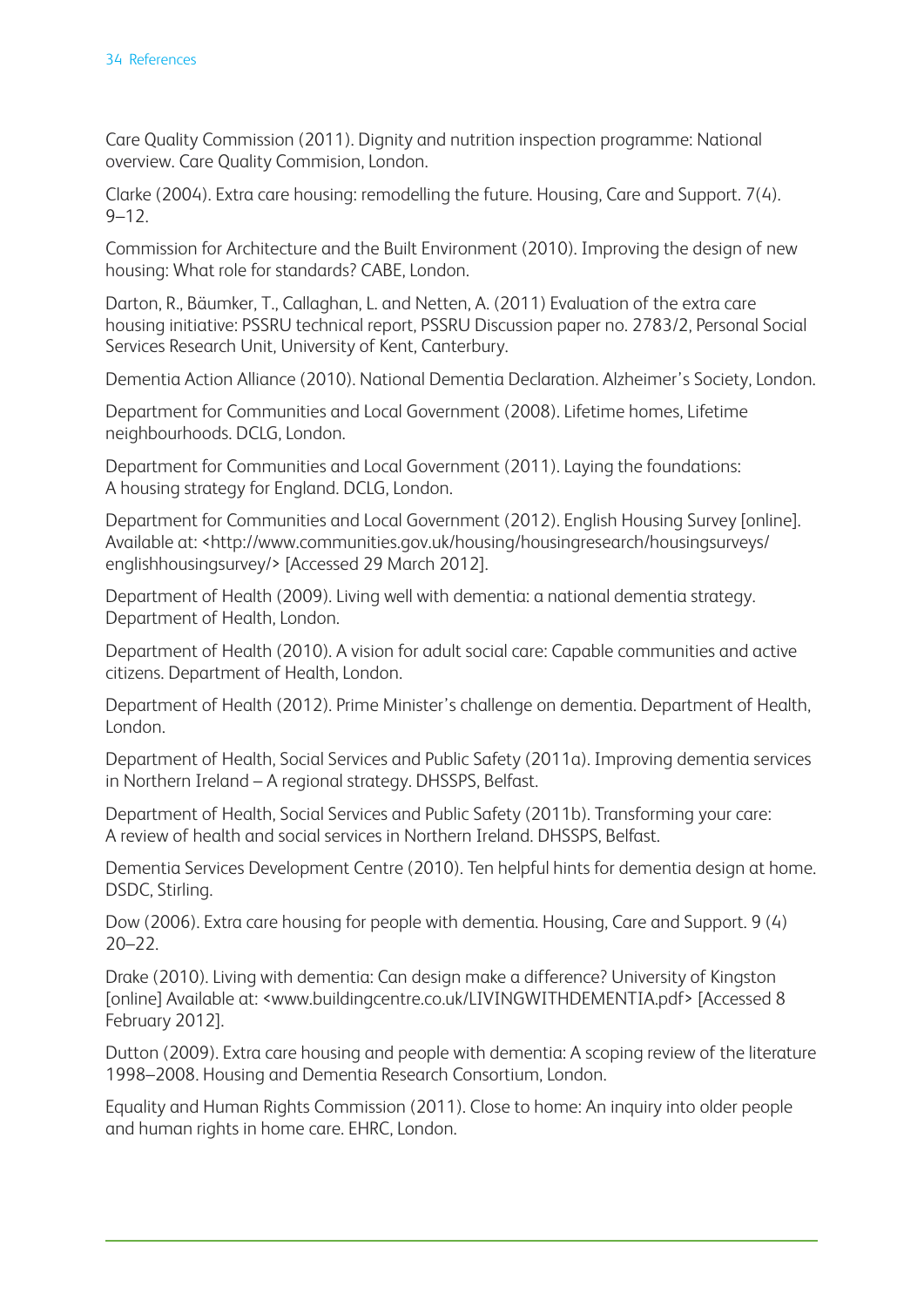FirstStop (2012). FirstStop care advice for seniors and carers [online] Available at: <firststopcareadvice.org.uk> [Accessed 8 February 2012].

Foundations (2012). Home improvement agencies [online]. Available at: <http://www. foundations.uk.com/about\_home\_improvement\_agencies> [Accessed 8 February 2012].

Garwood (2006). Extra care housing is not the answer for everyone with dementia. Housing Learning Improvement Network Viewpoint no. 4. Housing LIN, London.

HAPPI (2009). Housing our Ageing Population: Panel for Innovation. Homes and Communities Agency, London.

Harding (2008). Sustainable planning for housing in an ageing population. International Longevity Centre, London.

HM Treasury (2010). Spending view 2010. HM Treasury, London.

Housing and Dementia Research Consortium (2011). Estimates of proportion of residents with dementia. Information available on request to authors.

Independent Age (2011). Getting over the threshold for advice. Independent Age, London.

International Longevity Centre UK (2011). Establishing the extra in extra care. ILC-UK, London.

King's Fund (2011). Environments of care for people with dementia [online]. Available at: <http://www.kingsfund.org.uk/current\_projects/enhancing\_the\_healing\_ environment/ehe\_in\_dementia\_care.html> [Accessed 8 February 2012].

Kitwood, Buckland and Petre (1995). Brighter futures: A report on research into provision for people with dementia in residential homes, nursing homes and sheltered housing. Anchor Housing, Kidlington.

Kopetz et al (2000). Characteristics and outcomes of dementia residents in an assisted living facility. International Journal of Geriatric Psychiatry 15. 586–593.

Lewis et al (2010). EVOLVE Tool: Evaluation of older people's living environments. [online]. Available at: <http://www.housinglin.org.uk/Topics/browse/Design/DesignGuides/? parent=6594&child=7997> [Accessed 8 February 2012].

Local Government Group (2010). Good homes in which to grow old? LGG, London.

Macdonald et al (2004). An attempt to determine the benefits of a 'home-for-life' principle in residential care for people with dementia and behavioural problems: a comparative cohort study. Dementia and geriatric cognitive disorders*.* 2004; 18(1):6–14.

The Marmot Review (2010). Fair society, healthy lives: Strategic review of health inequalities in England post 2010. The Marmot Review, London.

Miller (2010). Private rented extra care: A new market? Housing Learning and Improvement Network, London.

Miranda-Castillo, Woods and Orrell (2010). People with dementia living alone: what are their needs and what kind of support are they receiving. International psychogeriatrics, 22(4). 607–617.

Mirotznik and Los Kamp (2000). Cognitive status and relocation stress. The Geranologist. 40 (5). 531–539.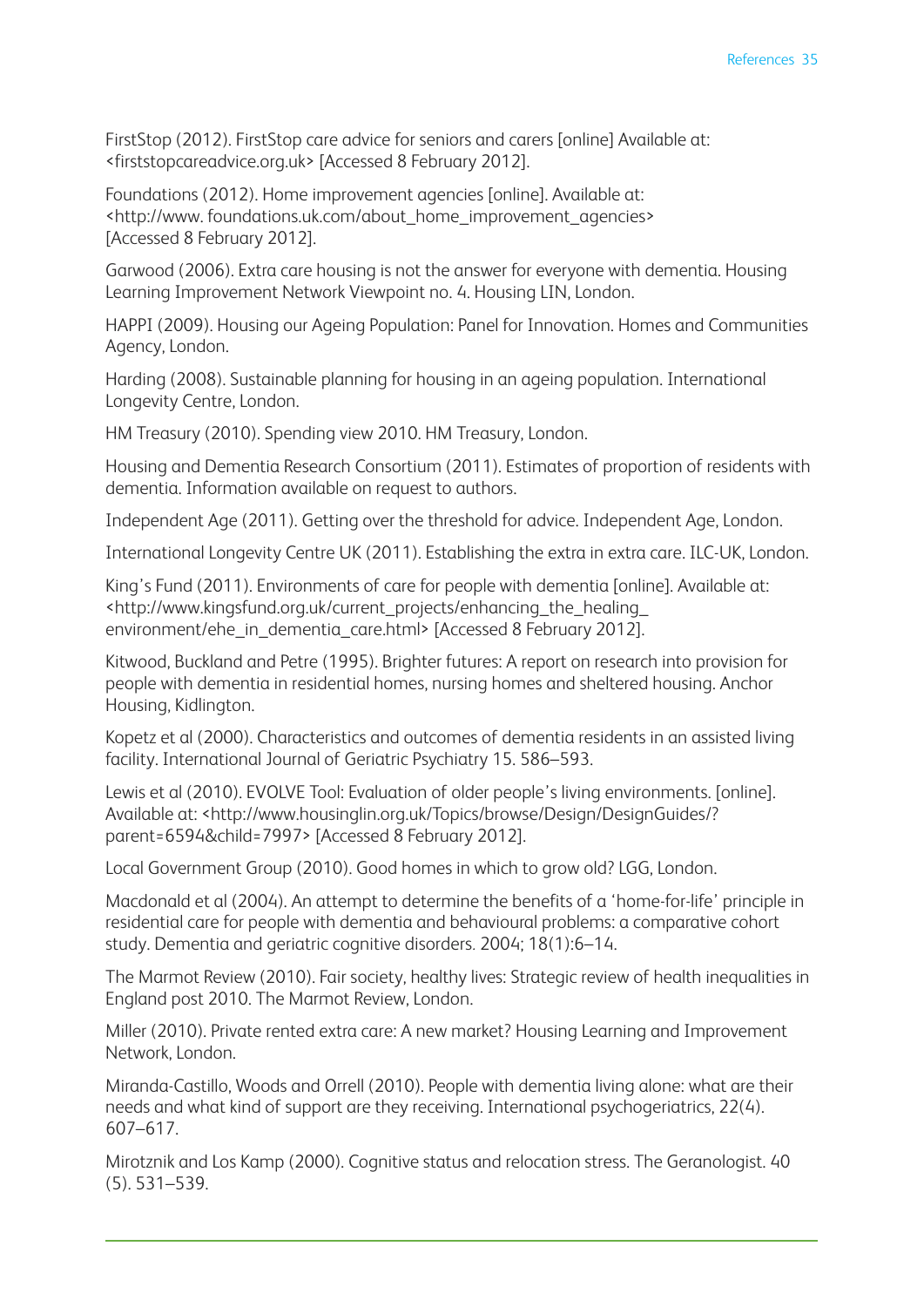Mitchell and Burton (2006). Neighbourhoods for life: Designing dementia friendly outdoor environments. Quality in Ageing and Older Adults. Volume 7 (1). 26–33.

National Audit Office (2007). Improving services and support for people with dementia. The Stationery Office, London.

National Federation of Tenant Management Organisations (2011). Local decisions: A fairer future for social housing – Consultation. The Response of the National Federation of Tenant Management Organisations (NFTMO). [online]. Available at: <http://www.nftmo.com/upload/ library/Local\_decisions\_NFTMO\_Response\_Jan\_2011.pdf> [Accessed 12 April 2012].

National Housing Federation (2010). In your lifetime. NHF, London.

National Housing Federation (2011). Breaking the mould. NHF, London.

Nicholson et al (2008). Design principles for extra care. Updated from Nicholson and Health (2004). Design principles for extra care. Housing Learning Improvement Network. London.

Nirenberg (1983). Relocation of the institutionalized elderly. Journal of Consultancy and Clinical Psychology. 51. 693–701.

Northern Ireland Housing Executive (2008). Older people housing policy: Review action plan 2008–2010. NIHE, 2008.

Office of the Deputy Prime Minister (2004). What is Supporting People? ODPM, London.

O'Malley and Croucher (2005). Housing and dementia care: A scoping review of the literature. Health and Social Care in the Community 13 (6). 570–577.

Oxford Brookes Institute for public care (2011). Strategic Housing for older people- planning designing and delivering housing that older people want. Housing Learning Improvement Network, London.

Paris (2010). Analysis of the future need and demand for appropriate models of accommodation and associated services for older people. Northern Ireland Housing Executive, Belfast.

Reynold (2005). Housing for people with dementia. Working with Older People. 9 (2). 30–32.

Royal College of Psychiatrists (2011). Report of the National audit of dementia care in general hospitals. Royal College of Psychiatrists, London.

Royal Institute of British Architects (2011). A guide for assisted living: Towards LifeHome21. RIBA, London.

Shelter (2012). A Better fit. Shelter, London.

Sutherland (2010). Viewpoint on downsizing. Housing Learning Improvement Network, London.

Sutherland (2011). Viewpoint on downsizing for older people to specialist accommodation. Housing Learning Improvement Network, London.

Thomas Pocklington Trust (2010). Design guidance for people with dementia and for people with sight loss. Thomas Pocklington Trust, London.

Torrington (2006). What has architecture got to do with dementia care? Quality in Ageing: Policy Practice and Research. 7 (1). 34–48.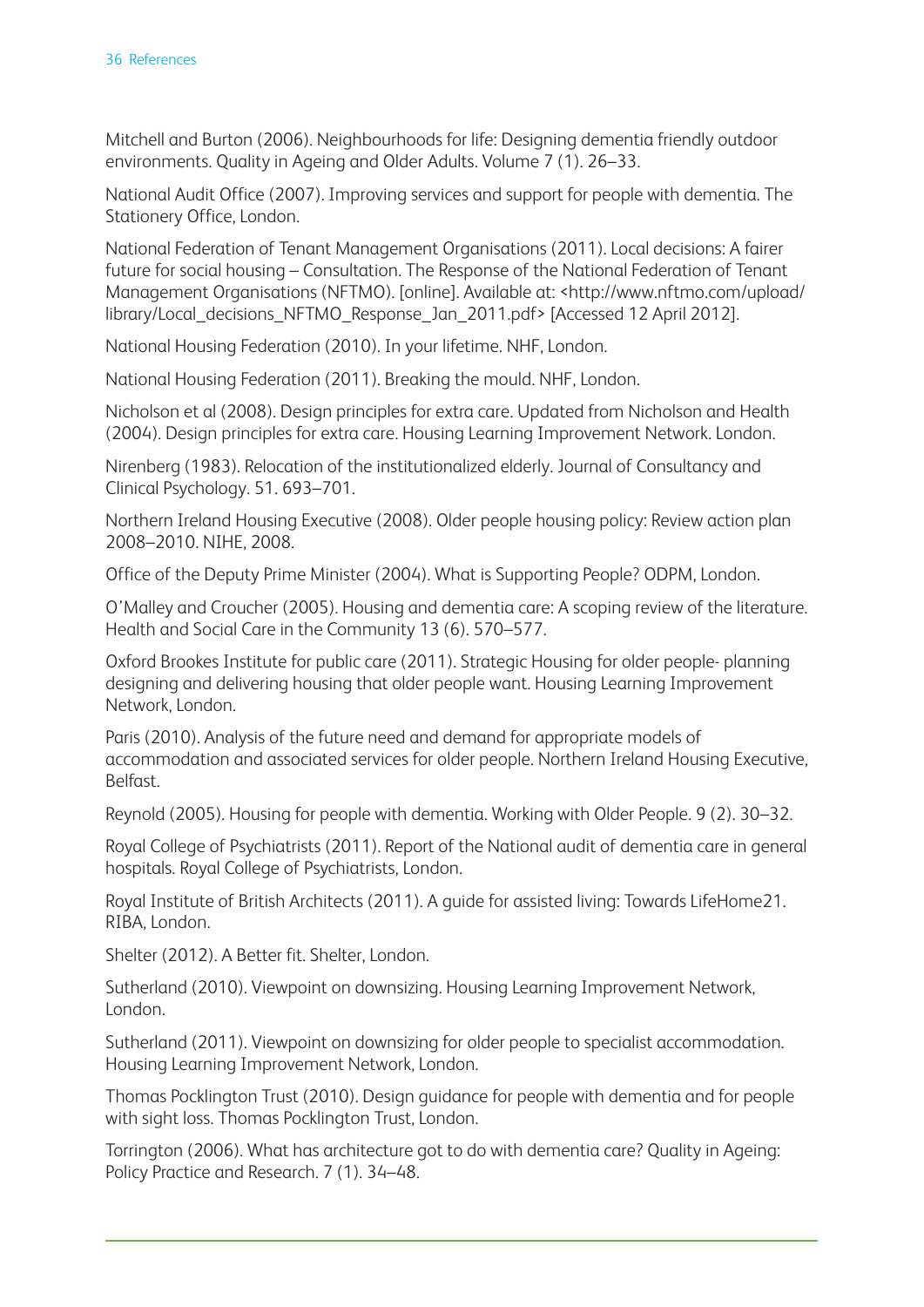Welsh Assembly Government (2007). Fulfilled lives, supportive communities. WAG, Cardiff.

Welsh Assembly Government (2010a). Dementia stakeholder groups: Action plans [online]. Available at: <http://wakes.gov.uk/topics/health/publications/health/ repiorts/stakeholders/?land=eng> [Accessed 8 February 2012].

Welsh Assembly Government (2010b). Improving lives and communities: Homes in Wales. WAG, Cardiff.

Welsh Assembly Government (2011). National dementia vision for Wales: Dementia supportive communities. WAG, Cardiff.

World Health Organization (2007). Global Age Friendly cities: A Guide. WHO, Geneva.

Vallelly, Evans, Fear and Means (2006). Opening doors to independence. Housing Corporation, London.